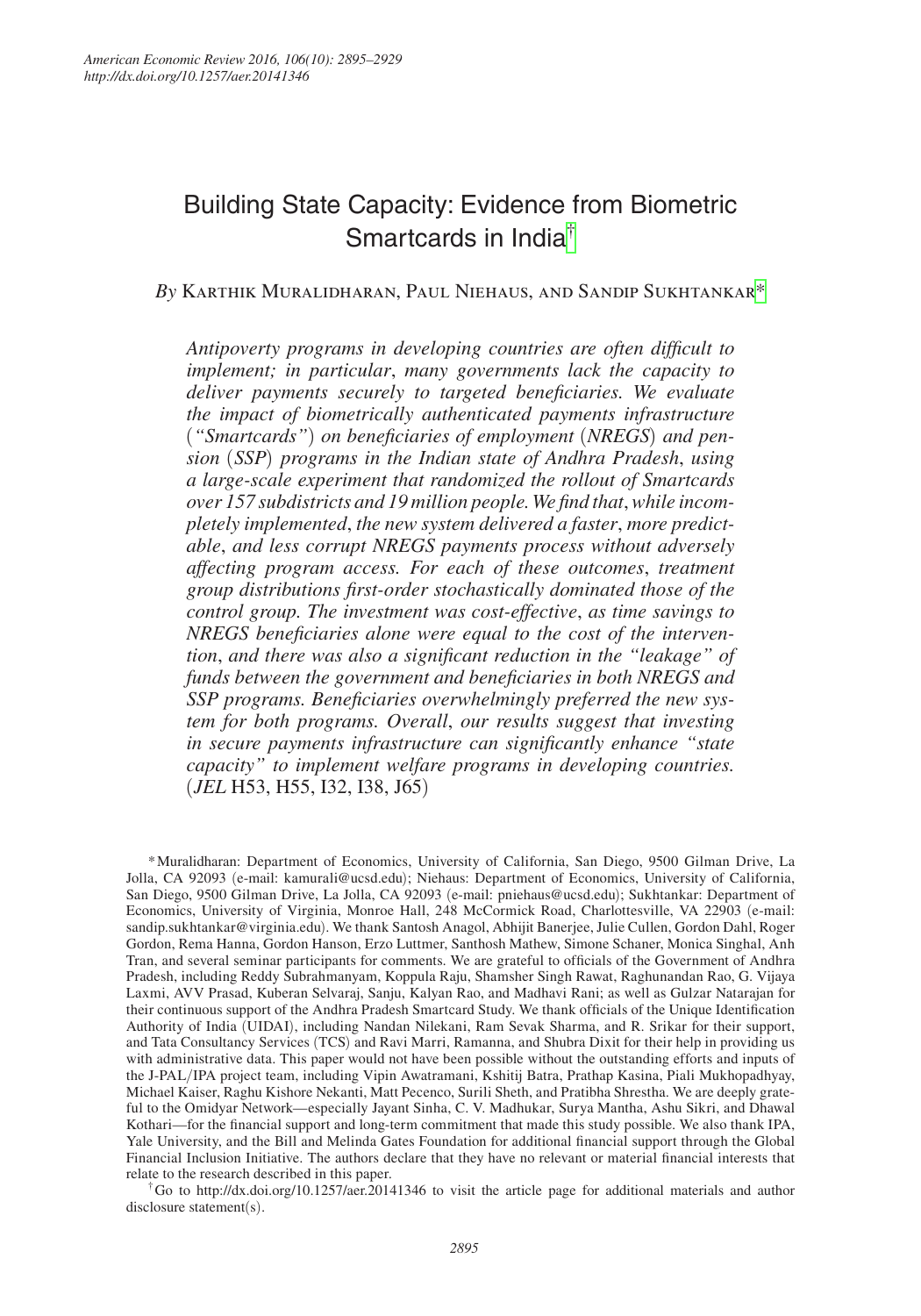Developing countries spend billions of dollars annually on antipoverty programs, but the delivery of these programs is often poor and plagued by high levels of corruption (World Bank 2003; Pritchett 2010). It is therefore plausible that investing in state capacity for better program delivery may have high returns. Yet, while the importance of state capacity for economic development has been emphasized in recent theoretical work (Besley and Persson 2009, 2010), there is limited empirical evidence on the returns to such investments.

One frequent constraint on effective program implementation is the lack of a secure payments infrastructure to make transfers to intended beneficiaries. Money meant for the poor is often simply stolen by officials along the way, with case studies estimating "leakage" of funds as high as 70 to 85 percent (Reinikka and Svensson 2004; Programme Evaluation Organisation 2005; Niehaus and Sukhtankar 2013b). Thus, building a secure payments infrastructure, which makes it easier for governments to accurately identify beneficiaries and transfer benefits directly into their bank accounts, may significantly improve state capacity for program implementation.<sup>[1](#page-1-0)</sup>

This view has gained momentum from recent technological advances, which have made it feasible to issue payments via bank accounts linked to biometrically authenticated unique IDs. Biometric technology is seen as especially promising in developing countries, where high illiteracy rates make it unrealistic to universally deploy traditional forms of authentication, such as passwords or personal identification numbers (PINs). [2](#page-1-1) The potential for such payment systems to improve the performance of public welfare programs (and also increase financial inclusion for the poor) has generated enormous global interest, with at least 230 programs in over 80 countries deploying biometric identification and payment systems (Gelb and Clark 2013). This enthusiasm is exemplified by India's ambitious *Aadhaar* initiative to provide biometric-linked unique IDs (UIDs) to nearly one billion residents, and then transition social program payments to Direct Benefit Transfers via UID-linked bank accounts. Over 850 million UIDs had been issued as of June 2015, with the former Finance Minister of India claiming that the project would be "a game changer for governance" (Harris 2013).

At the same time, there are a number of reasons to be skeptical about the hype around these new payment systems. First, their implementation entails solving a complex mix of technical and logistical challenges, raising the concern that the undertaking might fail unless all components are well implemented (Kremer 1993). Second, vested interests whose rents are threatened may subvert the intervention and limit its effectiveness (Krusell and Ríos-Rull 1996; Parente and Prescott 2000). Third, the new system could generate exclusion errors if genuine beneficiaries are denied payments due to technical problems. This would be particularly troubling if it disproportionately hurt the most vulnerable beneficiaries (Khera 2011). Fourth, reducing corruption on some margins could displace it onto others (e.g., Yang 2008a) or could paradoxically hurt the poor if it dampened incentives for officials to implement antipoverty programs in the first place (Leff 1964). Finally, even assuming

<span id="page-1-0"></span><sup>&</sup>lt;sup>1</sup>It may also expand the state's long-term choice set of policies that are feasible to implement, including replacing distortionary commodity subsidies with equivalent income transfers.

<span id="page-1-1"></span> ${}^{2}$ Fujiwara (2015) provides analogous evidence from Brazil on the effectiveness of electronic voting technology in circumventing literacy constraints, and on increasing enfranchisement of less-educated voters.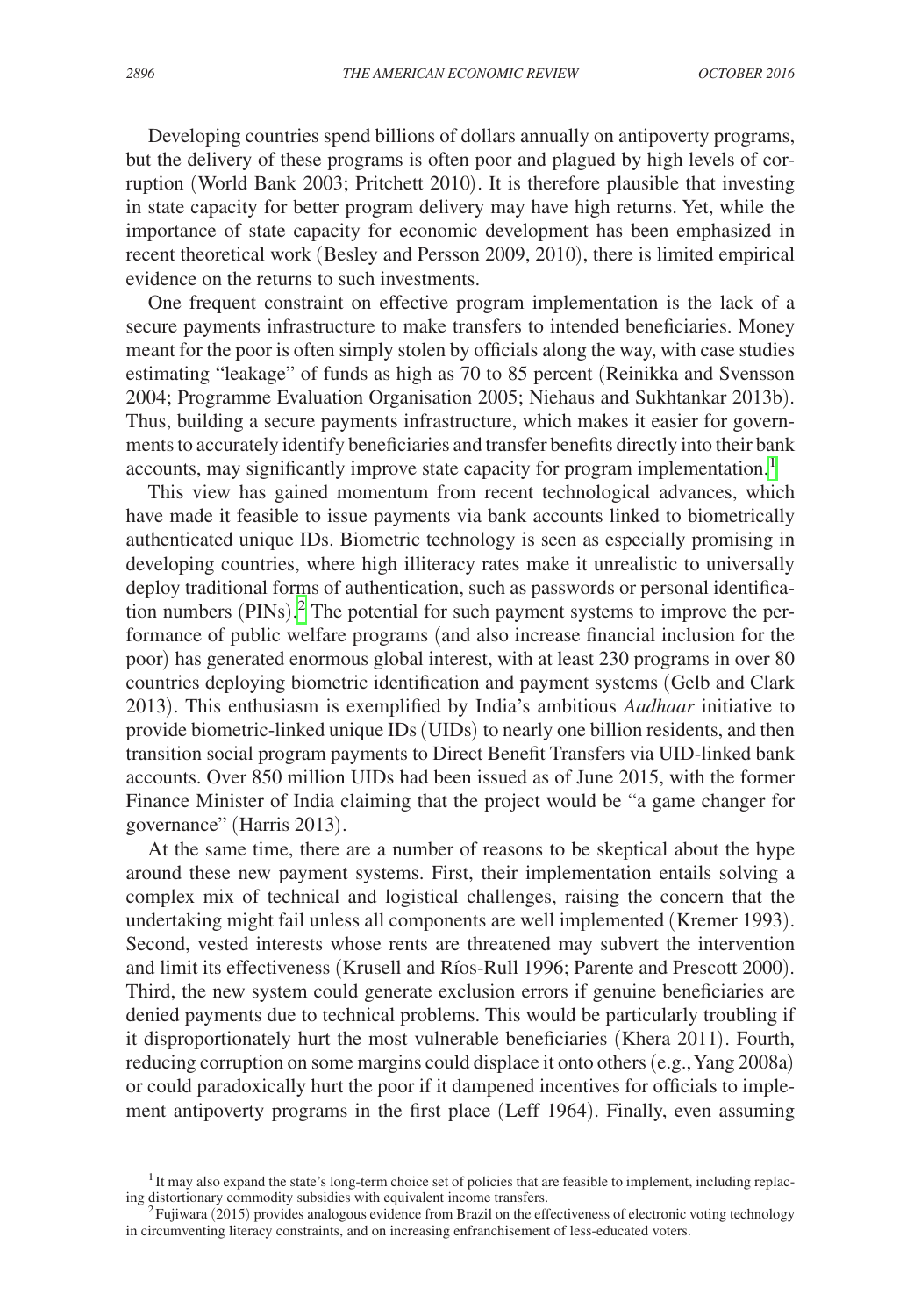positive impacts, cost-effectiveness is unclear as the best available estimates depend on a number of untested assumptions (see e.g., National Institute for Public Finance and Policy 2012). Overall, there is very limited evidence to support either the enthusiasts or the skeptics of biometric payment systems.

In this paper, we contribute toward filling this gap, by presenting evidence from a large-scale experimental evaluation of the impact of rolling out biometric payments infrastructure to make social welfare payments in India. Working with the Government of the Indian state of Andhra Pradesh  $(AP)$ ,<sup>[3](#page-2-0)</sup> we randomized the order in which 157 subdistricts introduced a new Smartcard initiative for making payments in two large welfare programs: the National Rural Employment Guarantee Scheme (NREGS), and Social Security Pensions (SSP). NREGS is the largest workfare program in the world (targeting 800 million rural residents in India), but has well-known implementation issues including problems with the payment process and leakage (Dutta et al. 2012; Niehaus and Sukhtankar 2013a,b). SSP programs complement NREGS by providing income support to the rural poor who are not able to work (Dutta, Murgai, and Howes 2010). The new Smartcard-based payment system used a network of locally hired, bank-employed staff to biometrically authenticate beneficiaries and make cash payments in villages. It thus provided beneficiaries of NREGS and SSP programs with the same effective functionality as intended by UID-linked Direct Benefit Transfers.

The experiment randomized the rollout of Smartcards across 157 subdistricts covering some 19 million people. Randomizing at this scale lets us address one common concern about randomized trials in developing countries: that studying small-scale pilots (especially when non-governmental organization-led) may not provide accurate forecasts of performance when governments must implement the same technical intervention at a larger organizational scale.<sup>[4](#page-2-1)</sup> Because we evaluate implementation by the government at full scale, we are more confident than usual that the results speak to the potential impacts of similar technologies in other settings (we discuss caveats to external validity in the conclusion).

After two years of program rollout, the share of Smartcard-enabled payments across both programs in treated subdistricts had reached around 50 percent. This conversion rate over two years compares favorably to the pace of electronic benefit transfer rollout in other contexts. For example, the United States took over 15 years to convert all Social Security payments to electronic transfers, while the Philippines took 5 years to reach about 40 percent coverage in a cash transfer program. In AP, the inability to reach a 100 percent conversion rate (despite the stated goal of senior policymakers to do so) reflects the nontrivial logistical, administrative, and political challenges of rolling out a complex new payment system (see Section IC and Mukhopadhyay et al. 2013 for details).

We therefore focus throughout the paper on intent-to-treat analysis, which correctly estimates the average return to as-is implementation following the "intent" to implement the new system. These estimates yield the relevant policy parameter of interest, because they reflect the impacts that followed a decision by senior

<span id="page-2-0"></span> $3$ The original state of AP (with a population of 85 million) was divided into two states on June 2, 2014. Since this division took place after our study, we use the term AP to refer to the original undivided state.

<span id="page-2-1"></span><sup>&</sup>lt;sup>4</sup> See, for example, Banerjee, Duflo, and Glennerster  $(2008)$ ; Acemoglu  $(2010)$ ; and Bold et al.  $(2013)$ .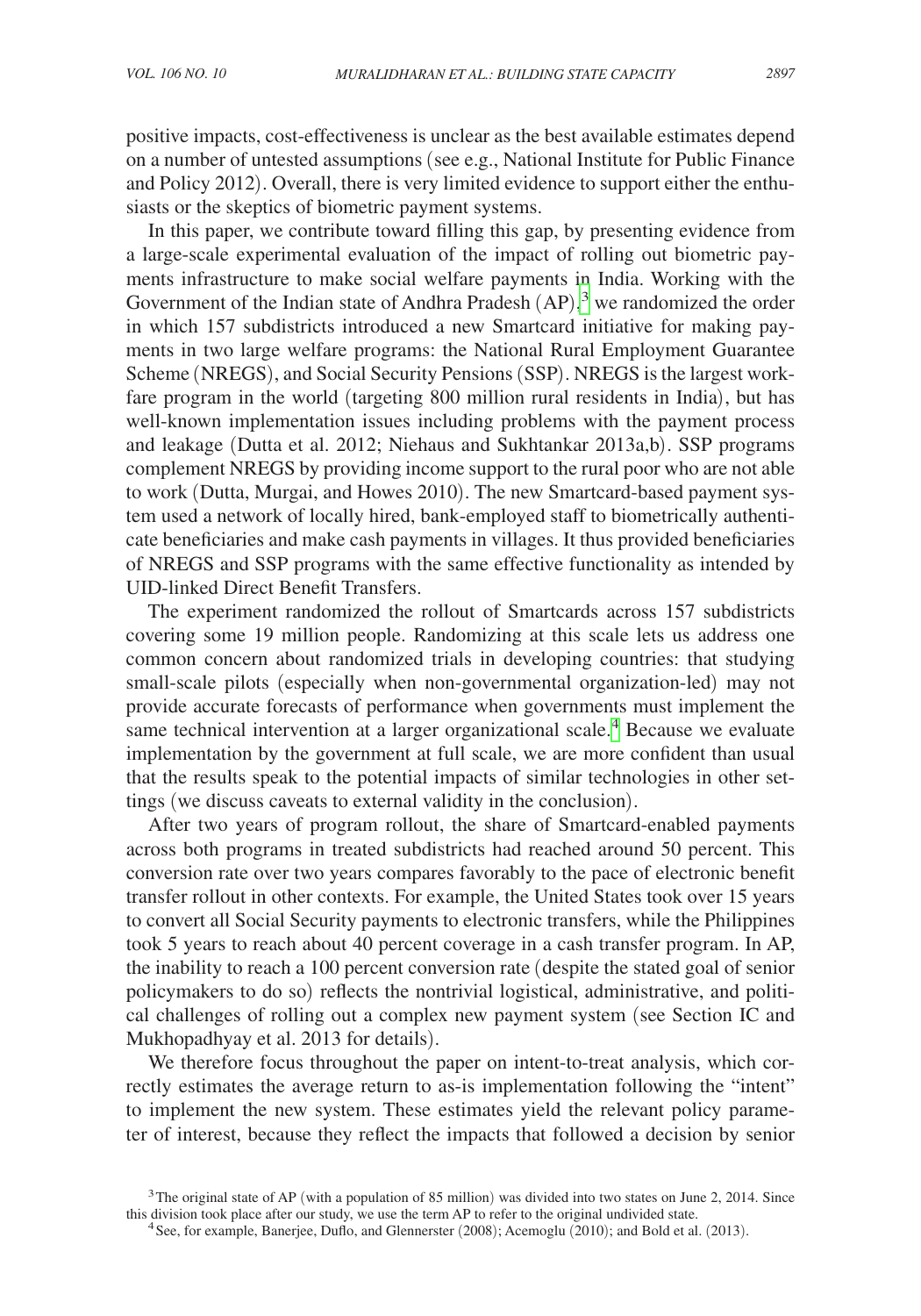government officials to invest in the new payments system and are net of all the logistical and political economy challenges that accompany such a project in practice.

We organize our analysis around three main dimensions of program performance: payment logistics, (prevention of) leakage, and program access. Beginning with payment logistics, we find that Smartcards delivered a faster and more predictable payment process for beneficiaries, especially under the NREGS program. NREGS workers spent 22 fewer minutes collecting each payment (20 percent less than the control group), and collected their payments 5.8 to 10 days sooner after finishing their work (17–29 percent faster than the control mean). The absolute deviation of payment delays also fell by 21–39 percent relative to the control group, suggesting that payments became more predictable. Payment collection times for SSP beneficiaries also fell, but the reduction was small and statistically insignificant.

Turning to leakage, we find that household NREGS earnings in treated areas increased by 24 percent while government outlays on NREGS did not change. The net result is a significant reduction in leakage of funds between the government and target beneficiaries. With a few further assumptions (see Section IIIB), we estimate a 12.7 percentage point reduction in NREGS leakage in treated areas (a 41 percent reduction relative to the control mean). Similarly, SSP benefit amounts increased by 5 percent, with no corresponding change in government outlays, resulting in a significant reduction in SSP leakage of 2.8 percentage points (a 47 percent reduction relative to the control mean).

These gains for participants on the intensive margin of program performance were not offset by reduced access to programs on the extensive margin. We find that the proportion of households reporting having worked on NREGS *increased* by 7.1 percentage points (a 17 percent increase over the control mean of 42 percent). We show that this result is explained by a significant reduction in the fraction of "quasi-ghost beneficiaries," defined as cases where officials reported work against a beneficiary's name and claimed payments for this work, but where the beneficiary received neither work nor payments. These results suggest that the introduction of biometric authentication made it more difficult for officials to overreport the amount of work done (and siphon off the extra wages unknown to the beneficiary), and that the optimal response for officials was to ensure that more actual work was done against the claimed wages, with a corresponding increase in payments made to workers. We find no impact on access to pensions, with the rate of SSP enrollment unchanged.

We also examine the distribution of impacts on each margin of performance. We find no evidence that poor or vulnerable segments of the population were made worse off by the new system. For each dimension of performance with significant positive average impacts, treatment distributions first-order stochastically dominate control distributions. Thus, no treatment household was worse off relative to a control household at the same percentile of the outcome distribution. Treatment effects also did not vary significantly as a function of village-level baseline characteristics, suggesting broad-based gains across villages from access to the new payments system.

The Smartcards intervention introduced two main sets of changes to the payments process. First, it changed the organizations responsible for managing the fund flow and making payments, and moved the point of payment closer to the village.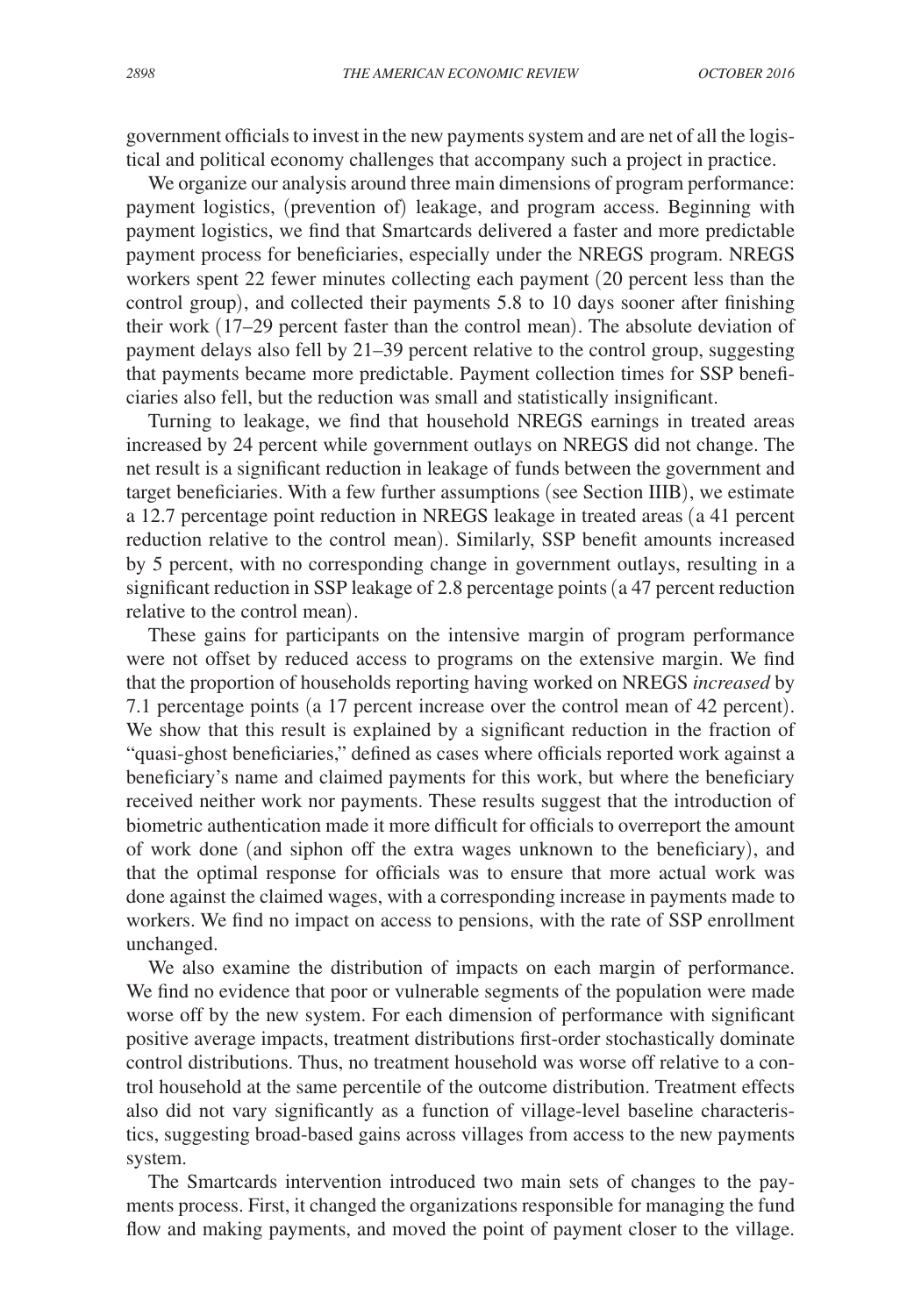Second, it introduced biometric authentication. In a nonexperimental decomposition of the treatment effects, we find that improvements in the timeliness of payments are concentrated entirely in villages that switched to the new payment system, but do not vary within these villages across recipients who had or had not received biometric Smartcards. In contrast, increases in payments to beneficiaries and reductions in leakage are concentrated entirely among NREGS and SSP recipients who actually received biometric Smartcards. This suggests that organizational changes associated with the new payment system drove improvements in the payments process, while biometric authentication was key to reducing fraud.

Overall, the data suggest that Smartcards improved beneficiary experiences in collecting payments, increased payments received by intended beneficiaries, reduced corruption, broadened access to program benefits, and achieved these without substantially altering fiscal burdens on the state. Consistent with these findings, 90 percent of NREGS beneficiaries and 93 percent of SSP recipients who experienced Smartcard-based payments reported that they prefer the new system to the old.

Finally, Smartcards appear to be cost-effective. In the case of NREGS, our best estimate of the value of beneficiary time savings (\$4.5 million) *alone* exceeds the government's cost of program implementation and operation (\$4 million). Further, our estimated NREGS leakage reduction of \$38.5 million/year is over nine times greater than the cost of implementing the new Smartcard-based payment system. The estimated leakage reduction in the SSP program of \$3.2 million/year is also higher than the costs of the program (\$2.3 million). The reductions in leakage represent redistribution from corrupt officials to beneficiaries, and are hence not Pareto improvements. However, if a social planner places a greater weight on the gains to program beneficiaries (likely to be poorer) than on the loss of illegitimate rents to corrupt officials, the welfare effects of reduced leakage will be positive.

The first contribution of our paper is as an empirical complement to recent theoretical work emphasizing the role of state capacity in economic development (Besley and Persson 2009, 2010). [5](#page-4-0) An important theme in this literature is that politicians may perceive the returns to investments in state capacity as accruing in the long run, while their own time horizon of interest may be shorter. Further, both theory and evidence suggest that politicians' incentives to invest in general-purpose state capacity may be muted relative to incentives to fund specific programs that provide patronage to targeted voter and interest groups (Lizzeri and Persico 2001; Mathew and Moore 2011). Viewed through this lens, it is worth highlighting not only that Smartcards yielded large and positive returns, but also that these returns materialized in as short a period as two years. Thus, our results suggest that there may be large and rapid social returns to investing in better program implementation capacity—especially in developing countries with weak governance.<sup>[6](#page-4-1)</sup>

<span id="page-4-0"></span>5Note that political scientists also use the term "state capacity" to represent the set of formal institutions that adjudicate conflicting claims in societies (including legislatures and judiciaries). Besley and Persson (2010) focus on fiscal and legal state capacity, but do not distinguish the legislative and executive aspects of such capacity. In practice, the poor implementation of existing laws, regulations, and policies in developing countries (including widespread tax evasion and leakage in spending) suggest that the executive side of state capacity is an important constraint in these settings. This is what our study focuses on.

<span id="page-4-1"></span><sup>6</sup> While set in a different sector, the magnitude of our estimated reduction in leakage relative to intervention cost is very similar to recent estimates showing that investing in better school governance in India may yield a ten-fold return on investment through reduced costs of teacher absence (Muralidharan et al. 2014).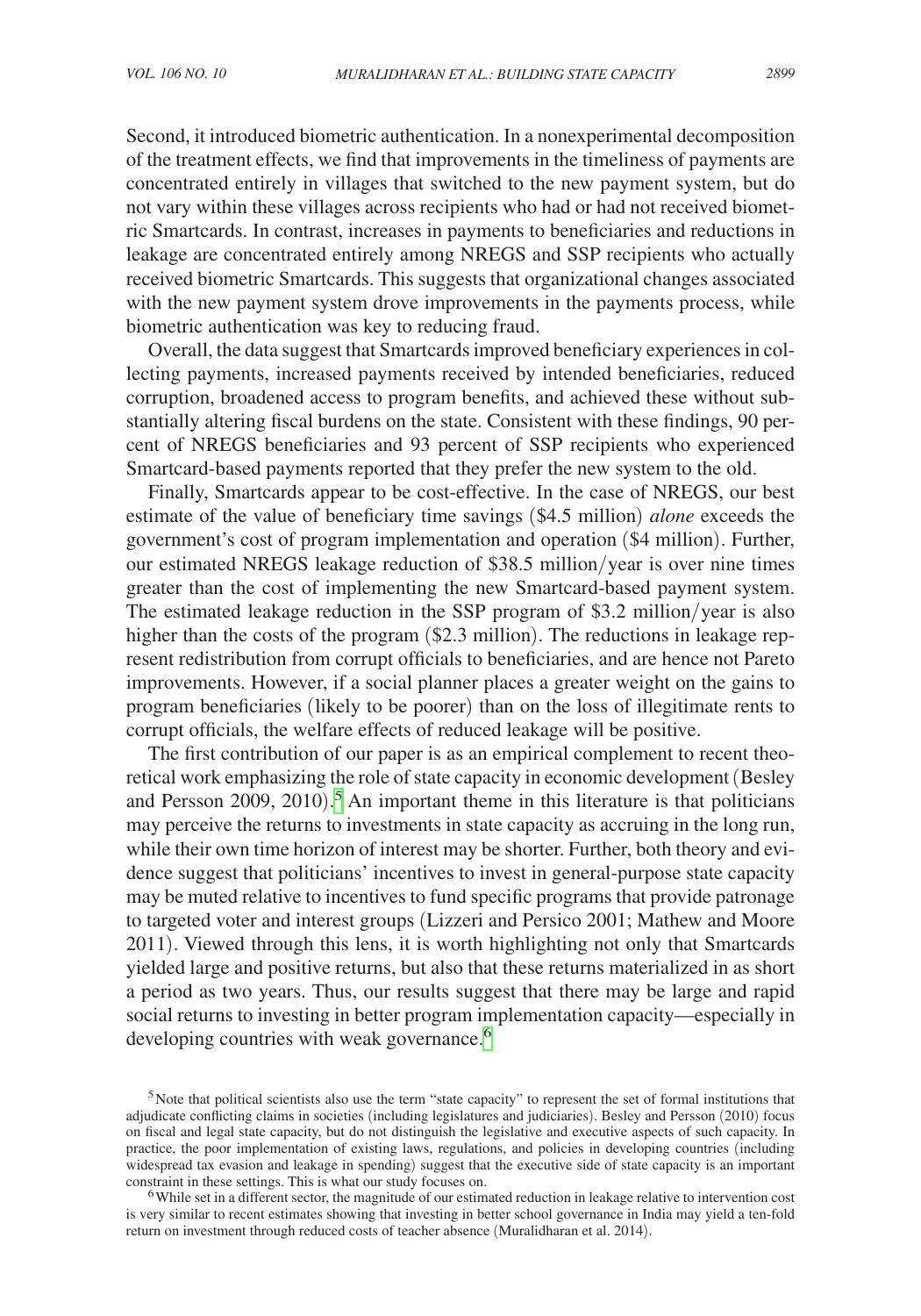We also contribute to work on reducing corruption in developing countries (Reinikka and Svensson 2005; Olken 2007). Our results demonstrate the potential of technology-enabled top-down improvements in governance, set in the context of a literature which has found mixed results. While Duflo, Hanna, and Ryan (2012) find, for example, that time-stamped photos and monetary incentives increased teacher attendance and test scores in NGO-run schools, Banerjee, Duflo, and Glennerster (2008) find that a similar initiative to monitor nurses was subverted by vested interests when it transitioned from an NGO-led pilot to government implementation. Our results suggest that technological solutions *can* significantly reduce corruption when implemented as part of an institutionalized policy decision to do so at scale. In this sense our results align with those of Banerjee et al. (2014), who find that a Government of Bihar initiative to modernize NREGS reporting and fund-flow systems lowered corruption. Similarly, Barnwal (2015) finds that a Government of India initiative to deliver cooking gas subsidies using bank accounts and biometric authentication reduced leakage to ghost beneficiaries.

Finally, our results complement a growing literature on the impact of payments and authentication infrastructure in developing countries. Jack and Suri (2014) find that the MPESA mobile money transfer system in Kenya improved risk-sharing; Aker et al. (2015) find that using mobile money to deliver transfers in Niger cut costs and increased women's intrahousehold bargaining power; and Giné, Goldberg, and Yang (2012) show how biometric authentication helped a bank in Malawi reduce default and adverse selection.

From a policy perspective, our results contribute to the ongoing debates in India and other developing countries regarding the costs and benefits of using biometric payments technology for service delivery. We discuss the policy implications of our results and caveats to external validity across both locations and programs in the conclusion.

The rest of the paper is organized as follows. Section I describes the context, social programs, and the Smartcard intervention. Section II describes the research design, data, and implementation details. Section III presents our main results. Section IV discusses cost-effectiveness. Section V concludes. We also include an extensive online Appendix with supplemental program details and analysis.

### **I. Context and Intervention**

The AP Smartcard Project integrated new payments infrastructure into two major social welfare programs managed by the Department of Rural Development, which serve as a comprehensive safety net for both those able (NREGS) and unable (SSP) to work. This section summarizes these programs and how the introduction of Smartcards altered their implementation, with further details in online Appendix A.

### A. *The National Rural Employment Guarantee Scheme*

The NREGS is one of the main welfare schemes in India and the largest workfare program in the world, covering 11 percent of the world's population. The Government of India's allocation to the program for fiscal year April 2013–March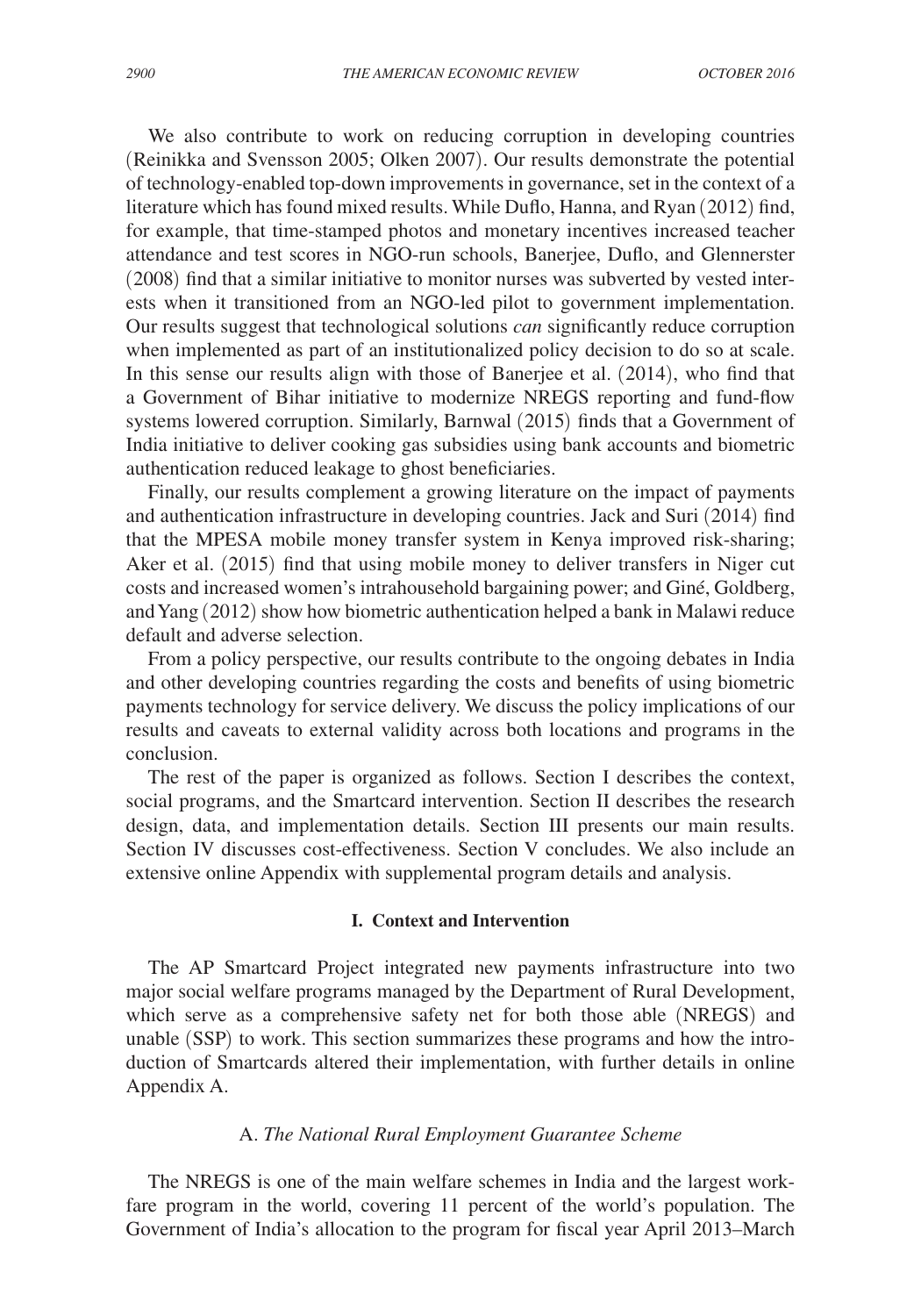2014 was Rs 330 billion (US\$5.5 billion), or [7](#page-6-0).9 percent of its budget.<sup>7</sup> The program guarantees every rural household 100 days of paid employment each year. There are no eligibility requirements, as the manual nature of the work is expected to induce self-targeting.

Participating households obtain jobcards, which list household members and have empty spaces for recording employment and payment. Jobcards are issued by the local gram panchayat (GP, or village) or mandal (subdistrict) government offices. Workers with jobcards can apply for work at will, and officials are legally obligated to provide either work on nearby projects or unemployment benefits (though, in practice, the latter are rarely provided). NREGS projects vary somewhat but typically involve minor irrigation work or improvement of marginal lands. Project worksites are managed by officials called Field Assistants, who record attendance and output on "muster rolls" and send these to the mandal office for digitization, from where the work records are sent up to the state level, which triggers the release of funds to pay workers.

Panel A of [Figure 1](#page-7-0) depicts the payment process in AP prior to the introduction of Smartcards. The state government transfers money to district offices, which pass the funds to mandal offices, which transfer it to beneficiary post office savings accounts. Workers withdraw funds by traveling to branch post offices, where they establish identity using jobcards and passbooks. In practice it is common for workers (especially illiterate ones) to give their documents to Field Assistants who then control and operate their accounts: taking sets of passbooks to the post office, withdrawing cash in bulk, and returning to distribute it in villages.

Issues of payments logistics, leakage, and access have all dogged NREGS implementation. Both prior research (Dutta et al. 2012) and data from our control group suggest that even conditional on doing NREGS work, the payment process is slow and unreliable, limiting the extent to which the NREGS can effectively insure the rural poor. In extreme cases, delayed payments have reportedly led to worker suicides (Pai 2013).

The payments process is also vulnerable to leakage of two forms: overreporting and underpayment. Consider a worker who has earned Rs 100, for example: the Field Assistant might report that he is owed Rs 150 but pay the worker only Rs 90, pocketing Rs 50 through overreporting and Rs 10 through underpayment. Two extreme forms of overreporting are ghost workers who do not exist, but against whose names work is reported and payments are made; and quasi-ghost workers who do exist, but who have not received any work or payments though work is reported against their names and payments are made. In both cases, the payments are typically siphoned off by officials. Prior work in the same context suggests that overreporting is the most prevalent form of leakage, perhaps because it involves stealing from a "distant" taxpayer, and can be done without the knowledge of workers (Niehaus and Sukhtankar 2013a). [8](#page-6-1)

<span id="page-6-0"></span>[<sup>7</sup>NREGS figures: http://indiabudget.nic.in/ub2013-14/bag/bag5.pdf; total outlays: http://indiabudget.nic.in/](http://indiabudget.nic.in/ub2013-14/bag/bag4.pdf)

<span id="page-6-1"></span> $8A$  growing literature has examined overinvoicing as a form of corruption and the effects of government policies on it. See Fisman and Wei (2004); Olken (2007); Yang (2008b); and Mishra, Subramanian, and Topalova (2008), among others.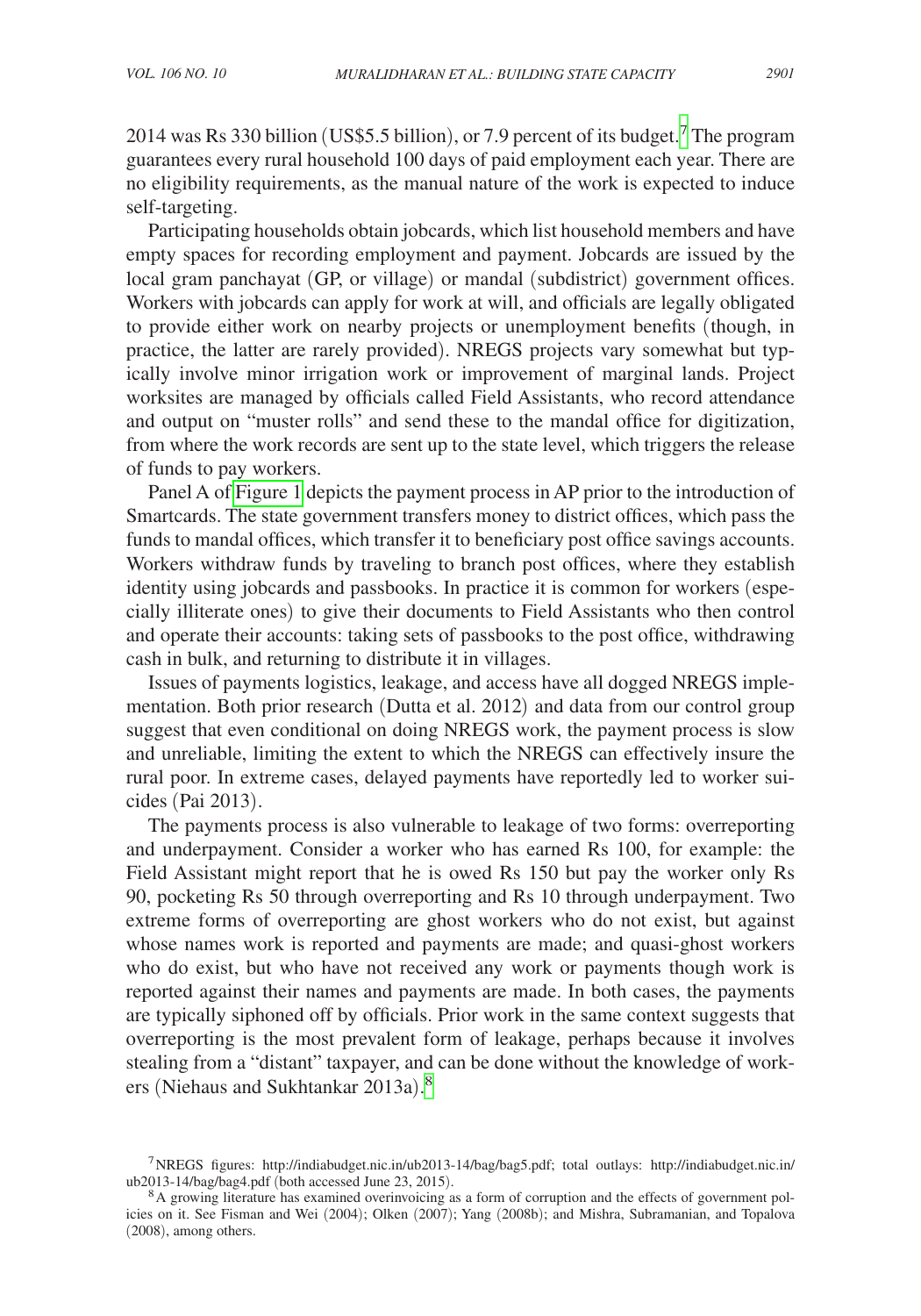<span id="page-7-0"></span>

Figure 1. Comparison of Treatment and Control Payment Systems

*Notes:* This figure shows the flow of information and funds for NREGS payments, pre- and post-Smartcards. TSP is a Technology Service Provider, a firm contracted by the bank to handle details of electronic transfers. CSP is a Customer Service Provider, from whom beneficiaries receive cash payments after authentication. The upward flow of information about work done is the same in both systems: (1) paper muster rolls are maintained by the GP and sent to the mandal computer center; and (2) the digitized muster roll data is sent to the state financial system. However, the downward flow of funds is different. In the status quo model, (3a) the money is transferred electronically from state to district to mandal, and (4a) the paper money is delivered to the GP (typically via post office) and then to the workers. In the Smartcard-enabled system (3b), the money is transferred electronically from the state to the bank to the TSP, and (4b) the TSP transfers cash to the CSP, who delivers the cash and receipts to beneficiaries (both with and without Smartcards). Beneficiaries with Smartcards were required to biometrically authenticate identity before getting paid. Beneficiaries without Smartcards were issued "manual payments" with status quo forms of authentication and acknowledgment of payment receipt. The flow of information and funds for SSP payments differs in the following ways: (1) there is no weekly flow of information up from GP level to determine beneficiaries (no muster rolls, etc.); (2) in the status quo model, GP officials directly made payments to beneficiaries, sometimes in their homes; the post office was not involved; (3) in the Smartcard-enabled system, payments were made in the same way as for NREGS beneficiaries. In both models, SSP payments are made monthly at the beginning of the month, rather than weekly or biweekly like in NREGS. Note that the Bank/TSP/CSP structure for the Smartcard-based payments reflects Reserve Bank of India (RBI) regulations requiring that accounts be created only by licensed banks. Since the fixed cost of bank branches is typically too high to make it viable to profitably serve rural areas, the RBI allows banks to partner with TSPs to jointly offer and operate no-frills accounts that could be used for savings, benefits transfers, remittances, and cash withdrawals. In practice, the accounts were only used to withdraw government benefits and not to make deposits or maintain balances.

Finally, program access is imperfect, although by design NREGS work and payments should be constrained only by worker demand. In practice, supply appears to be the binding constraint, with NREGS availability being constrained by the level of budgetary allocations and by limited local administrative capacity and willingness to implement projects (Dutta et al. 2012; Witsoe 2014). We confirm this in our data, where less than 4 percent of workers in our control group report that they can access NREGS work whenever they want it.

# B. *Social Security Pensions*

Social Security Pensions are unconditional monthly payments targeted to vulnerable populations. The program covers over 6 million beneficiaries and costs the state of AP roughly Rs 18 billion (\$360 million) annually. Eligibility is restricted to members of families classified as Below the Poverty Line (BPL) who are residents of the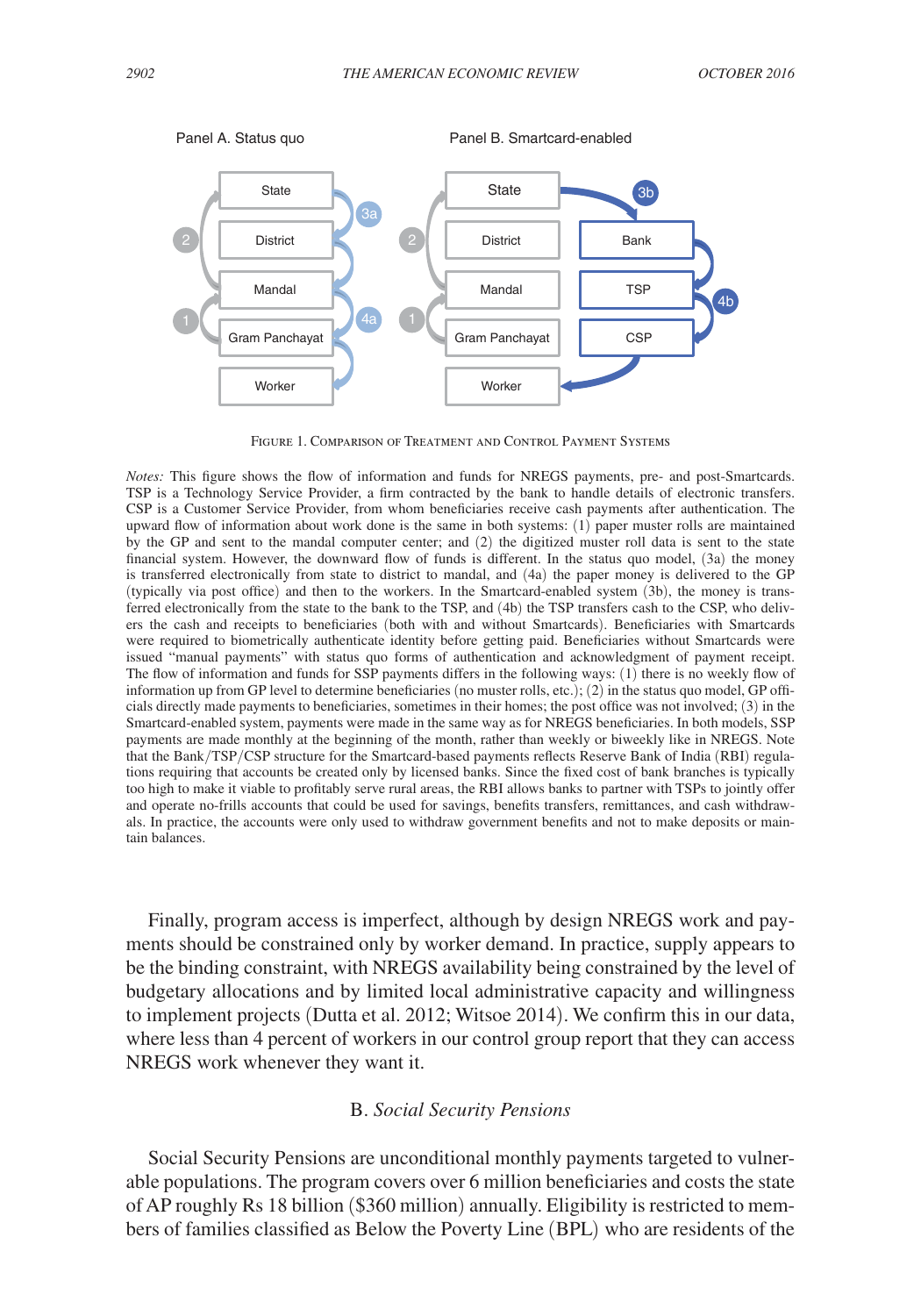district in which they receive their pension and not covered by any other pension scheme. In addition, recipients must qualify in one of four categories: old age (more than 65 years old), widow, disabled, or certain displaced traditional occupations. Pension lists are proposed by village assemblies (gram sabhas) and sanctioned by the mandal administration. Pensions pay Rs 200 (approx. \$3) per month except for disability pensions, which pay Rs 500 (approx. \$8). Unlike the NREGS, pension payments are typically disbursed in the first week of each month in the village itself by a designated village development officer. Payments were made in cash with beneficiaries acknowledging receipt of benefits by signature or thumb-print on a paper beneficiary roster.

The SSP program appears to be better implemented than NREGS. Dutta, Murgai, and Howes (2010) find that it is well targeted with relatively low levels of leakage (about 17 percent in Karnataka, less than one-half of the rate found in other comparable welfare programs). We also did not find documented evidence on beneficiary complaints regarding the SSP payment process.<sup>[9](#page-8-0)</sup> This is likely to be because it is a straightforward process, with a mostly fixed list of beneficiaries who receive a fixed amount of payment at a fixed time every month for every month of the year, as opposed to the NREGS where the government needs to figure out who to pay among 65 percent of the rural population with jobcards, and how much they should be paid—both of which can be different from week to week.

### C. *Smartcard-Enabled Payments*

The Smartcard project was India's first large-scale attempt to implement a biometric payments system.[10](#page-8-1) It was a composite intervention, introducing two complementary but conceptually distinct bundles of reforms: one set of technological changes, and one set of organizational ones.

Technologically, the intervention changed the way in which beneficiaries were expected to establish their identity when collecting payments. Under the status quo, beneficiaries proved identity by exhibiting identifying documents to the agent issuing payments, who was responsible for verifying these. Under the Smartcards scheme, biometric data (typically all ten fingerprints) and digital photographs were collected during enrollment campaigns and linked to newly created bank accounts. Beneficiaries were then issued a physical Smartcard that included their photograph and (typically) an embedded electronic chip storing biographic, biometric, and bank account details. Beneficiaries use these cards to collect payments as follows: (i) they insert them into a point-of-service device operated by a customer service provider (CSP), which reads the card and retrieves account details; (ii) the device prompts for one of ten fingers, chosen at random, to be scanned; (iii) the device compares this scan with the records on the card, and authorizes a transaction if they match; (iv) the

<span id="page-8-1"></span><span id="page-8-0"></span><sup>&</sup>lt;sup>9</sup>Our pilots confirmed this, and we therefore did not collect data on SSP payment delays.

<sup>&</sup>lt;sup>10</sup>The central (federal) government had similar goals for the Aadhaar (UID) platform. However, the initial rollout of Aadhaar was as an enabling infrastructure, and it had not yet been integrated into any of the major welfare schemes as of June 2014. The Smartcard intervention can therefore be seen as a functional precursor to the integration of Aadhaar into the NREGS and SSP.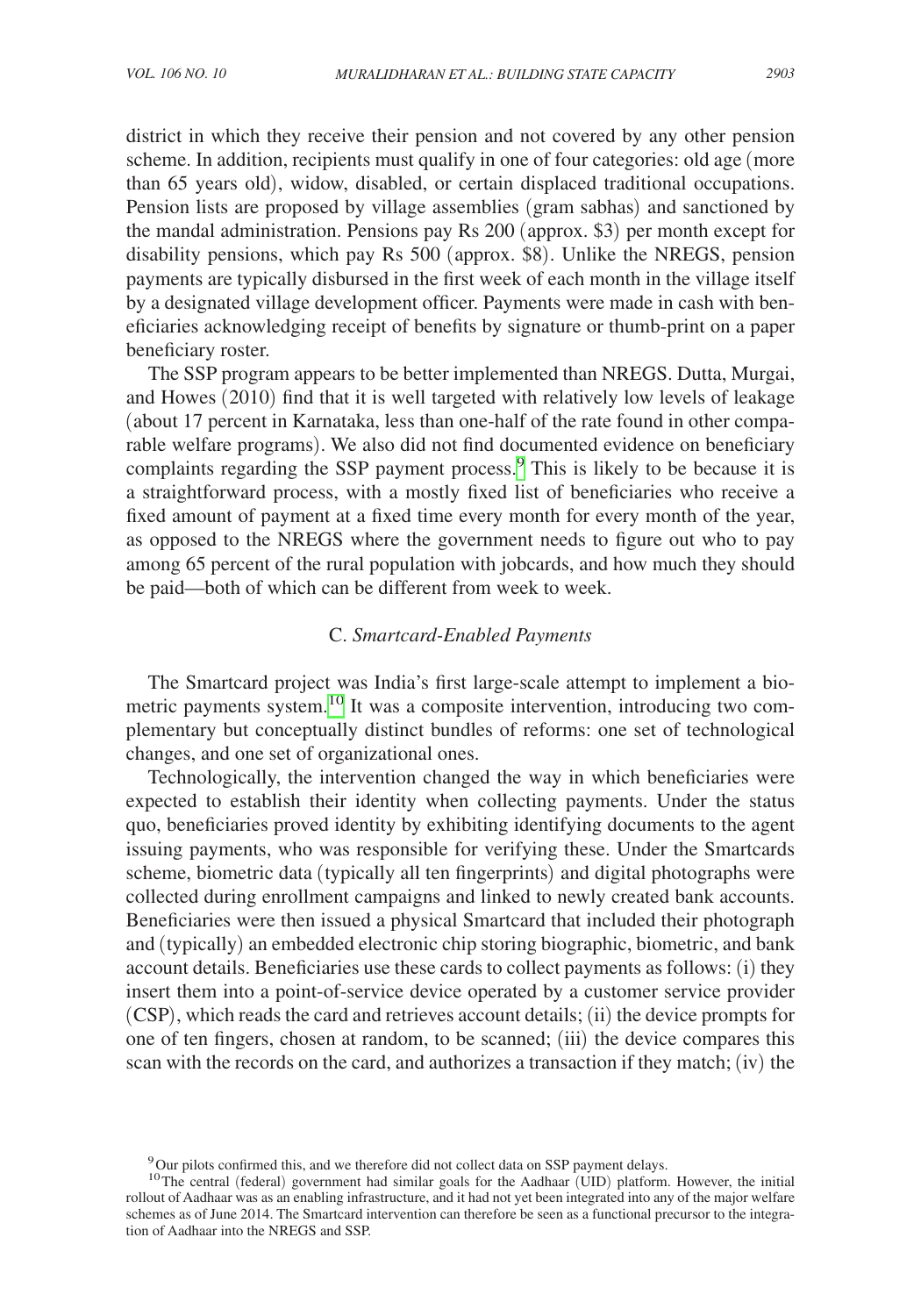amount of cash requested is disbursed;<sup>[11](#page-9-0)</sup> and (v) the device prints out a receipt (and in some cases announces transaction details in the local language, Telugu). Figure A.1 in the online Appendix shows a sample Smartcard and a fingerprint scan in progress.

Organizationally, the intervention changed the vendors and staff responsible for managing the flow of funds and delivering payments. The Government of Andhra Pradesh (GoAP) contracted with banks to manage payments for both schemes, and these banks in turn contracted with technology service providers (TSPs) to manage the accounts; the TSPs then hired and trained CSPs to handle the last-mile logistics of cash management and payments. Panel B of Figure 1 illustrates the flow of funds from the government through banks, TSPs, and CSPs to beneficiaries under this scheme. GoAP assigned each district to a single bank-TSP pairing, and compensated them with a 2 percent commission on all payments delivered in GPs that were migrated to the new Smartcard-based payment system (banks and TSPs negotiated their own terms on splitting the commission).

GoAP required a minimum of 40 percent of beneficiaries in a GP to be enrolled and issued Smartcards prior to converting the GP to the new payment system; this threshold applied to each program separately. Once a GP was "converted," all payments—for each program in which the threshold was reached—in that GP were routed through the Bank-TSP-CSP system, even for beneficiaries who had not enrolled in or obtained Smartcards. Beneficiaries who were not enrolled for a Smartcard received payments in cash from the CSP with manual record-keeping against the roster of beneficiaries.<sup>12</sup>

GoAP also stipulated norms for CSP selection, and required that CSPs be women resident in the villages they served, have completed secondary school, not be related to village officials, preferably be members of historically disadvantaged castes, and be members of a self-help group.<sup>13</sup> While meeting all these requirements was often difficult and sometimes impossible, the selected CSPs were typically closer socially to beneficiaries than the post-office officials or village development officers (both government employees) who previously disbursed payments (for NREGS and SSP, respectively). Moreover, because CSPs were stationed within villages, they were also geographically closer to beneficiaries.

The efficacy of a reform as complex and ambitious as Smartcards necessarily depends as much on success in execution as on design on paper. Indeed, GoAP faced a number of technical, logistical, and political challenges in implementing Smartcards. Even with the best of intentions and administrative attention, enrolling tens of millions of beneficiaries, distributing Smartcards and point-of-service devices, identifying and training CSPs, and establishing cash management protocols

<span id="page-9-2"></span><sup>13</sup> Self-help groups are groups of women organized by the government to facilitate microlending.

<span id="page-9-0"></span> $11$  While beneficiaries could in principle leave balances on their Smartcards and use them as savings accounts, NREGS guidelines required beneficiaries to be paid in full for each spell of work. Thus, in practice, workers almost always withdrew their wages in full, and rarely deposited other funds into their Smartcard-linked bank account or

<span id="page-9-1"></span> $12$ Bank accounts were not created for nonenrolled beneficiaries. They were paid in cash, and cash management and reconciliation took place through the CSP's own cash float account. In the case of these manual payments, status quo forms of identification and acknowledgment of payment receipt were used. The photograph in online Appendix Figure A.1 shows both a case of Smartcard-based authentication taking place and also shows the accompanying beneficiary roster for manual record keeping for beneficiaries without Smartcards (with payments being acknowledged through fingerprint stamps).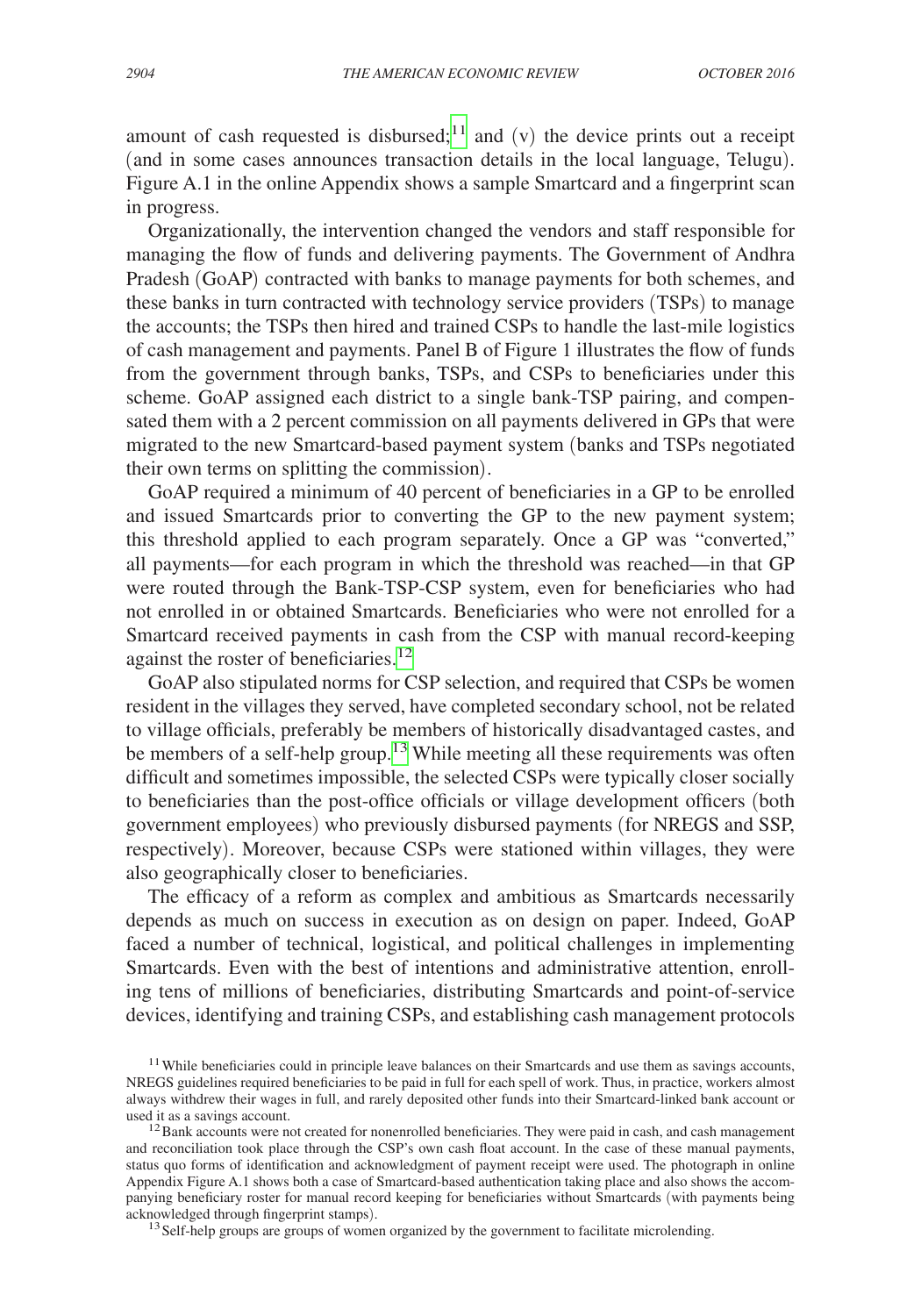would have been a nontrivial task. On top of this, local officials who benefited from the status quo system had little incentive to cooperate with the project, and attempted at times to capture it (e.g., by influencing CSP selection) or delay its implementation (e.g., by citing problems it was creating for beneficiaries). On the other hand, senior officials of GoAP prioritized the project, giving it considerable administrative resources and attention. More generally, GoAP was strongly committed to NREGS and AP was a leader in utilization of federal funds earmarked for the program. Our estimates capture all these factors: they measure the impact of a policy-level decision to implement Smartcards at scale, and are net of all the practical complexities of doing so.

### D. *Potential Impacts of Smartcards*

A priori, the Smartcards intervention could have affected program performance on multiple dimensions. To help structure the analysis that follows we organize it around three main dimensions of impact: payments logistics, leakage, and program access.

First, payments logistics could improve or deteriorate. Smartcards could speed up payments, for example, by moving transactions from the (typically distant) post office to a point within the village. They could just as easily slow down the process, however, if CSPs were less reliably present or if the checkout process were slower due to technical problems.<sup>14</sup> Similarly, on-time cash availability could either improve or deteriorate depending on how well banks and TSPs managed fund flow and cash logistics relative to the status quo. In a worst-case scenario the intervention could cut off payments to beneficiaries who were unable to obtain cards, lost their cards, or faced malfunctioning authentication devices.

Second, leakage might or might not decrease. In principle, Smartcards should reduce payments to ghost beneficiaries as ghosts do not have fingerprints, and also make it harder for officials to collect payments in the name of real beneficiaries as they must be present, provide biometric input, and receive a receipt which they can compare to the amount disbursed. These arguments assume, however, that the field technology works as designed and that CSPs are not more likely to be corrupt than local GP officials and post office workers. Moreover, achieving significant leakage reductions might require near complete implementation and yet the intervention was complex enough that complete implementation was unlikely.<sup>15</sup>

Finally, program access could also improve or suffer. In the case of NREGS, reducing rents may reduce local officials' incentives to create and implement projects, which could reduce access. On the other hand, a reduction in officials' incentives to overreport work done (because the money now goes directly to beneficiaries) might induce them to increase the actual amount of work done (to better correspond to the inflated muster rolls), which could increase access to NREGS. In other words, if Smartcards make it more difficult for officials to siphon off funds, more of these

<span id="page-10-0"></span><sup>&</sup>lt;sup>14</sup>For example, case-study-based evidence suggests that manual payments were faster than e-payments in Uganda's cash transfer program (Bohling and Zimmerman 2013b).

<span id="page-10-1"></span> $<sup>15</sup>$  Specifically, leakage reduction may be convex in the extent of coverage if those who enroll for Smartcards are</sup> genuine workers, and if the nonenrollees are the ghosts. In such a setting, there may be limited impact on leakage reduction unless Smartcard coverage is near complete and uncarded payments are stopped.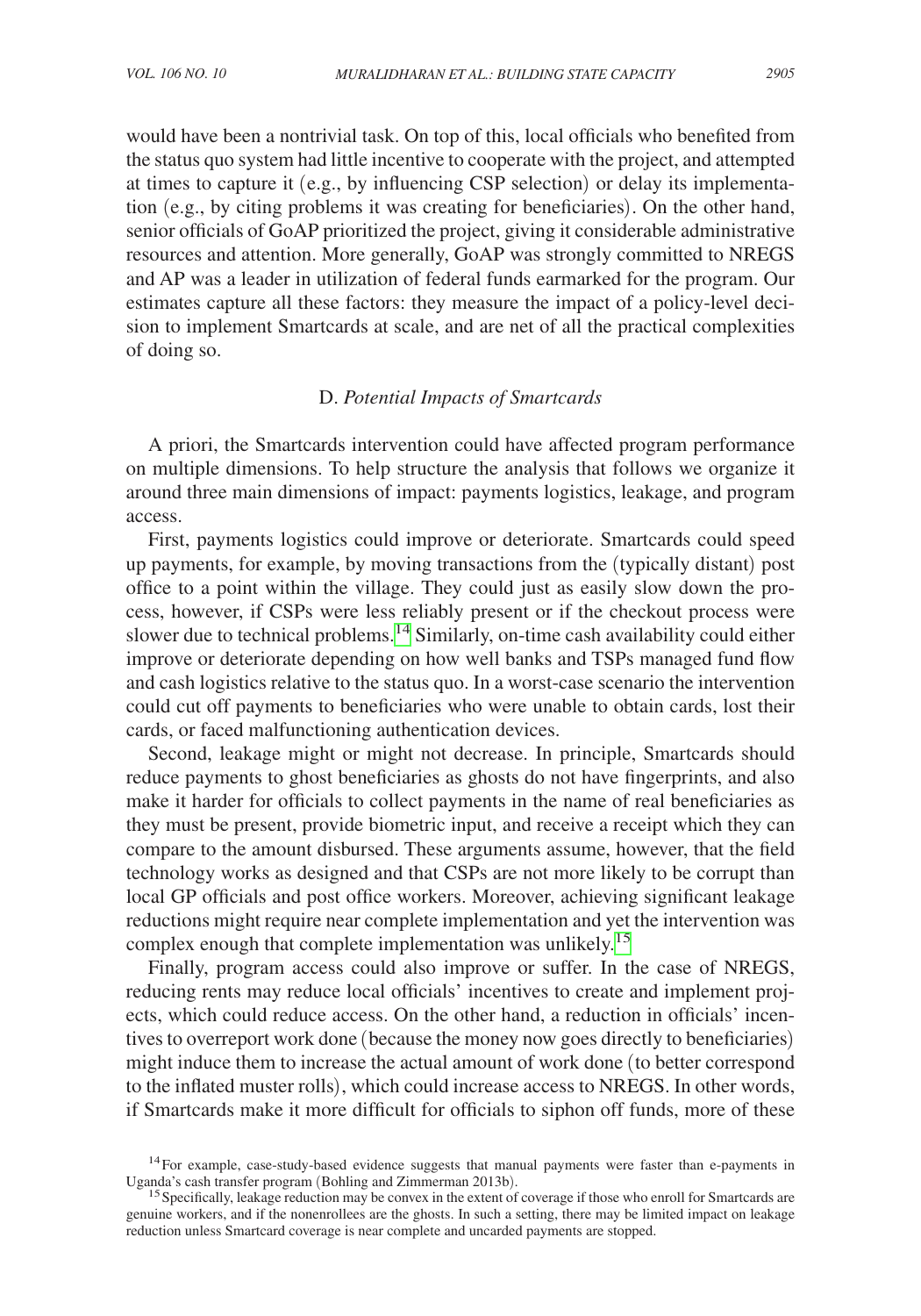funds could be available for actual work and may lead to NREGS implementation becoming closer to what the program framers intended (with more work, more payments to workers, and more rural assets created). In the case of SSP, reducing leakage could drive up the illicit price of getting on the SSP beneficiary list.

The Smartcards intervention included both *technological* and *organizational*  innovations, and our intent-to-treat estimates reflect the combined impact of both sets of changes. We present a nonexperimental decomposition of the relative contribution of these two components in Section IIIF. Finally, we present results for NREGS and SSP programs in parallel to the extent possible, but there is no reason to expect similar impacts because both the fundamental payments challenge and preexisting implementation quality were different.

### **II. Research Design**

### A. *Randomization*

The AP Smartcard project began in 2006, but took time to overcome initial implementation challenges including contracting, integration with existing systems, planning the logistics of enrollment and cash management, and developing processes for financial reporting and reconciliation. Because the government contracted with a unique bank to implement the project within each district, and because multiple banks participated, considerable heterogeneity in performance across districts emerged over time. In 8 of 23 districts the responsible banks had made very little progress as of late 2009; in early 2010 the government decided to restart the program in these districts, and reallocated their contracts to banks which had implemented Smartcards in other districts. This "fresh start" created an attractive setting for an experimental evaluation of Smartcards for two reasons. First, the roll-out of the intervention could be randomized in these eight districts. Second, the main implementation challenges had already been solved in other districts, yielding a "stable" implementation model prior to the evaluation.

Our evaluation was conducted in these eight districts (see online Appendix Figure C.1), which have a combined rural population of around 19 million. While not randomly selected, they look similar to AP's remaining 13 nonurban districts on major socioeconomic indicators, including proportion rural, scheduled caste, literate, and agricultural laborers (see online Appendix D.1). They also span the state geographically, with representation in all three historically distinct sociocultural regions: two in Coastal Andhra and three each in Rayalseema and Telangana.

The study was conducted under a formal agreement between J-PAL South Asia and the Government of Andhra Pradesh (GoAP) to randomize the order in which mandals (subdistricts) were converted to the Smartcard system. We assigned a total of 296 mandals to treatment and control status by lottery as follows: 112 mandals were assigned to the treatment group, 139 to a "buffer" group, and 45 to a control group (online Appendix Figure C.1). [16](#page-11-0) We collected survey data only in the

<span id="page-11-0"></span><sup>&</sup>lt;sup>16</sup>Note that there were a total of 405 mandals in the 8 study districts, but we excluded 109 mandals from the universe of our study (mainly because Smartcard enrollment had started in these mandals before the agreement with GoAP was signed). The remaining 296 mandals comprised the universe of our study and randomization. See online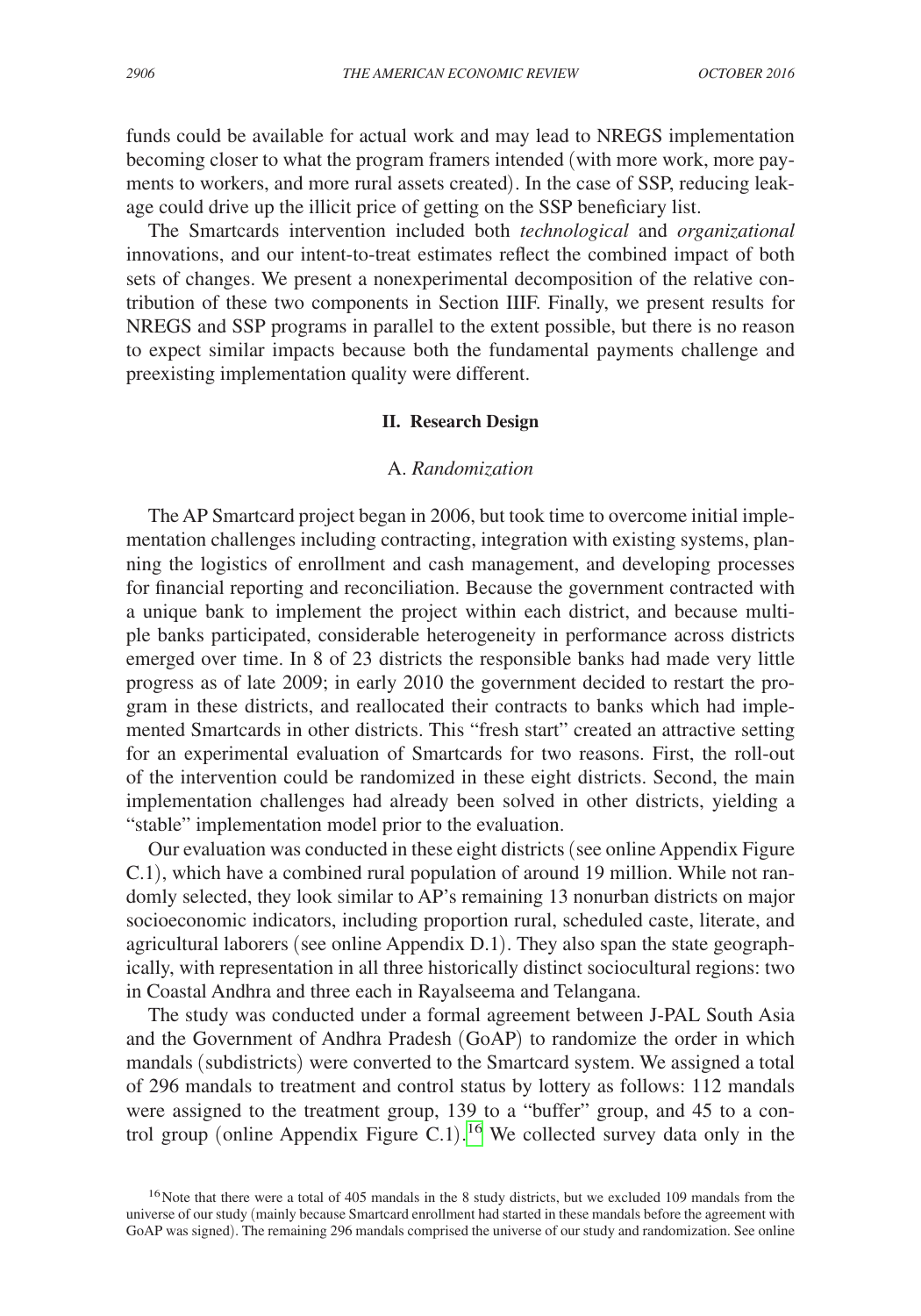treatment and control groups; we created the buffer group to ensure we would have time to conduct endline surveys after Smartcards had been deployed in the treatment mandals but before they were deployed in the control mandals (during which period, enrollment could take place in the buffer group without affecting the control group). The realized lag between program rollout in treatment and control mandals was over two years. Randomization was stratified by district and by a principal component of socioeconomic characteristics. Online Appendix Table C.1 presents tests of equality between treatment and control mandals along characteristics used for stratification, none of which (unsurprisingly) differ significantly. Table C.2 reports balance along all of our main outcomes as well as key socioeconomic household characteristics from the baseline survey; 3 of 28 differences for NREGS and 2 of 17 for SSP are significant at the 10 percent level. In the empirical analysis we include specifications that control for the village-level baseline mean value of our outcomes to test for sensitivity to any chance imbalances.

# B. *Data Collection*

Our data collection was designed to capture impacts broadly, including both anticipated positive and negative effects; full details are provided in online Appendix B. We first collected official records on beneficiary lists and benefits paid, and then conducted detailed baseline and endline household surveys of samples of enrolled participants. Household surveys included questions on receipts from and participation in the NREGS and SSP as well as questions about general income, employment, consumption, and assets. We conducted surveys in August through early October of 2010 (baseline) and 2012 (endline) in order to obtain information about NREGS participation between late May and early July of those years, as this is the peak period of participation in most districts (see [Figure 2](#page-13-0)). [17](#page-12-0) The intervention was rolled out in treatment mandals shortly after baseline surveys. We also conducted unannounced audits of NREGS worksites during our endline surveys to independently verify the number of workers who were present.

Full details and discussion of the sampling procedure used are in online Appendix C.2. In brief, we sampled 880 GPs in which to conduct surveys. Within each GP we sampled ten households, six from the frame of NREGS jobcard holders, and four from the frame of SSP beneficiaries. Our NREGS sample included five households in which at least one member had worked during May and June according to official records and one household in which no member had worked. This sampling design trades off power in estimating leakage (for which households reported as working matter) against power in estimating rates of access to work (for which all households matter). For our endline survey we sampled 8,774 households, of which we were unable to survey or confirm existence of 295, while 365 households were confirmed as ghost households, leaving us with survey data

Appendix C.1 for full details on the randomization, and D.3 for comparisons between the 109 nonstudy mandals and the 296 study mandals.<br><sup>17</sup>There is a trade-off between surveying too soon after the NREGS work was done (since payments would not

<span id="page-12-0"></span>have been received yet), and too long after (since recall problems might arise). We surveyed on average ten weeks after work was done, and also facilitated recall by referring to physical copies of jobcards (on which work dates and payments are meant to be recorded) during interviews.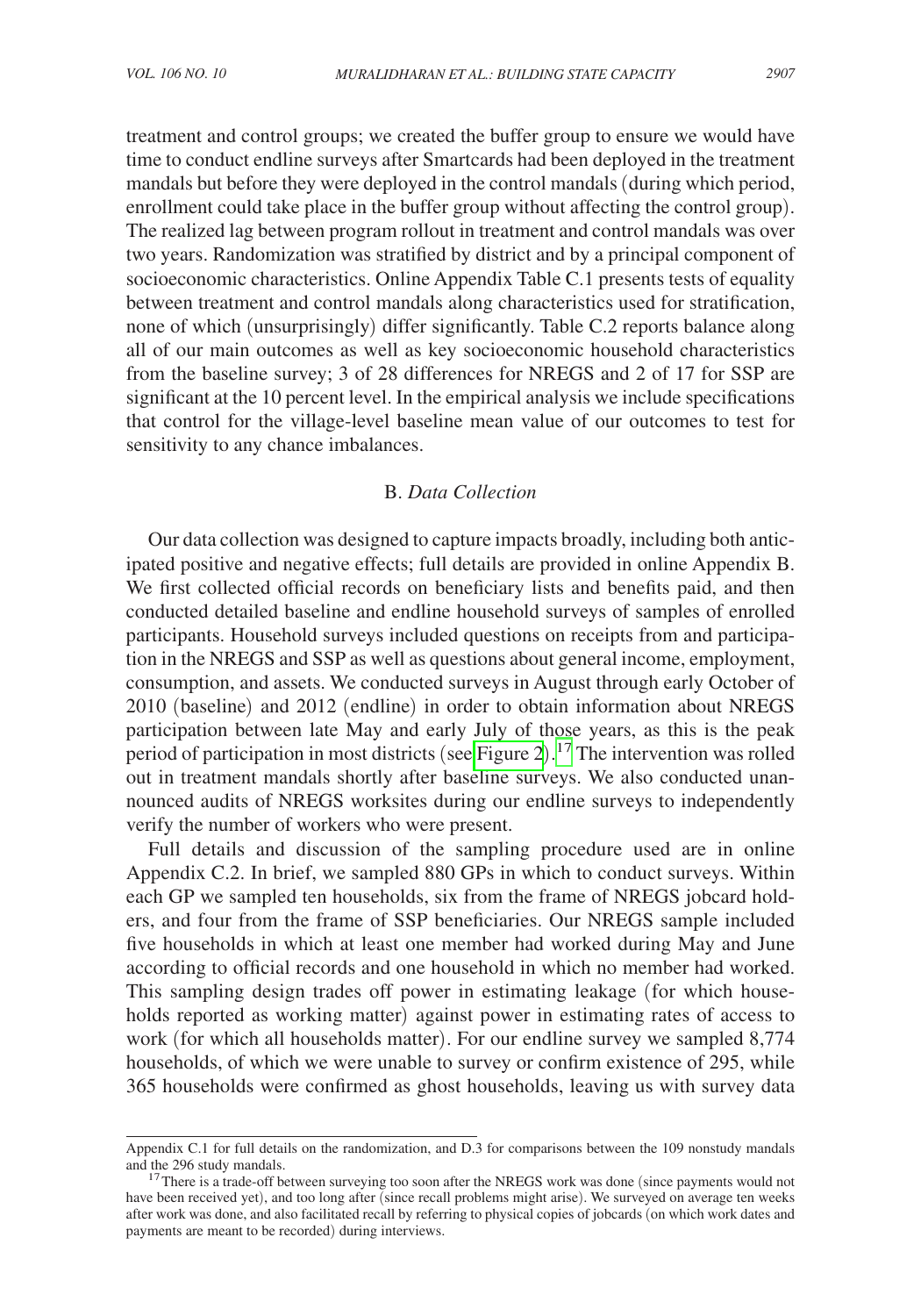<span id="page-13-0"></span>

Figure 2. Official Disbursement Trends in NREGS

*Notes:* This figure shows official NREGS payments for all workers averaged at the GP-week level for treatment and control areas. The gray shaded bands denote the study periods on which our survey questions focus (baseline in 2010: May 31 to July 4; endline in 2012: May 28 to July 15).

on 8,114 households (corresponding numbers for baseline are 8,572, 1,000, 102, and 7,425, respectively).

The resulting dataset is a panel at the village level and a repeated cross-section at the household level. This is by design, as the endline sample should be representative of potential participants at that time. We verify that the treatment did not affect either the size or composition of the sampling frame (online Appendix C.3), suggesting that our estimated treatment effects are not confounded by changes in the composition of potential program beneficiaries.

While details are available in tables notes as well as online Appendix Table B.1, we briefly describe the construction of our main outcome variables here. Payment process and program earnings outcomes for NREGS are focused on a seven-week study period (May 28 to July 15, 2012), while those for SSP pertain to May, June, and July 2012. For each program, individual beneficiaries were asked to report the average time taken to collect payments in these periods (in minutes), including the time spent on unsuccessful trips to payment sites. For the NREGS, we also asked the precise date of payment receipt for each week of work done, allowing us to calculate the payment delay as the number of days between the end of the week and the date of the payment. In addition, we calculate the deviation in payment lag as the absolute value of the difference between individual payment delay in week *w* and the mandal median delay in week *w*. We did not collect analogous data on date of payment from SSP beneficiaries as payment lags had not surfaced as a major concern for them during initial fieldwork.

Official payments for both programs come from official disbursement data. For the NREGS, we assign officially recorded spells to correspond to survey study weeks, average by the number of endline study weeks (7), and aggregate data at the household level (in case work/payments are misassigned to household members). For the SSP, this is simply the average disbursement across the months of May, June, and July 2012 to individual beneficiaries. For both programs, we consider official payments to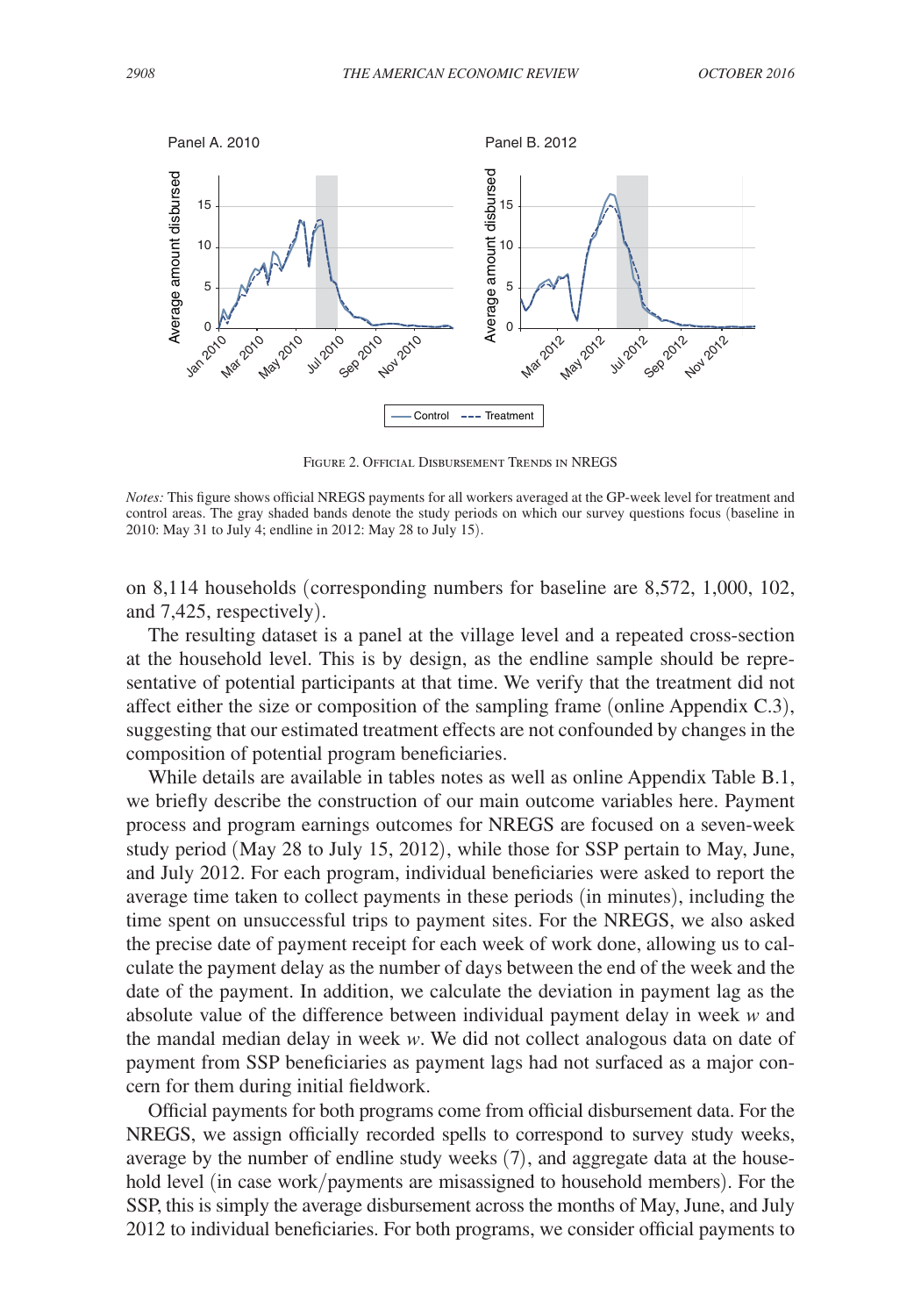

Figure 3. Rollout of Smartcard Integration with Welfare Programs

be all disbursals (including to ghost beneficiaries). To capture earnings in the survey, we ask every individual NREGS beneficiary listed on the officially sampled jobcard details of work done and payment received for each of the study weeks, generate average weekly receipts, and aggregate data at the household level. For SSP beneficiaries, we ask whether they made any payments to officials in order to receive their benefits in the study months, and subtract these payments from the amount their pension is supposed to pay every month. For both programs, if an official payment was made, but the household or beneficiary was a ghost, we consider the payment received to be zero. Finally, leakage is simply the difference between official and survey reports.

# C. *First Stage and Compliance*

Figure 3 plots program rollout in treatment mandals from 2010 to 2012 using administrative data. By July 2012, 82 percent (89 percent) of treatment group mandals were "converted" (defined as having converted at least one GP) for NREGS (SSP) payments. Conditional on being in a converted mandal, 83 percent (93 percent) of GPs had converted for NREGS (SSP) payments, where being "converted" meant that payments were made through the new Bank-TSP-CSP system. These payments could include authenticated payments, unauthenticated payments to workers with Smartcards, and payments to workers without Smartcards.<sup>18</sup> Payments made to beneficiaries with Smartcards ("carded payments," both authenticated and unauthenticated) made up about two-thirds of payments within converted GPs by the endline. All told, about 50 percent of payments in treatment mandals across both programs were "carded" by May 2012. This coverage compares favorably with the

*Notes:* This figure shows program rollout in aggregate and at different conversion levels. Each unit converts to the Smartcard-enabled system based on beneficiary enrollment in the program. Mandals plot shows the percentage of mandals converted in a district. A mandal converts when at least one GP in the mandal converts. GPs is the percentage of converted GPs across all districts. Percent carded payments is obtained by multiplying percent mandals by percent converted GPs in converted mandals and percent payments to carded beneficiaries in converted GPs.

<span id="page-14-0"></span><sup>&</sup>lt;sup>18</sup>Transactions may not be authenticated for a number of reasons, including failure of the authentication device and nonmatching of fingerprints.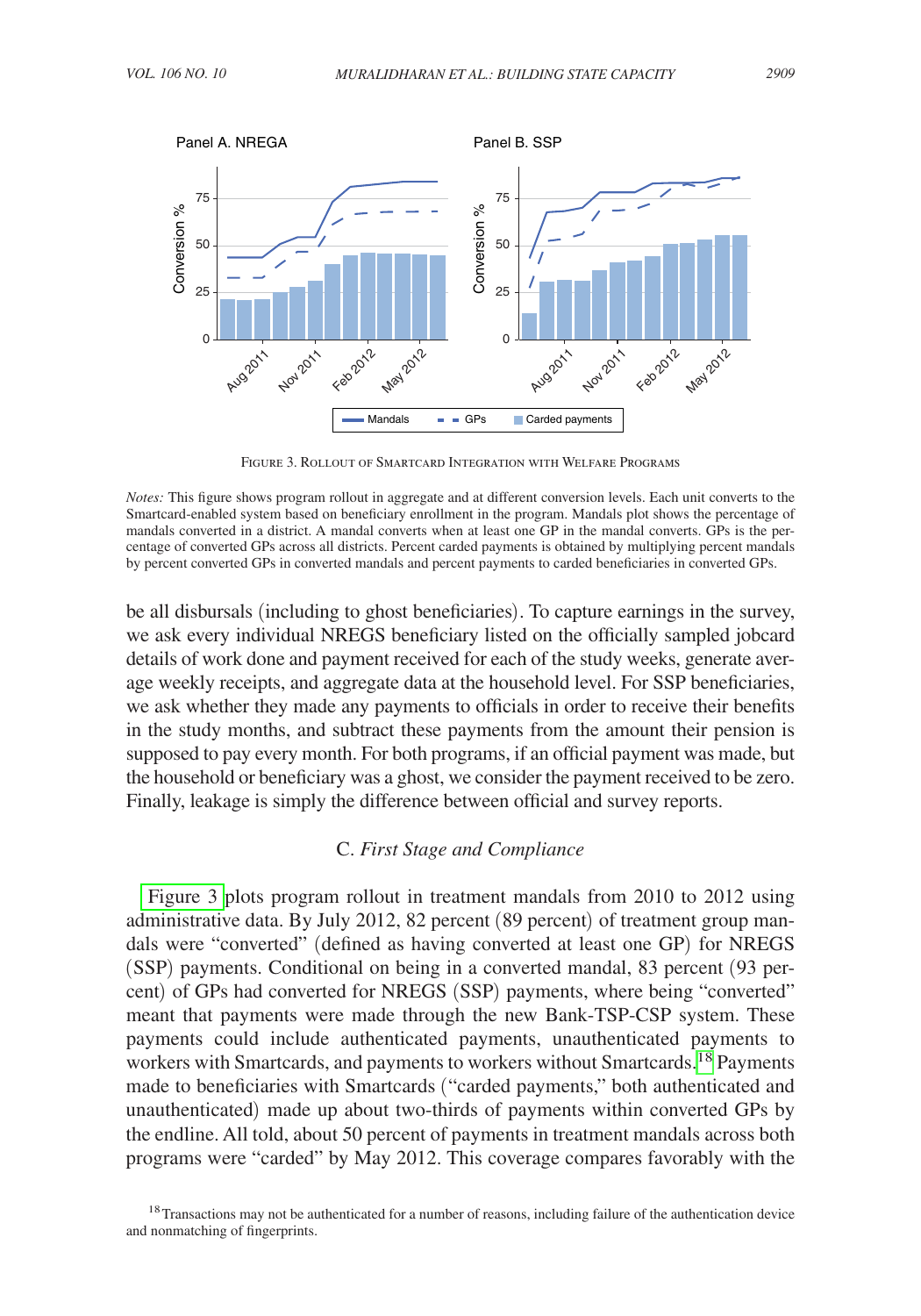performance of changes in payments processes elsewhere. For example, a conditional cash transfer program in the Philippines (4Ps) took five years to reach 40 percent coverage (2008–2013) (Bohling and Zimmerman 2013a). [19](#page-15-0)

Turning to compliance with the experimental design, sampled GPs in treated mandals were much more likely to have migrated to the new payment system, with 67 percent (79 percent) being "carded" for NREGS (SSP) payments, compared to 0.5 percent (0 percent) of sampled control GPs ([Table 1](#page-16-0)). The overall rate of transactions done with carded beneficiaries was 45 percent (59 percent) in treatment areas, with no carded transactions reported in control areas. We can also assess compliance using data from our survey, which asked beneficiaries about their Smartcard use. About 38 percent (45 percent) of NREGS (SSP) beneficiaries in treated mandals said that they used their Smartcards recently, while 1 percent (4 percent) claimed to do so in control mandals. This latter figure likely reflects some beneficiary confusion between enrollment (the process of capturing biometrics and issuing cards) and the onset of carded transactions themselves, as the government did not allow the latter to begin in control areas until after the endline survey. Official and survey figures are also not directly comparable since the former describe *transactions* while the latter describe *beneficiaries*.

Given this first stage, we focus below on intent-to-treat (ITT) estimates, which can be interpreted as the average treatment effects corresponding to an approximately half-complete implementation.<sup>20</sup>

# D. *Estimation*

We report ITT estimates, which compare average outcomes in treatment and control areas. All outcomes are estimated at the individual beneficiary level for SSP, and at the level which they were asked—individual, individual by week, or household for NREGS, unless aggregation is necessary in order to compare with official data. All regressions are weighted by inverse sampling probabilities to obtain average partial effects for the populations of NREGS jobcard holders or SSP beneficiaries. We include district fixed effects and the first principal component of a vector of mandal characteristics used to stratify randomization (*PCmd*) in all regressions, and cluster standard errors at the mandal level. We thus estimate

(1) 
$$
Y_{\text{ind}} = \alpha + \beta \text{Treated}_{\text{md}} + \delta \text{District}_{d} + \lambda \text{PC}_{\text{md}} + \epsilon_{\text{ind}}.
$$

where  $Y_{imd}$  is an outcome for household or individual *i* in mandal *m* and district  $d$ , and *Treated<sub>md</sub>* is an indicator for a mandal in wave 1. When possible, we also report specifications that include the baseline GP-level mean of the dependent

<span id="page-15-0"></span><sup>&</sup>lt;sup>19</sup>There was considerable heterogeneity in the extent of Smartcard coverage across the eight study districts, with coverage rates ranging from 31 percent in Adilabad to nearly 100 percent in Nalgonda district. Thus, we focus our analysis on ITT effects, and all our estimates include district fixed effects. We present correlates of implementation heterogeneity in online Appendix D, and provide a qualitative discussion of implementation heterogeneity in

<span id="page-15-1"></span>a companion study (Mukhopadhyay et al. 2013).<br><sup>20</sup>Given implementation heterogeneity across districts and the possibility of nonlinear treatment effects in the extent of Smartcard coverage, our results should be interpreted as the average treatment effect across districts with different levels of implementation (averaging to around 50 percent coverage) and not as the impact of a half-complete implementation in all districts.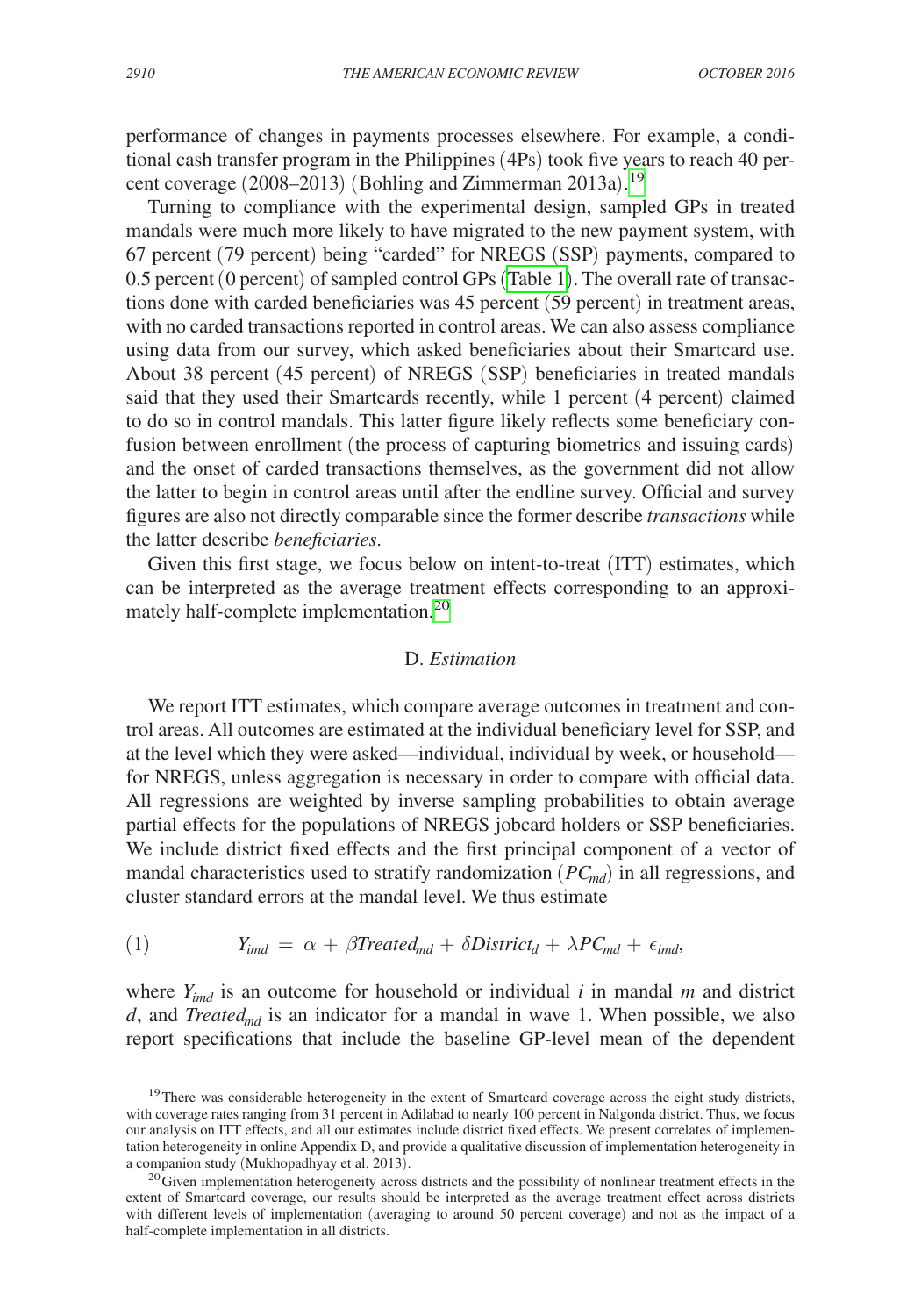<span id="page-16-0"></span>

|                        |                  | Official data                              | Survey data                                           |                                                        |  |  |
|------------------------|------------------|--------------------------------------------|-------------------------------------------------------|--------------------------------------------------------|--|--|
|                        | Carded GP<br>(1) | Mean<br>fraction carded<br>payments<br>(2) | Payments<br>generally carded<br>(village mean)<br>(3) | Most recent<br>payment carded<br>(village mean)<br>(4) |  |  |
| Panel A. NREGS         | 0.67             | 0.45                                       | 0.38                                                  | 0.38                                                   |  |  |
| <b>Treatment</b>       | (0.045)          | (0.041)                                    | (0.043)                                               | (0.042)                                                |  |  |
| District fixed effects | Yes              | Yes                                        | Yes                                                   | Yes                                                    |  |  |
| Adjusted $R^2$         | 0.45             | 0.48                                       | 0.36                                                  | 0.36                                                   |  |  |
| Control mean           | 0.0046           | 0.0017                                     | 0.039                                                 | 0.013                                                  |  |  |
| <b>Observations</b>    | 880              | 880                                        | 818                                                   | 818                                                    |  |  |
| Level                  | GP               | GP                                         | GP                                                    | GP                                                     |  |  |
| Panel B. SSP           | 0.79             | 0.59                                       | 0.45                                                  | 0.45                                                   |  |  |
| Treatment              | (0.042)          | (0.038)                                    | (0.052)                                               | (0.049)                                                |  |  |
| District fixed effects | Yes              | Yes                                        | Yes                                                   | Yes                                                    |  |  |
| Adjusted $R^2$         | 0.57             | 0.57                                       | 0.38                                                  | 0.38                                                   |  |  |
| Control mean           | $\Omega$         | $\Omega$                                   | 0.069                                                 | 0.044                                                  |  |  |
| <b>Observations</b>    | 880              | 880                                        | 878                                                   | 878                                                    |  |  |
| Level                  | GP               | <b>GP</b>                                  | GP                                                    | GP                                                     |  |  |

Table 1—Official and Self-Reported Use of Smartcards

*Notes:* This table analyzes usage of Smartcards for NREGS and SSP payments as of July 2012. Each observation is a gram panchayat (GP: administrative village). Carded GP is a gram panchayat that has moved to Smartcardbased payment, which usually happens once 40 percent of beneficiaries have been issued a card. Mean fraction carded payments is the proportion of transactions done with carded beneficiaries in treatment mandals. Both these outcomes are from official data. Columns 3 and 4 report survey-based measures of average beneficiary use of Smartcards or a biometric-based payment system in the GP. The difference in number of observations between official and survey measures for NREGS is due to missing data for (mainly control) GPs where enrollment had not even started; assuming that there were no carded payments in these GPs increases the magnitude of the treatment effect on implementation. All regressions include the first principal component of a vector of mandal characteristics used to stratify randomization. Standard errors clustered at mandal level in parentheses.

variable,  $\overline{Y}_{pmd}^{0}$ , to increase precision and assess sensitivity to any randomization imbalances. We then estimate

(2) 
$$
Y_{ipmd} = \alpha + \beta Treated_{md} + \gamma \overline{Y}_{pmd}^0 + \delta District_d + \lambda PC_{md} + \epsilon_{ipmd}
$$

where *p* indexes panchayats or GPs. Note that we easily reject  $\gamma = 1$  in all cases and therefore do not report difference-in-differences estimates.

#### **III. Effects of Smartcard-Enabled Payments**

### A. *Effects on Payment Logistics*

Data from our control group confirm that NREGS payments are typically delayed. Recipients in control mandals waited an average of 34 days after finishing a given spell of work to collect payment, more than double the 14 days prescribed by law ([Table 2](#page-17-0)). The collection process is also time-consuming, with the average recipient in the control group spending almost two hours traveling and waiting in line to collect a payment.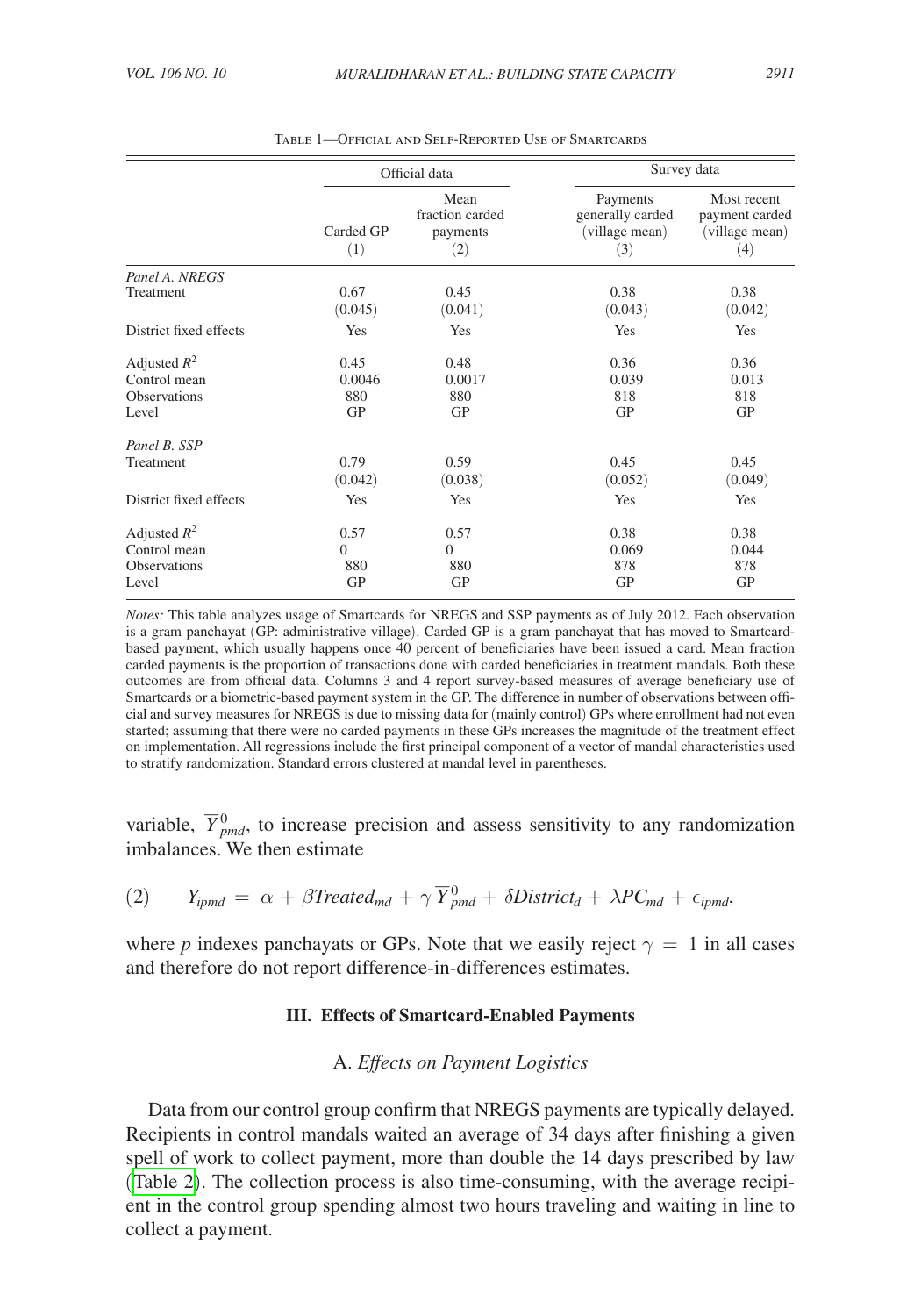<span id="page-17-0"></span>

| ◠<br>1<br>$\overline{\phantom{a}}$ |  |  |  |
|------------------------------------|--|--|--|
|                                    |  |  |  |

|                     |              | Time to collect (min) |            |                |              | Avg. payment lag (days) | Abs. payment lag<br>deviation (days) |                  |
|---------------------|--------------|-----------------------|------------|----------------|--------------|-------------------------|--------------------------------------|------------------|
|                     | (1)          | (2)                   | (3)        | (4)            | (5)          | (6)                     | (7)                                  | (8)              |
| Treatment           | $-22$        | $-22$                 | $-6.1$     | $-3.5$         | $-5.8$       | $-10$                   | $-2.5$                               | $-4.7$           |
|                     | (9.2)        | (8.7)                 | (5.2)      | (5.4)          | (3.5)        | (3.5)                   | (0.99)                               | (1.6)            |
| BL GP mean          |              | 0.079<br>(0.041)      |            | 0.23<br>(0.07) |              | 0.013<br>(0.08)         |                                      | 0.042<br>(0.053) |
| District FE         | <b>Yes</b>   | Yes                   | Yes        | Yes            | Yes          | Yes                     | Yes                                  | Yes              |
| Week FE             | No.          | N <sub>0</sub>        | No         | No             | Yes          | Yes                     | Yes                                  | Yes              |
| Adjusted $R^2$      | 0.06         | 0.08                  | 0.07       | 0.11           | 0.17         | 0.33                    | 0.08                                 | 0.17             |
| Control mean        | 112          | 112                   | 77         | 77             | 34           | 34                      | 12                                   | 12               |
| <b>Observations</b> | 10.191       | 10.120                | 3,789      | 3,574          | 14.213       | 7.201                   | 14.213                               | 7,201            |
| Level               | Indiv.       | Indiv.                | Indiv.     | Indiv.         | Indiv.-week  | Indiv.-week             | Indiv.-week                          | Indiv.-week      |
| Survey              | <b>NREGS</b> | <b>NREGS</b>          | <b>SSP</b> | <b>SSP</b>     | <b>NREGS</b> | <b>NREGS</b>            | <b>NREGS</b>                         | <b>NREGS</b>     |

Table 2—Access to Payments

*Notes:* The dependent variable in columns 1–4 is the average time taken to collect a payment (in minutes), including the time spent on unsuccessful trips to payment sites, with observations at the beneficiary level. The dependent variable in columns 5 and 6 is the average lag (in days) between work done and payment received on NREGS. The outcome in columns 7 and 8 is the absolute deviation from the week-specific median mandal-level lag. Since the data for columns 5–8 are at the individual-week level, we include week fixed effects to absorb variation over the study period. All regressions include the first principal component of a vector of mandal characteristics used to stratify randomization. Standard errors clustered at mandal level in parentheses.

Smartcards substantially improved this situation. The total time required to collect a NREGS payment fell by 22 minutes in mandals assigned to treatment (20 percent of the control mean). Time to collect payments also fell for SSP recipients, but the reduction is not statistically significant (Table 2; columns 1 and 2 for NREGS, columns 3 and 4 for SSP). We also find that over 80 percent of both NREGS and SSP beneficiaries who had received or enrolled for Smartcards reported that Smartcards had sped up payments ([Table 6](#page-25-0)).

NREGS recipients also faced shorter delays in receiving payments after working, and these lags became more predictable. Columns 5 and 6 of Table 2 report that assignment to treatment lowered the mean number of days between working and collecting NREGS payments by 5.8 to 10 days, or 17–29 percent of the control mean (and 29–50 percent of the amount by which this exceeds the statutory limit of 14 days). There is also suggestive evidence that uncertainty about the timing of payments fell. While we do not directly measure beliefs, columns 7 and 8 show that the *variability* of payment lags—measured as the absolute deviation from the median mandal level lag, thus corresponding to a robust version of a Levene's test—fell by 21–39 percent of the control mean. This reduced variability is potentially valuable for credit-constrained households that need to match the timing of income and expenditure.

### B. *Effects on Payment Amounts and Leakage*

Recipients in treatment mandals also received more money. For NREGS recipients, columns 3 and 4 of panel A of [Table 3](#page-18-0) show that earnings per week during our endline study period increased by Rs 35, or 24 percent of the control group mean. For SSP beneficiaries, earnings per beneficiary during the three months preceding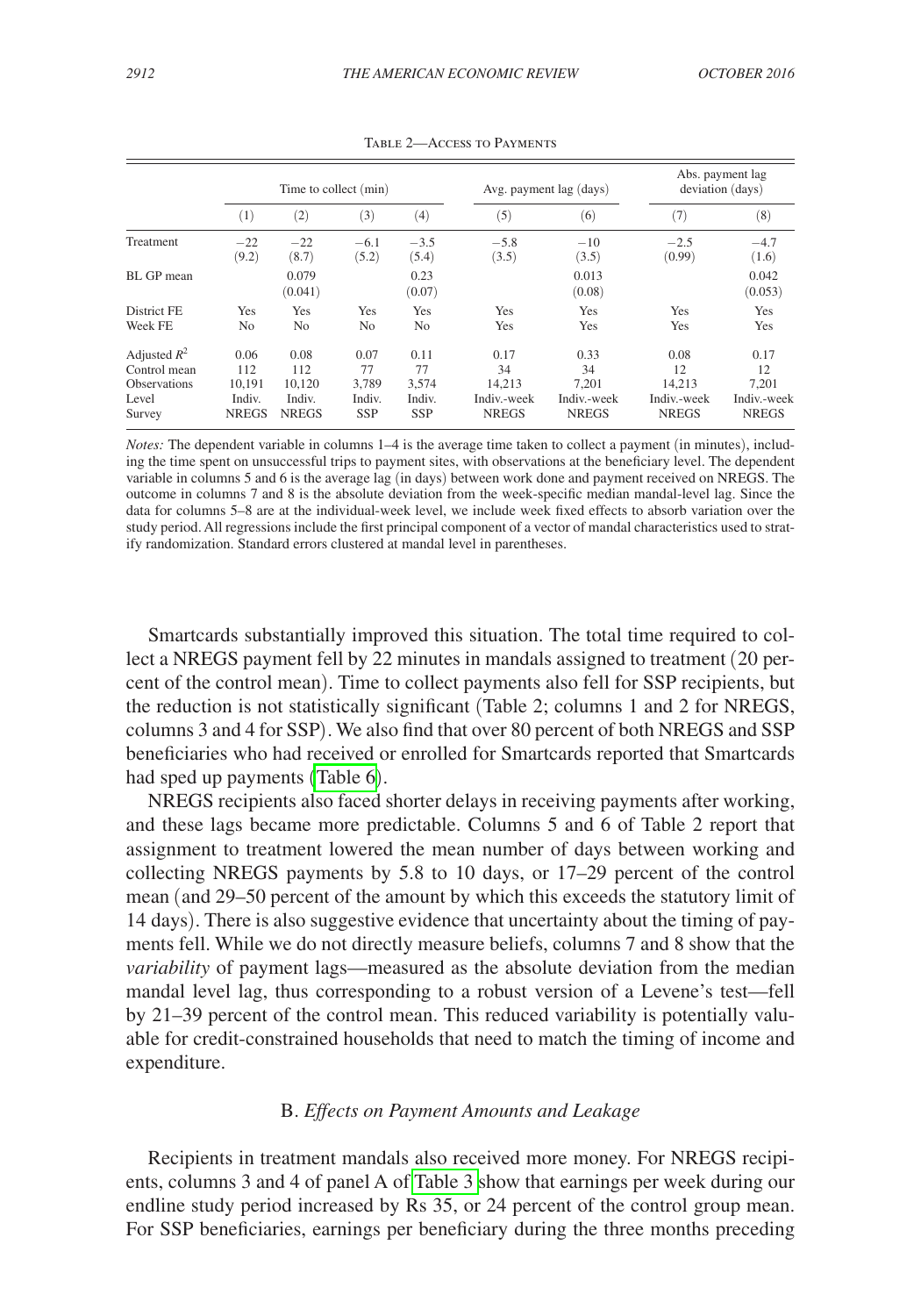<span id="page-18-0"></span>

|                                                                                 |                             | Official                    |                             | Survey                      |                            | Leakage                    |  |
|---------------------------------------------------------------------------------|-----------------------------|-----------------------------|-----------------------------|-----------------------------|----------------------------|----------------------------|--|
|                                                                                 | (1)                         | (2)                         | (3)                         | (4)                         | (5)                        | (6)                        |  |
| Panel A. NREGS                                                                  |                             |                             |                             |                             |                            |                            |  |
| Treatment                                                                       | 11<br>(12)                  | 9.6<br>(12)                 | 35<br>(16)                  | 35<br>(16)                  | $-24$<br>(13)              | $-25$<br>(13)              |  |
| BL GP mean                                                                      |                             | 0.13<br>(0.027)             |                             | 0.11<br>(0.037)             |                            | 0.096<br>(0.038)           |  |
| District fixed effects                                                          | Yes                         | Yes                         | Yes                         | Yes                         | Yes                        | Yes                        |  |
| Adjusted $R^2$<br>Control mean<br><b>Observations</b>                           | 0.03<br>127<br>5,143        | 0.05<br>127<br>5,107        | 0.05<br>146<br>5,143        | 0.06<br>146<br>5,107        | 0.04<br>$-20$<br>5,143     | 0.04<br>$-20$<br>5,107     |  |
| Panel B. SSP                                                                    |                             |                             |                             |                             |                            |                            |  |
| Treatment                                                                       | 4.3<br>(5.3)                | 5.1<br>(5.4)                | 12<br>(5.9)                 | 12<br>(6.1)                 | $-7.5$<br>(3.9)            | $-7$<br>(3.9)              |  |
| BL GP mean                                                                      |                             | 0.16<br>(0.092)             |                             | 0.0074<br>(0.022)           |                            | $-0.022$<br>(0.026)        |  |
| District fixed effects<br>Adjusted $R^2$<br>Control mean<br><b>Observations</b> | Yes<br>0.00<br>251<br>3,330 | Yes<br>0.01<br>251<br>3,135 | Yes<br>0.01<br>236<br>3,330 | Yes<br>0.01<br>236<br>3,135 | Yes<br>0.01<br>15<br>3,330 | Yes<br>0.01<br>15<br>3,135 |  |

Table 3—Official and Survey Reports of Program Benefits

*Notes:* This table reports regressions of program benefits (in rupees) as reported in official or survey records. Both panels include all sampled households (NREGS)/beneficiaries (SSP) who were (i) found by survey team to match official records or (ii) listed in official records but confirmed as ghosts. Ghosts refer to households or beneficiaries within households who were confirmed not to exist, or who had permanently migrated before the study period started on May 28, 2012. In panel A, each outcome observation refers to household-level average weekly amounts for NREGS work done during the study period (May 28 to July 15 2012). Official refers to amounts paid as listed in official muster records. Survey refers to payments received as reported by beneficiaries; we only include beneficiaries listed on the officially sampled jobcard. Leakage is the difference between these two amounts. BL GP Mean is the GP average of household-level weekly amounts for NREGS work done during the baseline study period (May 31 to July 4, 2010). In panel B, each outcome observation refers to the average SSP monthly amount for the period May, June, and July 2012. Official refers to amounts paid as listed in official disbursement records. Survey refers to payments received as reported by beneficiaries. Leakage is the difference between these two amounts. BL GP Mean is the GP average SSP monthly amounts for the baseline period of May, June, and July 2010. All regressions include the first principal component of a vector of mandal characteristics used to stratify randomization. Standard errors clustered at mandal level in parentheses.

our endline survey (May–July) increased by Rs 12, or 5 percent of the control mean. In contrast, we see no impacts on fiscal outlays. For the workers sampled into our endline survey, we find no significant difference in official NREGS disbursements between treatment and control mandals. Similarly, SSP disbursements were also unaltered (columns 1 and 2 of panels A and B, respectively).

The fact that recipients report receiving more while government outlays are unchanged implies a reduction in leakage on both programs. Columns 5 and 6 of panel A confirm that the difference between official and survey measures of earnings per week on NREGS fell significantly by Rs 25. Results on the SSP program mirror the NREGS results: we find a reduction in leakage of Rs 7 per pension per month. This represents a 2.8 percentage point reduction in leakage relative to fiscal outlays, which is a 47 percent reduction relative to the control mean (panel B).

While we find evidence of a significant reduction in NREGS leakage, estimating the magnitude of this reduction as a proportion of average leakage requires additional data. We cannot simply compare what a given *household* reports receiving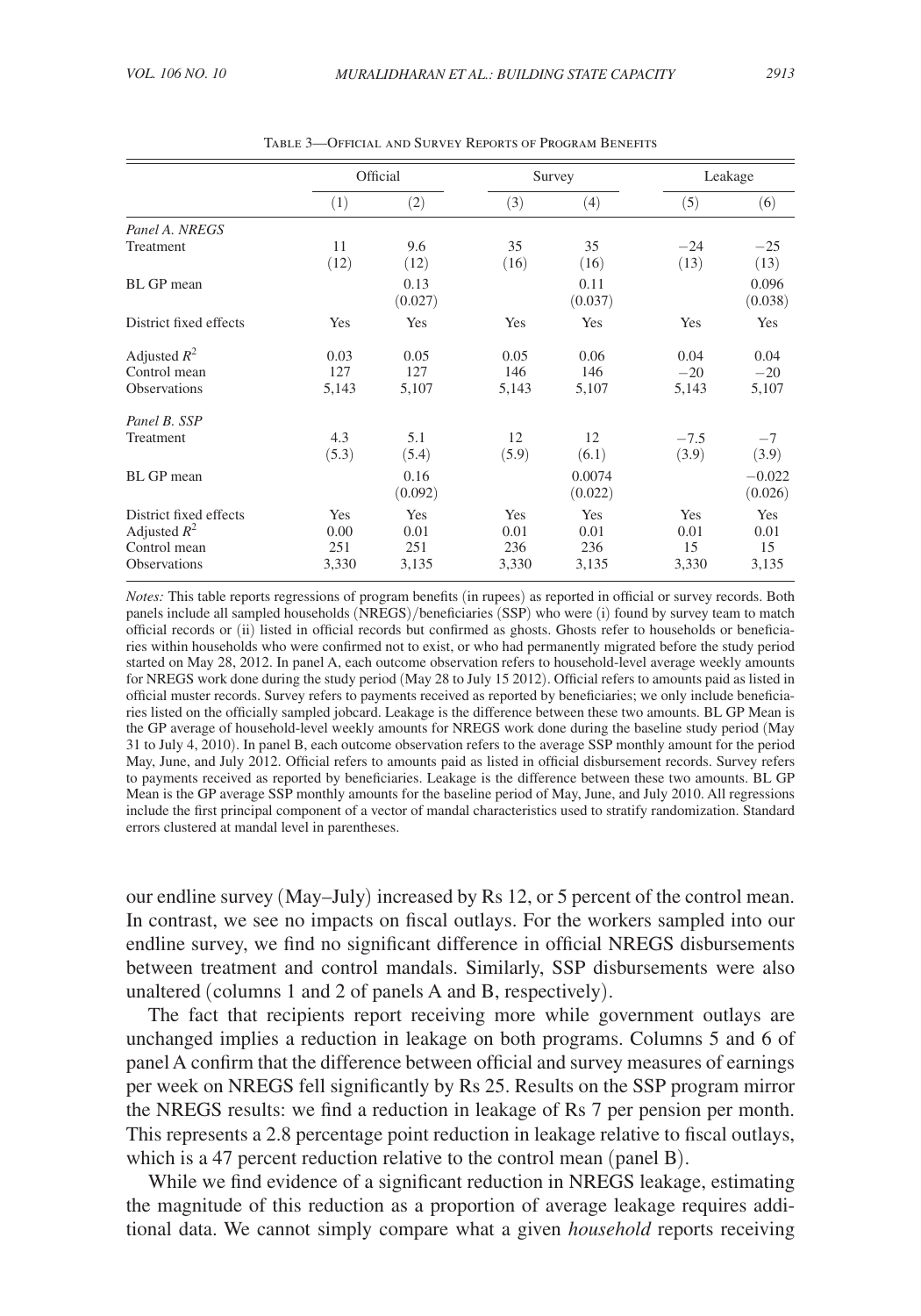to what the government reported paying out on the *jobcard* based on which that household was sampled because, in practice, many households have more than one jobcard listed in their name.<sup>[21](#page-19-0)</sup> Using official records to count the total number of jobcards in our study districts, and data from the sixty-eighth round of the National Sample Survey (July 2011–June 2012) to estimate the number of households in those districts with at least one jobcard, we calculate that the number of jobcards exceeds the number of households with jobcards by an average factor of 1.9. This implies that we will substantially underestimate leakage if we do not account for multiple jobcards. Indeed, panel A of Table 3 shows that the naïve estimate for the control group is a *negative* leakage rate of Rs 20 per week.

To obtain a consistent estimate of average leakage we need to correct for multiple jobcards. We do so as follows: we scale up official records of payments issued in each district by the estimated number of jobcards per jobcard-holding household in that district, calculated as above. We then compare average amount disbursed per household (as opposed to per jobcard) to the average received per household. Using this method we estimate an endline leakage rate of 30.7 percent in control areas and 18 percent in treatment areas (Table E.1), implying that Smartcards reduced leakage by roughly 41 percent.<sup>[22](#page-19-1)</sup>

*Margins of Leakage Reduction.—*We examine leakage reduction along the three margins discussed earlier: ghosts, overreporting, and underpayment. For the SSP decomposing leakage into these components is relatively straightforward since entitlements are fixed for each category of beneficiary. For the NREGS it is more difficult, as workers' entitlements are determined by applying a complex schedule of piece rates to the quantities of various kinds of work they perform, and we were not able to measure the latter (e.g., cubic feet of soil excavated). We therefore focus on the incidence rather than the magnitude of the three channels for NREGS: first, the incidence of ghost households; next, an indicator for jobcards with zero reported survey payments but positive official payments, a proxy for overreporting; and finally, the incidence of bribes paid to collect payments, a measure of underpayment.

Reductions in NREGS ghost beneficiaries are insignificant, though the incidence of ghosts is a nontrivial 11 percent (panel A of [Table 4,](#page-20-0) columns 1 and 2). This is not surprising given the incomplete coverage of Smartcards, and the government's political decision to not ban unauthenticated payments. Thus, beneficiary lists were not purged of ghosts, and payments to these jobcards are likely to have continued. We also find limited impact on underpayment, measured as whether a bribe had to be paid to collect payments (panel A, columns 5 and 6). As we find little evidence of underpayment to begin with (control group incidence rate of 2.6 percent), Smartcards may have limited incremental value on this margin.

However, our proxy measure for overreporting in the NREGS drops substantially. The proportion of jobcards that had positive official payments reported but zero survey amounts (excluding ghosts) dropped significantly by 8.4 percentage points,

<span id="page-19-0"></span><sup>&</sup>lt;sup>21</sup>This issue is not solved by only including survey reports of individuals listed on the sampled jobcard—which we indeed do—since payments made to those individuals may be listed on other jobcards.

<span id="page-19-1"></span> $22$  However, this procedure leads to a loss of precision, as scaling up by a constant increases variance by the square of the constant  $(p$ -value 0.11). Online Appendix E.1 provides more detail on this procedure as well as an example to illustrate how the multiple-jobcard issue affects our calculations.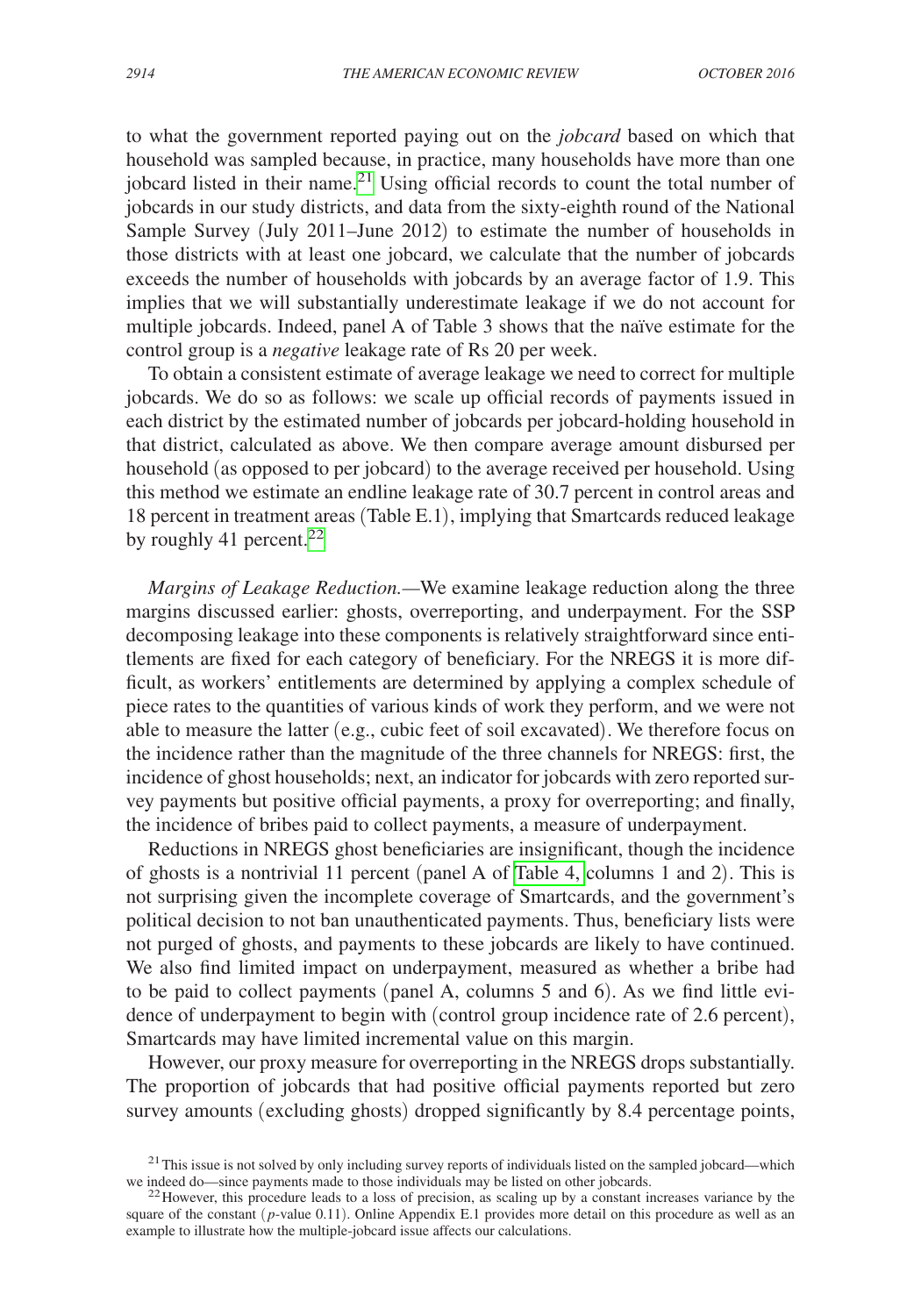<span id="page-20-0"></span>

|                                                                                 | Ghost households<br>(percent) |                              |                              | Other overreporting<br>(percent) | Bribe to collect<br>(percent)     |                                   |  |
|---------------------------------------------------------------------------------|-------------------------------|------------------------------|------------------------------|----------------------------------|-----------------------------------|-----------------------------------|--|
|                                                                                 | (1)                           | (2)                          | (3)                          | (4)                              | (5)                               | (6)                               |  |
| Panel A. NREGS                                                                  |                               |                              |                              |                                  |                                   |                                   |  |
| <b>Treatment</b>                                                                | $-0.0095$<br>(0.02)           | $-0.0091$<br>(0.021)         | $-0.082$<br>(0.033)          | $-0.084$<br>(0.036)              | $-0.0035$<br>(0.0085)             | $-0.0036$<br>(0.0085)             |  |
| BL GP mean                                                                      |                               | $-0.017$<br>(0.067)          |                              | 0.016<br>(0.044)                 |                                   | 0.000041<br>(0.000041)            |  |
| District fixed effects                                                          | Yes                           | Yes                          | Yes                          | Yes                              | Yes                               | Yes                               |  |
| Adjusted $R^2$<br>Control mean<br>Observations<br>Level                         | 0.02<br>0.11<br>5,278<br>Hhd  | 0.02<br>0.11<br>5,242<br>Hhd | 0.05<br>0.26<br>3,953<br>Hhd | 0.04<br>0.26<br>3,672<br>Hhd     | 0.01<br>0.021<br>10,375<br>Indiv. | 0.01<br>0.021<br>10,304<br>Indiv. |  |
|                                                                                 | Ghost payments (Rs)           |                              |                              | Other overreporting (Rs)         | Underpayment (Rs)                 |                                   |  |
|                                                                                 | (1)                           | (2)                          | (3)                          | (4)                              | (5)                               | (6)                               |  |
| Panel B. SSP                                                                    |                               |                              |                              |                                  |                                   |                                   |  |
| Treatment                                                                       | $-2.9$<br>(2.7)               | $-2.4$<br>(2.7)              | $-2.7$<br>(2.9)              | $-3.1$<br>(3)                    | $-2.3$<br>(1.9)                   | $-2.4$<br>(2)                     |  |
| BL GP mean                                                                      |                               | 0.19<br>(0.16)               |                              | 0.024<br>(0.01)                  |                                   | $-0.02$<br>(0.045)                |  |
| District fixed effects<br>Adjusted $R^2$<br>Control mean<br><b>Observations</b> | Yes<br>0.01<br>11<br>3,330    | Yes<br>0.01<br>11<br>3,135   | Yes<br>0.01<br>1.7<br>3,165  | Yes<br>0.01<br>1.7<br>2,986      | Yes<br>0.01<br>2.5<br>3,165       | Yes<br>0.01<br>2.5<br>2,986       |  |

Table 4—Illustrating Channels of Leakage Reduction

*Notes:* This table analyzes channels of reduction in leakage. Panel A reports the incidence of the three channels ghosts, overreporting, and underpayment—for NREGS, while panel B decomposes actual amounts (in rupees) into these channels in the case of SSP. In both tables, Ghost households refers to households (or all beneficiaries within households) who were confirmed not to exist, or who had permanently migrated before the study period started on May 28, 2012 (May 31, 2010 for baseline). Other overreporting for NREGS is the incidence of jobcards that had positive official payments reported but zero survey payments (not including ghosts); note that the drop in observations as compared to Panel A of Table 3 is because here we drop jobcards with zero official payments. Bribe to collect refers to bribes paid in order to receive payments on NREGS. Other overreporting for SSP is the difference between what officials report beneficiaries as receiving and what beneficiaries believe they are entitled to (not including ghosts). Underpayment for SSP is the monthly amount paid in order to receive their pensions during May to July 2012. All regressions include the first principal component of a vector of mandal characteristics used to stratify randomization. Standard errors clustered at mandal level in parentheses.

or 32 percent (columns 3–4 of panel A). This result is mirrored in [Figure 4,](#page-21-0) which presents quantile treatment effect plots on official and survey payments; here we see (i) no change in official payments at any part of the distribution; (ii) a significant reduction in the incidence of beneficiaries reporting receiving zero payments; and (iii) no significant change in amounts received relative to control households who were reporting positive payments.

These results suggest that leakage reduction was mainly driven by a reduction in the incidence of quasi-ghosts: real beneficiaries who did not previously get any NREGS work or payments, though officials were reporting work and claiming payments on their behalf. If some of these households were to have enrolled for a Smartcard, it would no longer be possible for officials to siphon off payments without their knowledge, following which officials' optimal response appears to have been to provide actual work and payments to these households (see results on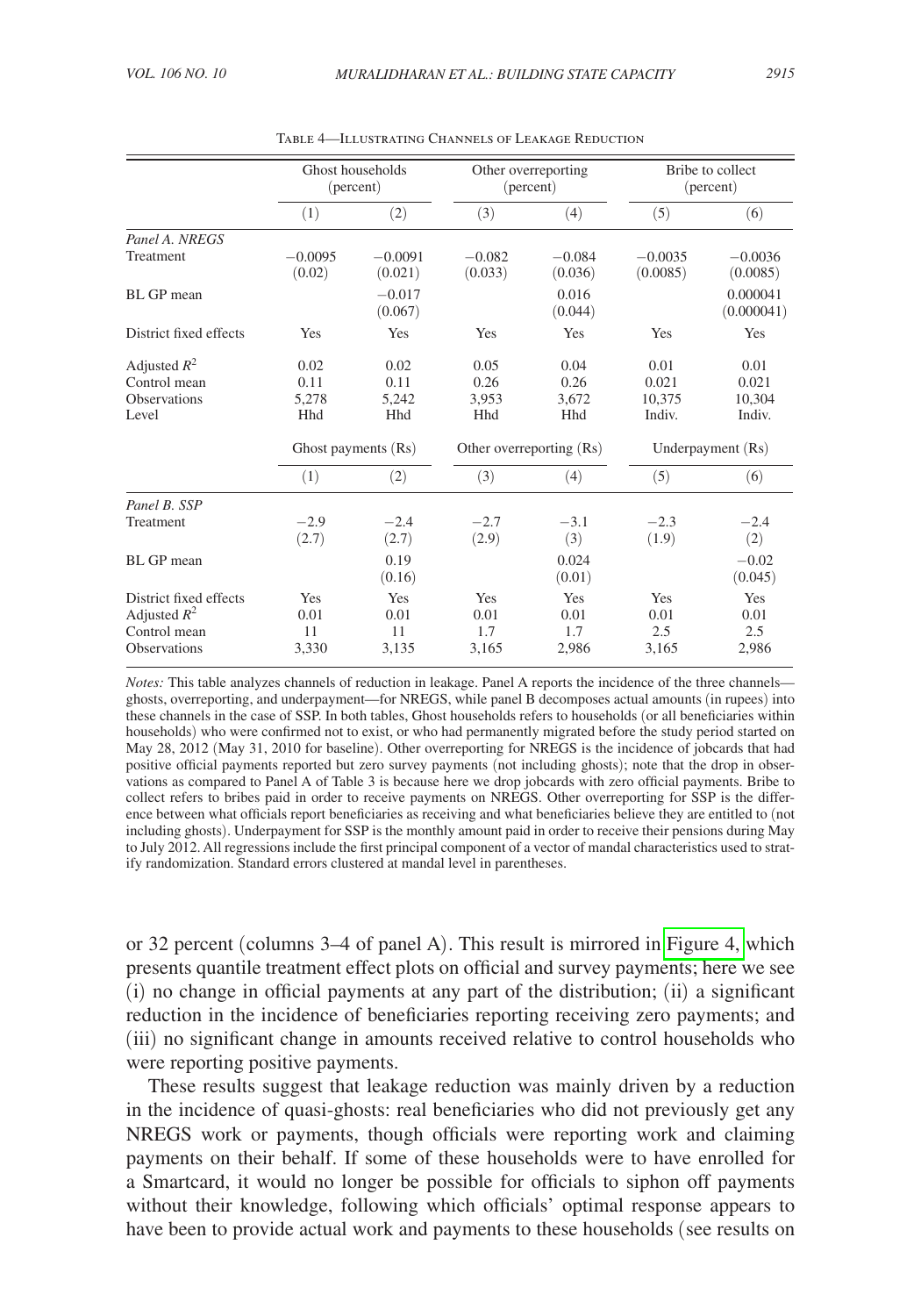<span id="page-21-0"></span>

Figure 4. Quantile Treatment Effects on Key Outcomes

*Notes:* Panels A–F show nonparametric treatment effects. Time to collect: NREGS (panel A) is the average time taken to collect a payment, including the time spent on unsuccessful trips to payment sites. Payment lag: NREGS (panel B) is the average lag (in days) between work done and payment received under NREGS. The official payment amounts, Official: NREGS and Official: SSP (panels C and E), refer to payment amounts paid as listed in official muster/disbursement records. The survey payment amounts, Survey: NREGS and Survey: SSP (panels D and F), refer to payments received as reported by beneficiaries. The NREGS data are taken from the study period (endline was 2012: May 28 to July 15), while SSP official data are an average of June, July, and August disbursements. All lines are fit by a kernel-weighted local polynomial smoothing function with Epanechnikov kernel and probability weights, with bootstrapped standard errors. The dependent variable is the vector of residuals from a linear regression of the respective outcome with the first principal component of a vector of mandal characteristics used to stratify randomization and district fixed effects as regressors.

access below). A decomposition of the reduction in SSP leakage (panel B of Table 4) reveals a reduction in all three forms of leakage, suggesting that Smartcards may have improved SSP performance on all dimensions (though none of the individual margins are significant).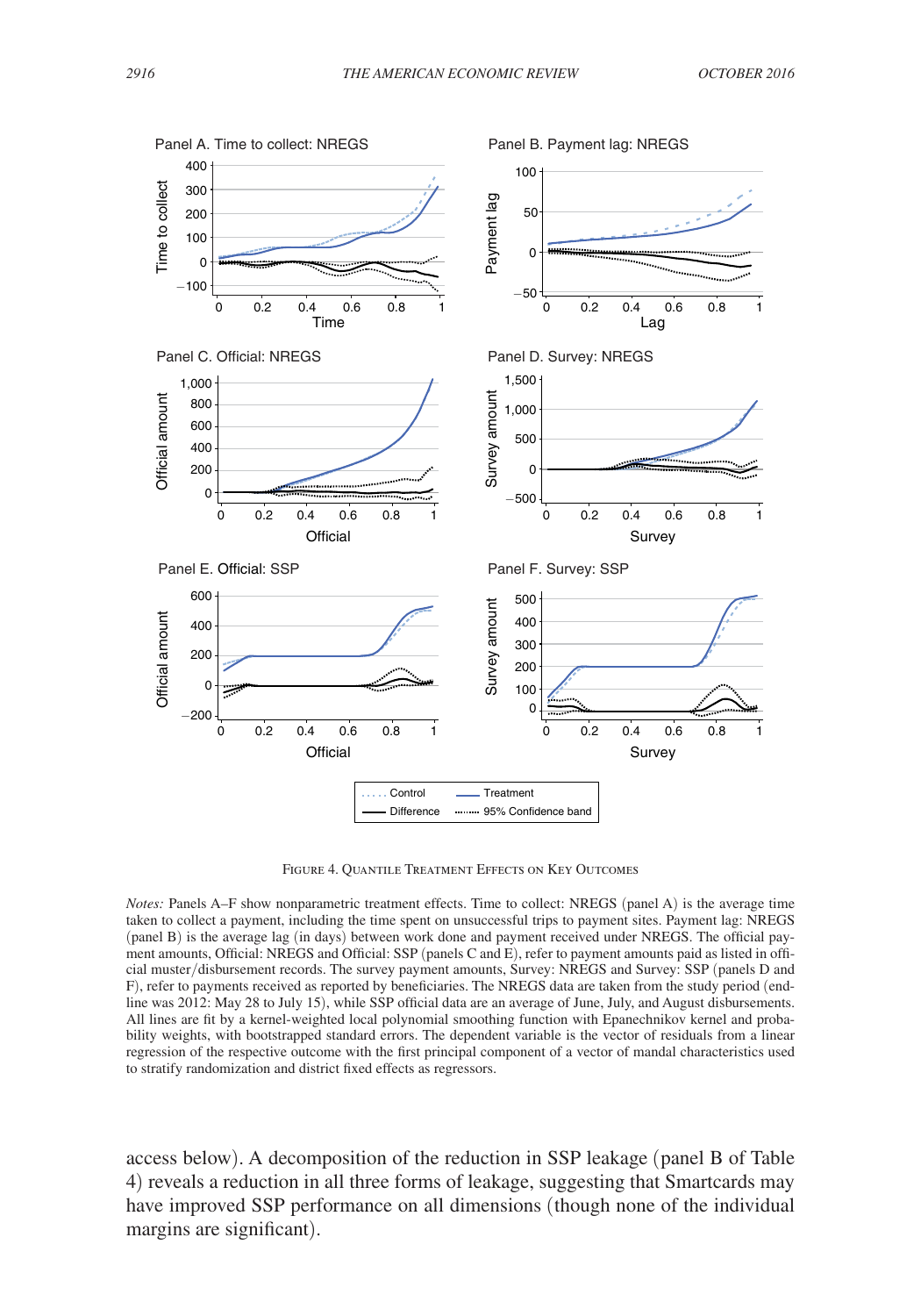The reduction in NREGS overreporting raises an additional question: if Smartcards reduced officials' rents on NREGS, why did they not increase the total amounts claimed (perhaps by increasing the number of ghosts) to make up for lost rents? Conversations with officials suggest that the main constraint in doing so was the use of budget caps within the NREGS in AP that exogenously fixed the maximum spending on the NREGS for budgeting purposes (also reported by Dutta et al. 2012). If enforced at the local level, these caps would limit local officials' ability to increase claims in response to Smartcards.

While we cannot directly test the hypothesis above, our result finding no significant increase in official payments in treated areas (panel A of Table 3) holds even when we look beyond our study period and sampled GPs. The evolution of official disbursements for *every* week in 2010 and 2012 (baseline and endline years) and in *all* GPs shows no discernible difference in treatment and control mandals at any time (Figure 2), with the treatment and control series tracking each other closely even after Smartcards began to roll out in the summer of 2010. This strongly suggests the existence of constraints that limited local officials' ability to increase the claims of work done $^{23}$  $^{23}$  $^{23}$ 

# C. *Effects on Program Access*

Although Smartcards may have benefited participants by reducing leakage, they could make it harder for others to participate in the first place. Access could fall for both mechanical and incentive reasons. Mechanically, beneficiaries might be unable to participate if they cannot obtain Smartcards or successfully authenticate. Further, by reducing leakage, Smartcards could reduce officials' primary motive for running programs in the first place. This is particular true for the NREGS which—despite providing a de jure entitlement to employment on demand—is de facto rationed (Dutta et al. 2012). Indeed, in our control group 20 percent (42 percent) of households reported that someone in their household was unable to obtain NREGS work in May (January) when private sector demand is slack (tight); and only 3.5 percent of households said that anyone in their village could get work on NREGS any time ([Table 5](#page-23-0)). Thus, the question of whether Smartcards hurt program access is a first-order concern.

We find no evidence that this was the case. If anything, households with jobcards in treated mandals were 7.1 percentage points *more* likely to have done work on the NREGS during our study period, a 17 percent increase relative to control (Table 5, columns 1 and 2). Combined with the results in the previous section showing a significant reduction in the incidence of quasi-ghost NREGS workers, these results suggest that the optimal response of officials to their reduced ability to report work without providing any work or payments to the corresponding worker, was to provide more actual work and payments to these workers. Beyond the increase in actual work during our survey period, columns 3–6 show that self-reported access to work also improved at other times of the year. The effects are insignificant in all but one

<span id="page-22-0"></span><sup>&</sup>lt;sup>23</sup>Budgetary allocations are likely to be the binding constraint for NREGS volumes in AP because the state implemented NREGS well and prioritized using all federal fiscal allocations. In contrast, states like Bihar had large amounts of unspent NREGS funds, and ethnographic evidence suggests that the binding constraint in this setting was the lack of local project implementation capacity (Witsoe 2014).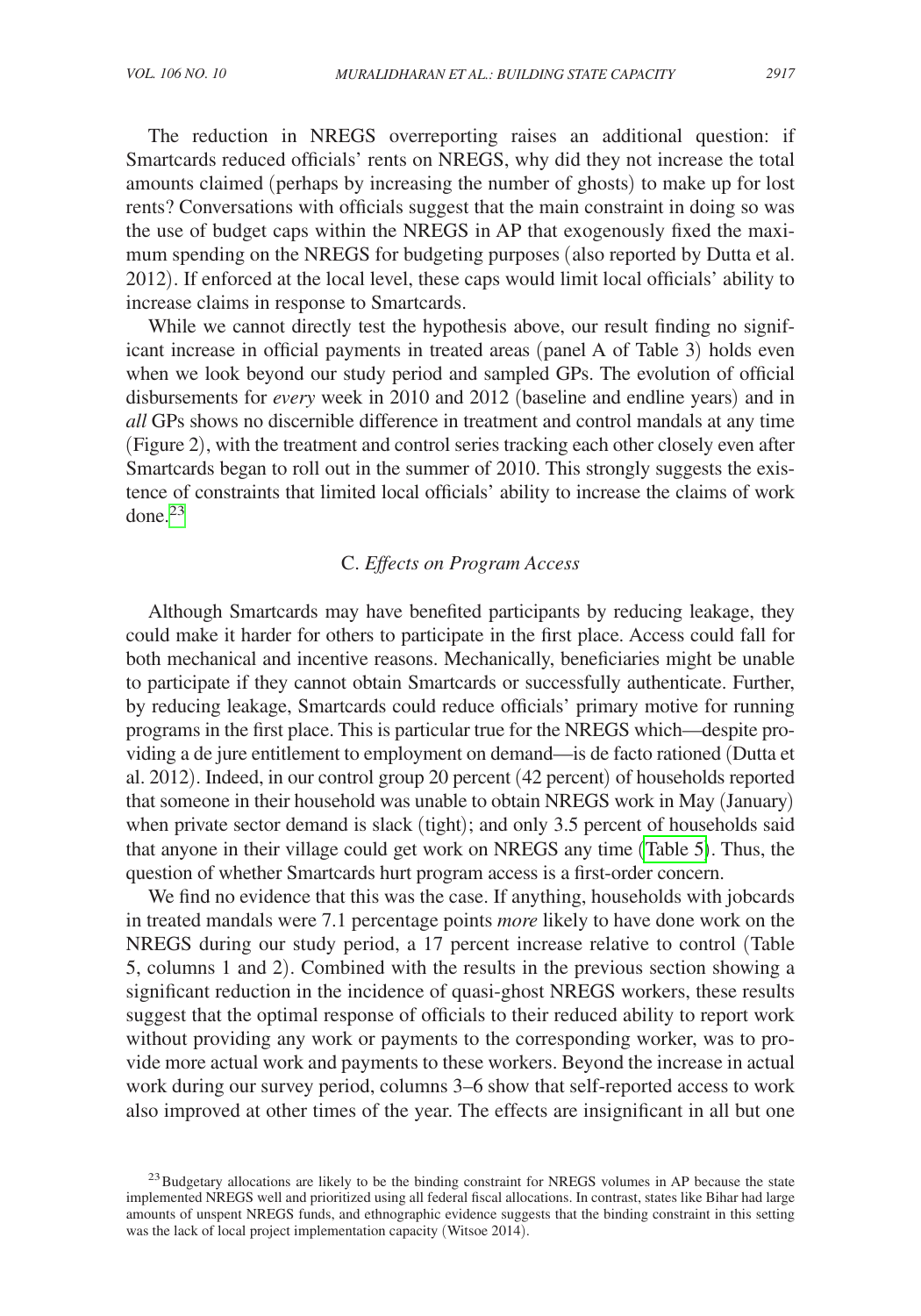<span id="page-23-0"></span>

|                                                                | Proportion of Hhds<br>doing NREGS<br>work |                              | Was any Hhd<br>member unable<br>to get NREGS<br>work in: |                              | Is NREGS work<br>available when<br>anyone wants it? |                               | Did you have to pay<br>anything to get this<br>NREGS work? |                                   |                                | Did you have to<br>pay anything to<br>start receiving this<br>pension? |  |
|----------------------------------------------------------------|-------------------------------------------|------------------------------|----------------------------------------------------------|------------------------------|-----------------------------------------------------|-------------------------------|------------------------------------------------------------|-----------------------------------|--------------------------------|------------------------------------------------------------------------|--|
|                                                                | Study<br>period<br>$\left(1\right)$       | Study<br>period<br>(2)       | May<br>(3)                                               | January<br>(4)               | All<br>months<br>(5)                                | All<br>months<br>(6)          | <b>NREGS</b><br>(7)                                        | <b>NREGS</b><br>(8)               | <b>SSP</b><br>(9)              | <b>SSP</b><br>(10)                                                     |  |
| Treatment                                                      | 0.072<br>(0.033)                          | 0.071<br>(0.033)             | $-0.023$<br>(0.027)                                      | $-0.027$<br>(0.033)          | 0.027<br>(0.015)                                    | 0.024<br>(0.015)              | $-0.0003$<br>(0.0015)                                      | $-0.00054$<br>(0.0015)            | $-0.046$<br>(0.031)            | $-0.055$<br>(0.039)                                                    |  |
| BL GP mean                                                     |                                           | 0.14<br>(0.038)              |                                                          |                              |                                                     | $-0.023$<br>(0.027)           |                                                            | $-0.0064$<br>(0.0031)             |                                | 0.025<br>(0.046)                                                       |  |
| District FE                                                    | Yes                                       | Yes                          | <b>Yes</b>                                               | Yes                          | Yes                                                 | Yes                           | Yes                                                        | Yes                               | <b>Yes</b>                     | Yes                                                                    |  |
| Adjusted $R^2$<br>Control mean<br><b>Observations</b><br>Level | 0.05<br>0.42<br>4,943<br>Hhd              | 0.06<br>0.42<br>4,909<br>Hhd | 0.10<br>0.2<br>4,748<br>Hhd                              | 0.11<br>0.42<br>4,496<br>Hhd | 0.02<br>0.035<br>4,755<br>Hhd                       | 0.02<br>0.035<br>4,715<br>Hhd | 0.00<br>0.0022<br>7.185<br>Indiv.                          | 0.00<br>0.0022<br>6.861<br>Indiv. | 0.05<br>0.075<br>581<br>Indiv. | 0.05<br>0.075<br>352<br>Indiv.                                         |  |

Table 5—Access to Programs

*Notes:* This table analyzes household level access to NREGS and SSP. Columns 1 and 2 report the proportion of households doing work in the 2012 endline study period (May 28 to July 15). If any member of the household did work on NREGS during that period, the household is considered "working." In columns 3 and 4, the outcome is an indicator for whether any member of household was unable to obtain work despite wanting to work during May (slack labor demand) or January (peak labor demand). In columns 5 and 6, the outcome is an indicator for whether the respondent believes anyone in the village who wants NREGS work can get it at any time. In columns 7 and 8, the outcome is an indicator for whether the respondent had to pay a bribe in order to obtain NREGS work during the endline study period. Note that only NREGS beneficiaries who worked during the endline study period are considered in columns 7 and 8. In columns 9 and 10, the outcome is an indicator for whether the respondent had to pay a bribe to get on the SSP beneficiary list in the years 2011 and 2012 (hence only new enrollees are included). All regressions include the first principal component of a vector of mandal characteristics used to stratify randomization. Standard errors clustered at mandal level in parentheses.

case, but inconsistent with the view that officials "stop trying" once Smartcards are introduced. Bribes paid to access NREGS work were also (statistically insignificantly) lower (columns 7 and 8).

Given the theoretical concerns about potential negative effects of reducing leakage on program access, how should we interpret the lack of adverse effects in the data? One hypothesis is that officials simply had not had time to adapt their behavior (and reduce their effort on NREGS) by the time we conducted our endline surveys. However, the average converted GP in our data had been converted for 14.5 months at the time of our survey, implying that it had experienced two full peak seasons of NREGS under the new system. More generally, we find no evidence of treatment effects emerging over time in any of the official outcomes which we can observe weekly (e.g., Figure 2). On balance it thus appears more likely that we are observing a steady-state outcome.

A more plausible explanation for our results is that the main NREGS functionary (the Field Assistant) does not manage any other government program, which may limit the opportunities to divert rent-seeking effort. Further, despite the reduction in rent-seeking opportunities, implementing NREGS projects may have still been the most lucrative activity for the Field Assistant (note that we still estimate leakage rates of 20 percent in the treatment mandals). This may have mitigated potential negative extensive margin effects.<sup>[24](#page-23-1)</sup>

<span id="page-23-1"></span><sup>24</sup>The limited jurisdiction of the NREGS Field Assistant also suggests that there may have been limited opportunities for displacement of corruption to other programs (Yang 2008a). While we cannot measure corruption in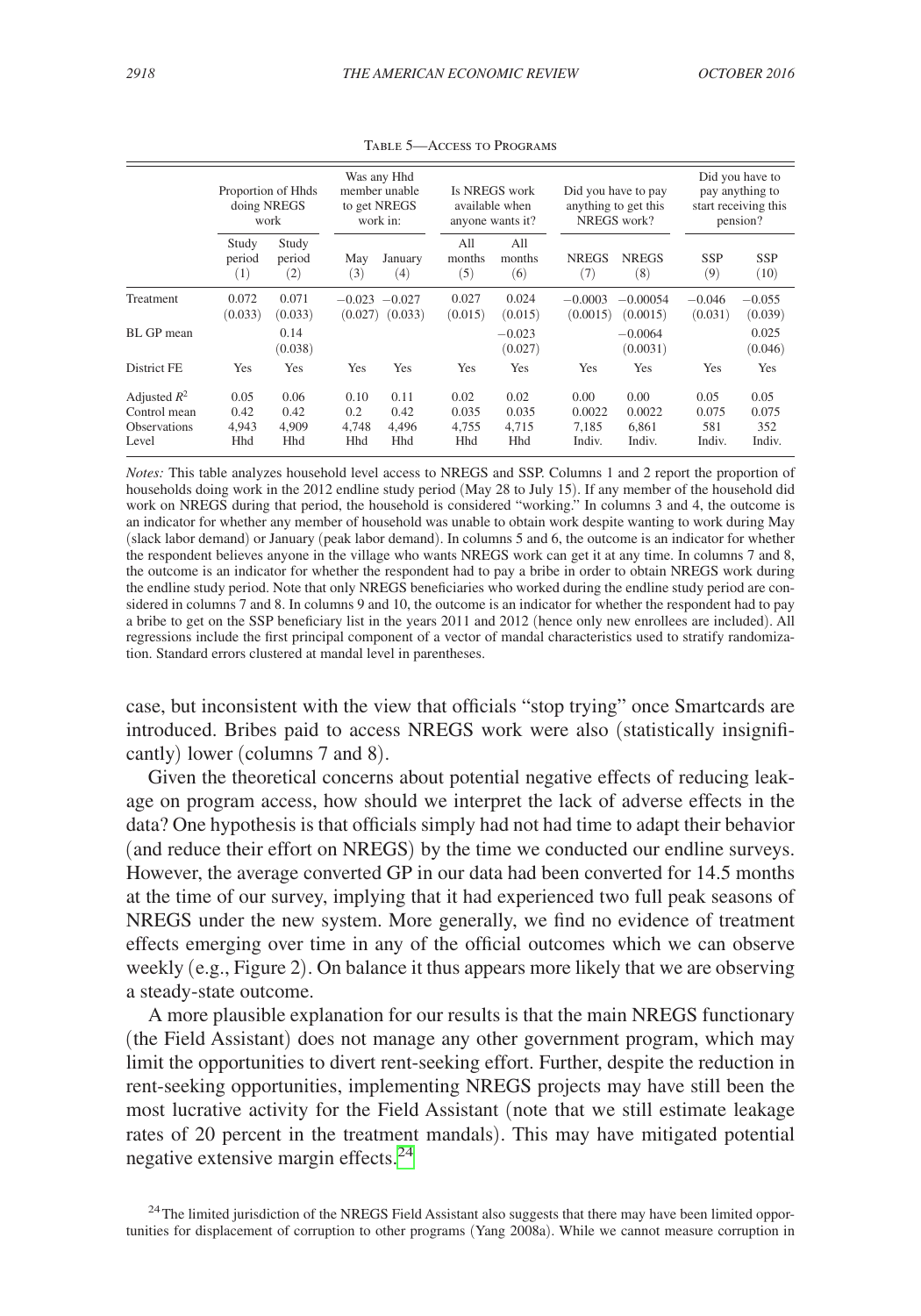We similarly find no evidence of reduced access to the SSP program. Since pensions are valuable and in fixed supply, the main concern here would be that reducing leakage in monthly payments simply displaces this corruption to the registration phase, increasing the likelihood that beneficiaries must pay bribes to begin receiving a pension in the first place. We find no evidence that reduced SSP leakage increased the incidence of bribes at the enrollment stage. Columns 9 and 10 of Table 5 show that the incidence of these bribes among SSP beneficiaries who enrolled after Smartcards implementation began is in fact 5.5 percentage points lower in treated mandals (73 percent of the control mean), although this result is not statistically significant.<sup>[25](#page-24-0)</sup>

# D. *Heterogeneity of Impacts*

Even if Smartcards benefited the average program participant, it is possible that it harmed some. For instance, vulnerable households might have a harder time obtaining a Smartcard and end up worse off as a result. While individual-level treatment effects are by definition not identifiable, we can test the vulnerability hypothesis in two ways.

First, we examine quantile treatment effects for official payments, and survey outcomes that show a significant mean impact (time to collect payment, payment delays, and payments received). We find that the treatment distribution first-order stochastically dominates the control distribution for each of these outcomes (Figure 4). Thus, no treatment household is worse off relative to a control household at the same percentile in the outcome distribution.

Second, we examine whether treatment effects vary as a function of baseline characteristics at the village level. We find no heterogeneity in impacts as a function of the baseline value of each of the main outcome variables, suggesting broad-based program impacts (online Appendix Table F.3, row 1). Overall, the data do not identify any particular group that appears to have been adversely affected by Smartcards. We discuss the remainder of Table F.3 in online Appendix F.

# E. *Beneficiary Perceptions of the Intervention*

The estimated treatment effects thus far suggest that Smartcards unambiguously improved service delivery. It is possible, however, that our outcome measures miss impacts on some dimension of program performance that deteriorated. We therefore complement our impact estimates with beneficiaries' stated preferences regarding the Smartcard-based payment system as a whole. We asked recipients in converted GPs within treatment mandals who had been exposed to the Smartcard-based

other sectors, we find no evidence of strategic displacement of NREGS corruption to nontreated mandals (see online Appendix E.3).

<span id="page-24-0"></span> $25$  Note that while we have shown a range of results, our inference is not confounded by multiple hypothesis testing because the results represent tests of six different families of hypotheses regarding the impact of Smartcards on access to payments, leakage, and access to programs for NREGS and SSP, respectively. Within each family, we have either a single lead indicator of impact or a small number of indicators, and our inference is based on consistent results across these indicators. For instance, survey payments went up and leakage went down (for both NREGS and SSP); access to NREGS payments improved across all indicators, and access to NREGS work did not deteriorate on any indicator.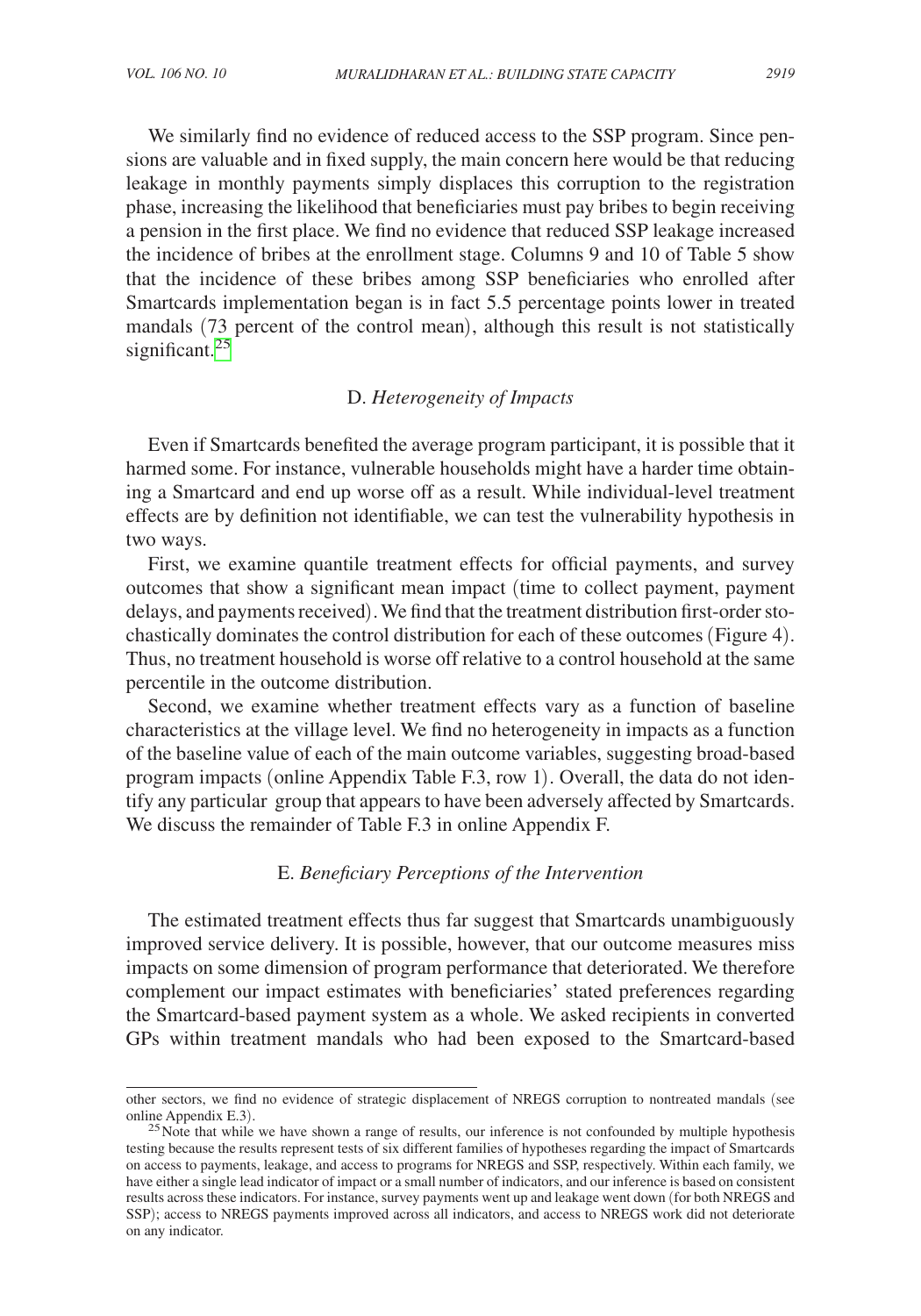<span id="page-25-0"></span>

|                                                                                             |      |                | <b>NREGS</b>          |              |      |                | <b>SSP</b>            |              |
|---------------------------------------------------------------------------------------------|------|----------------|-----------------------|--------------|------|----------------|-----------------------|--------------|
|                                                                                             |      | Agree Disagree | Neutral/don't<br>know | Observations |      | Agree Disagree | Neutral/don't<br>know | Observations |
| Positives<br>Smartcards increase speed of<br>payments (less wait times)                     | 0.83 | 0.04           | 0.13                  | 3,336        | 0.87 | 0.07           | 0.06                  | 1,451        |
| With a Smartcard, I make<br>fewer trips to receive my<br>payments                           | 0.78 | 0.04           | 0.18                  | 3,334        | 0.83 | 0.04           | 0.12                  | 1,450        |
| I have a better chance of<br>getting the money I am<br>owed by using a Smartcard            | 0.83 | 0.01           | 0.16                  | 3.333        | 0.86 | 0.03           | 0.11                  | 1,450        |
| Because I use a Smartcard, no<br>one can collect a payment<br>on my behalf                  | 0.82 | 0.02           | 0.16                  | 3,331        | 0.86 | 0.03           | 0.11                  | 1,446        |
| Negatives                                                                                   |      |                |                       |              |      |                |                       |              |
| It was difficult to enroll to<br>obtain a Smartcard                                         | 0.19 | 0.66           | 0.15                  | 3,338        | 0.29 | 0.60           | 0.11                  | 1,451        |
| I'm afraid of losing my<br>Smartcard and being<br>denied payment                            | 0.63 | 0.15           | 0.21                  | 3,235        | 0.71 | 0.15           | 0.14                  | 1,403        |
| When I go to collect a<br>payment, I am afraid that<br>the payment reader will<br>not work  | 0.60 | 0.18           | 0.22                  | 3,237        | 0.67 | 0.18           | 0.14                  | 1,403        |
| I would trust the Smartcard<br>system enough to deposit<br>money in my Smartcard<br>account | 0.29 | 0.41           | 0.30                  | 3,334        | 0.31 | 0.46           | 0.24                  | 1,448        |
| Overall                                                                                     |      |                |                       |              |      |                |                       |              |
| Do you prefer the Smartcards<br>over the old system of<br>payments?                         | 0.90 | 0.03           | 0.07                  | 3,346        | 0.93 | 0.03           | 0.04                  | 1,454        |

Table 6—Beneficiary Opinions of Smartcards

*Notes:* This table analyzes beneficiaries' perceptions of the Smartcard program in GPs that had switched over to the new payment system (carded GPs). These questions were asked when NREGS and SSP beneficiaries had received a Smartcard and used it to pick up wages, and also if they had enrolled for, but not received, a physical Smartcard. We are thus missing data for those beneficiaries who received but did not use Smartcards (10.5 percent of NREGS beneficiaries and 3.5 percent of SSP beneficiaries who enrolled).

payment system to describe the pros and cons of the new process relative to the old one and state which they preferred.

Beneficiary responses reflect many of our own ex ante concerns, but overall are overwhelmingly positive (Table 6). Many recipients report concerns about losing their Smartcards (63 percent NREGS, 71 percent SSP) or having problems with the payment reader (60 percent NREGS, 67 percent SSP). Most beneficiaries do not yet trust the Smartcards system enough to deposit money in their accounts. Yet, strong majorities (over 80 percent in both programs) also agree that Smartcards make payment collection easier, faster, and less manipulable. Overall, 90 percent of NREGS beneficiaries and 93 percent of SSP beneficiaries prefer Smartcards to the status quo, with only 3 percent in either program disagreeing, and the rest neutral.<sup>[26](#page-25-1)</sup>

<span id="page-25-1"></span><sup>26</sup>These questions were asked when beneficiaries had received a Smartcard and used it to pick up wages or had enrolled for, but not received, a physical Smartcard. We are thus missing data for those beneficiaries who received but did not use Smartcards (10.4 percent of NREGS beneficiaries and 3.4 percent of SSP beneficiaries who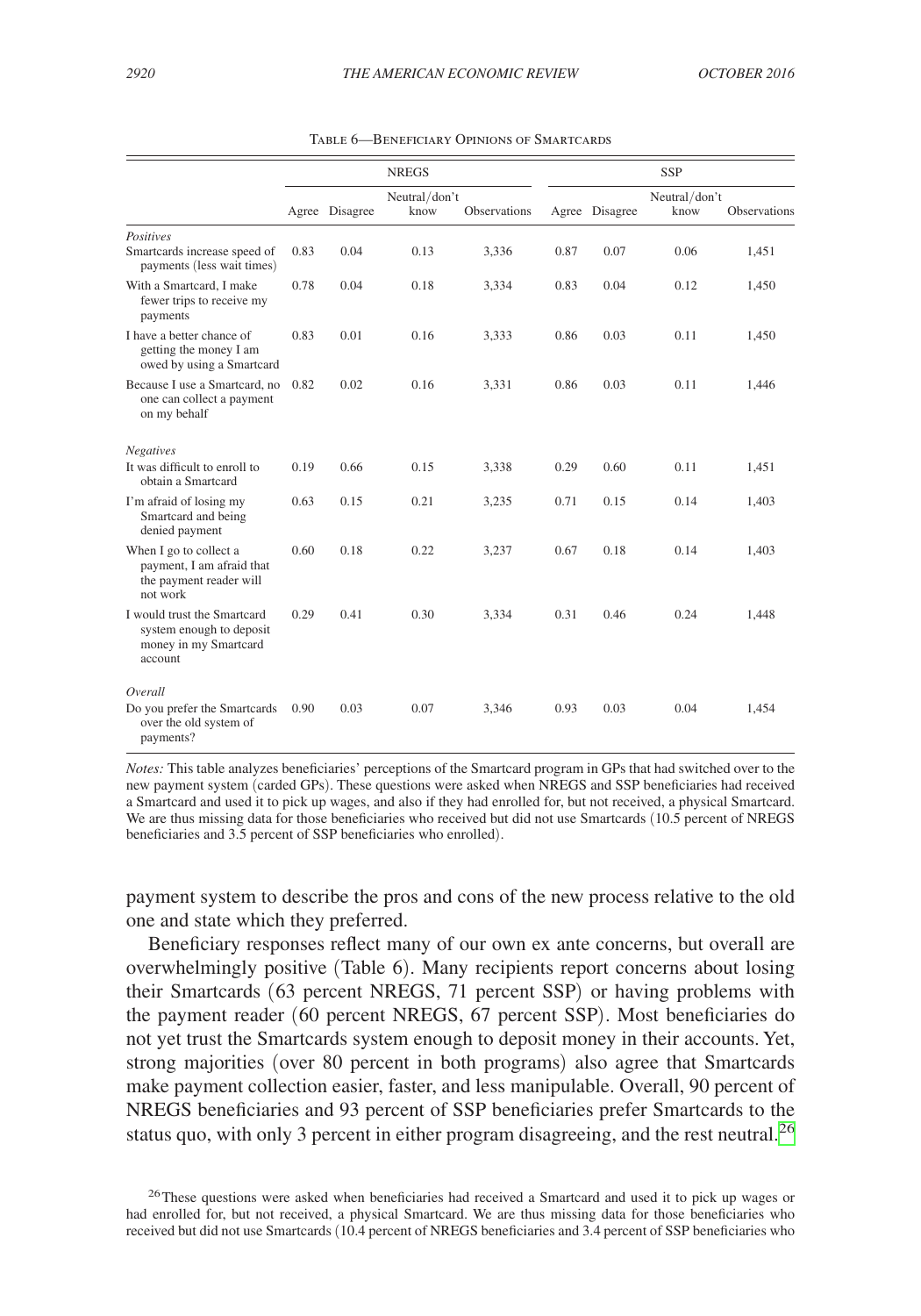# F. *Mechanisms of Impact*

As discussed earlier, the Smartcards intervention involved both technological changes (biometric authentication) and organizational changes (fund flow managed by banks and payments delivered locally by CSPs). The composite nature of the intervention does not allow us to decompose their relative contributions experimentally. However, we have variation in our data in both whether organizational changes took place (because not all GPs converted to the new payments system) and in whether biometric IDs were used for authentication (because not all beneficiaries in converted GPs received or used Smartcards). Hence, we can compare outcomes within the treatment mandals to get a sense of the relative importance of these two components of the Smartcards intervention.[27](#page-26-0)

[Table 7](#page-27-0) presents a nonexperimental decomposition of the total treatment effects along these dimensions. For each of the main outcomes that are significant in the overall ITT estimates (payment process, leakage, and access), we find significant effects only in the carded GPs for six of seven outcomes, suggesting that the new Smartcard-based payment system was indeed the mechanism for the ITT impacts we find.

In addition, we find that in converted GPs, uncarded beneficiaries benefit just as much as carded beneficiaries for payment process outcomes such as time to collect payments and reduction in payment lags (columns 2 and 4). These nonexperimental decompositions provide suggestive evidence that converting a village to the new payments system may have been the key mechanism for the improvements in the process of collecting payments. They also suggest that the implementation protocol followed by GoAP for manual payments to beneficiaries without Smartcards in GPs that were converted to the new system (described in Section IC) was effective at ensuring that uncarded beneficiaries were not inconvenienced.

However, reductions in leakage for both NREGS and SSP beneficiaries are found only among households with Smartcards, and we see no evidence of reduced leakage for uncarded beneficiaries (columns 10 and 12), suggesting that biometric authentication was important for leakage reduction. Note that the lower survey payments to uncarded NREGS beneficiaries in converted GPs could simply reflect less active workers (who will be paid less) being less likely to have enrolled for the Smartcards, and so our main outcome of interest is leakage. The decomposition of program access is less informative for the same reason (since more active workers are more likely to have enrolled in the Smartcard), but we again see that all the increases in access are concentrated among households who had received a Smartcard.

In short, the data suggest that the organizational shift to routing payments through banks and ultimately through village-based CSPs is what drove improvements in

enrolled). Even if all of these beneficiaries for whom data are missing preferred the old system over Smartcards, approval ratings would be 80 percent for NREGS and 90 percent for SSP.

<span id="page-26-0"></span><sup>&</sup>lt;sup>27</sup> While only suggestive, this is a policy-relevant question because these are aspects of the intervention that could in principle have been deployed individually. For instance, GoAP could have transitioned responsibility for payments delivery to banks and TSPs without requiring biometric authentication. Alternately, the government could have retained the status quo payment providers and required biometric authentication.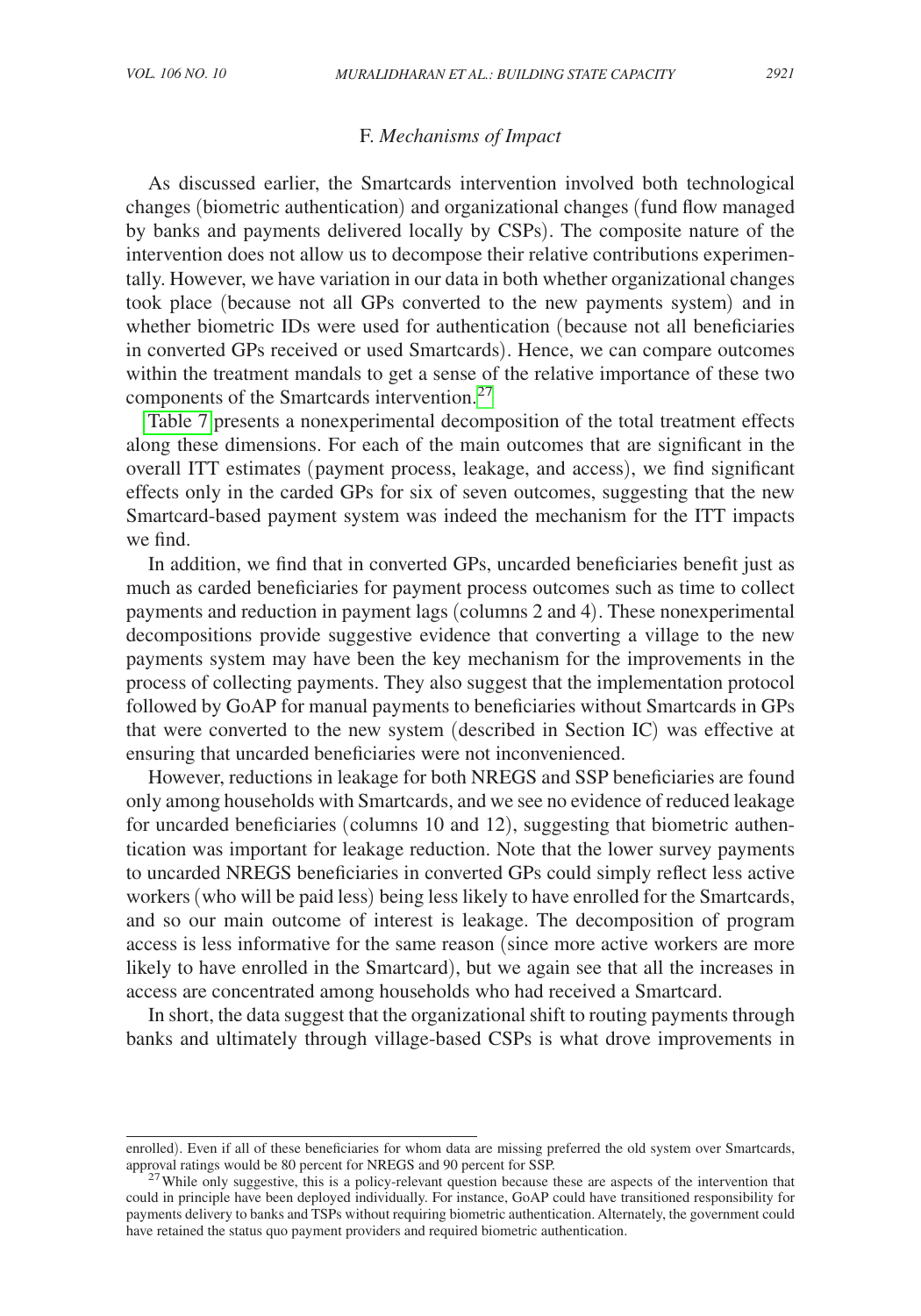<span id="page-27-0"></span>

|                                                            | Time to collect                |                                     | Payment lag                            |                                        | Survey                       |                              |                               |                               |
|------------------------------------------------------------|--------------------------------|-------------------------------------|----------------------------------------|----------------------------------------|------------------------------|------------------------------|-------------------------------|-------------------------------|
| Panel A                                                    | <b>NREGS</b><br>(1)            | <b>NREGS</b><br>(2)                 | <b>NREGS</b><br>(3)                    | <b>NREGS</b><br>(4)                    | <b>NREGS</b><br>(5)          | <b>NREGS</b><br>(6)          | <b>SSP</b><br>(7)             | <b>SSP</b><br>(8)             |
| Carded GP                                                  | $-33$<br>(8.1)                 |                                     | $-5$<br>(2.8)                          |                                        | 37<br>(17)                   |                              | 14<br>(6.2)                   |                               |
| Have SCard, carded GP                                      |                                | $-33$<br>(8.4)                      |                                        | $-4.4$<br>(3)                          |                              | 152<br>(24)                  |                               | 24<br>(7.1)                   |
| No SCard, carded GP                                        |                                | $-33$<br>(8.6)                      |                                        | $-5.9$<br>(2.8)                        |                              | $-55$<br>(17)                |                               | $-2.2$<br>(9.9)               |
| Not carded GP                                              | 4.9<br>(13)                    | 4.9<br>(13)                         | $-7.4$<br>(5)                          | $-7.5$<br>(5)                          | 22<br>(26)                   | 19<br>(26)                   | 8.3<br>(9.6)                  | 7.7<br>(9.6)                  |
| District fixed effects<br>Week fixed effects<br>BL GP mean | Yes<br>N <sub>0</sub><br>Yes   | <b>Yes</b><br>N <sub>0</sub><br>Yes | Yes<br>Yes<br>No                       | Yes<br>Yes<br>No                       | Yes<br>N <sub>0</sub><br>Yes | Yes<br>N <sub>0</sub><br>Yes | Yes<br>N <sub>0</sub><br>Yes  | Yes<br>N <sub>0</sub><br>Yes  |
| $p$ -values<br>Carded GP=not carded GP<br>Have SC=no SC    | ${}< 0.001$                    | 0.88                                | 0.45                                   | 0.37                                   | 0.5                          | < 0.001                      | 0.54                          | 0.017                         |
| Adjusted $R^2$<br>Control mean<br>Observations<br>Level    | 0.1<br>112<br>10,120<br>Indiv. | 0.1<br>112<br>10,086<br>Indiv.      | 0.17<br>34<br>14,165<br>Indiv-<br>Week | 0.17<br>34<br>14,165<br>Indiv-<br>Week | 0.06<br>166<br>4,915<br>Hhd  | 0.11<br>166<br>4,915<br>Hhd  | 0.0063<br>236<br>3,131<br>Hhd | 0.0093<br>236<br>3,131<br>Hhd |

Table 7—Nonexperimental Decomposition of Treatment Effects by Carded Status

|                                                                |                                | Leakage                        | Proportion of Hhds<br>doing NREGS work |                              |                               |                              |
|----------------------------------------------------------------|--------------------------------|--------------------------------|----------------------------------------|------------------------------|-------------------------------|------------------------------|
| Panel B                                                        | <b>NREGS</b><br>(9)            | <b>NREGS</b><br>(10)           | <b>SSP</b><br>(11)                     | SSP<br>(12)                  | <b>NREGS</b><br>(13)          | <b>NREGS</b><br>(14)         |
| Carded GP                                                      | $-30$<br>(15)                  |                                | $-4.5$<br>(4.4)                        |                              | 0.063<br>(0.036)              |                              |
| Have SCard, carded GP                                          |                                | $-71$<br>(23)                  |                                        | $-12$<br>(4.7)               |                               | 0.25<br>(0.043)              |
| No SCard, carded GP                                            |                                | 3.1<br>(14)                    |                                        | 7.1<br>(6.2)                 |                               | $-0.12$<br>(0.044)           |
| Not carded GP                                                  | $-13$<br>(21)                  | $-12$<br>(21)                  | $-12$<br>(5.8)                         | $-12$<br>(5.8)               | 0.064<br>(0.044)              | 0.056<br>(0.047)             |
| District fixed effects<br>Week fixed effects<br>BL GP mean     | Yes<br>N <sub>0</sub><br>Yes   | Yes<br>N <sub>o</sub><br>Yes   | Yes<br>N <sub>0</sub><br>Yes           | Yes<br>N <sub>o</sub><br>Yes | Yes<br>N <sub>0</sub><br>Yes  | Yes<br>N <sub>o</sub><br>Yes |
| $p$ -values<br>Carded GP=not carded GP<br>Have $SC = no SC$    | 0.38                           | < 0.001                        | 0.21                                   | 0.0028                       | 0.98                          | < 0.001                      |
| Adjusted $R^2$<br>Control mean<br><b>Observations</b><br>Level | 0.044<br>$-22$<br>4,915<br>Hhd | 0.052<br>$-22$<br>4,915<br>Hhd | 0.0085<br>15<br>3,131<br>Hhd           | 0.013<br>15<br>3,131<br>Hhd  | 0.054<br>0.48<br>4,717<br>Hhd | 0.11<br>0.48<br>4,717<br>Hhd |

*Notes:* This table shows the main ITT effects decomposed by levels of program implementation. Carded GP is a gram panchayat that has moved to Smartcard-based payments (NREGS: 5,038 individuals, 2,462 households; SSP: 1,529 households). Not carded GP is a gram panchayat in a treatment mandal that has not yet moved to Smartcard-based payments (NREGS: 2,256 individuals, 1,083 households; SSP: 690 households). Control mean is the mean in the control mandals, which are the omitted category in the regressions (remaining observations). Have SCard, carded GP (NREGS: 2,619 individuals, 1,403 households; 959 households) and No SCard, carded GP (NREGS: 2,419 individuals, 1,059 households; 570 households) are based on whether the beneficiary or household lives in a carded GP and self-reported receiving a Smartcard (at least one Smartcard in the household for household-level variables; ghost households classified as not having Smartcards). A small number of households (NREGS: 79; SSP: 2) and an additional 18 (NREGS) individuals in carded GPs were dropped from the analysis since we could not determine their Smartcard status. Not carded GP is a gram panchayat in a treatment mandal that has not yet moved to Smartcard-based payments (NREGS: 2,256 individuals, 1,083 households; SSP: 690 households). For each outcome, we report the *p*-values from a test of equality of the coefficients on Carded GP and Not carded GP (odd columns), and Have SCard and No SCard (even columns). A specification with the baseline mean is not reported for the payment lag outcome due to a large number of missing baseline observations, which makes decomposition difficult. All regressions include the first principal component of a vector of mandal characteristics used to stratify randomization. Standard errors clustered at mandal level in parentheses.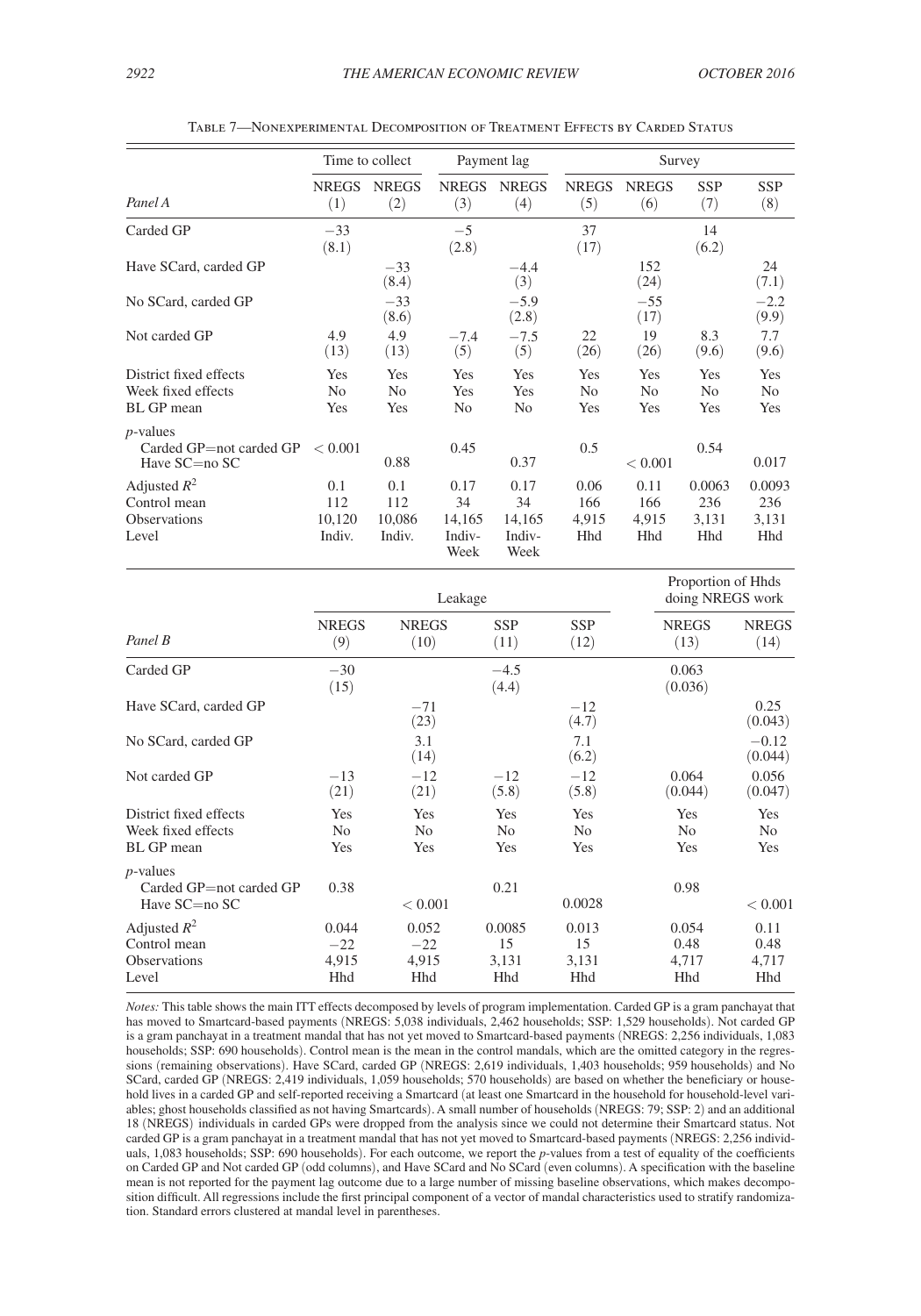the payments process, while the biometric authentication technology is what drove leakage reductions.<sup>[28](#page-28-0)</sup>

# G. *Robustness*

In this section we address two main threats to the validity of the leakage results: differential misreporting on our survey, and spillovers. Misreporting may be deliberate, because respondents collude with officials and report higher payments than they are entitled to, or inadvertent due to recall problems. If treatment affects collusion or recall, our results may be biased. We present several pieces of evidence that differential misreporting is not driving the results, and provide further details and additional checks in online Appendix E.

First, note that Figure 4 shows a significant increase mainly in payments received by those who would have otherwise received no payments (relative to the control group). Since there is no reason to expect collusion only with this subgroup (if anything, it would arguably be easier for officials to collude with workers with whom they were already transacting), this pattern is difficult to reconcile with a collusion-based explanation. Since recalling whether one worked or not is easier than recalling the precise payment amount, this pattern also suggests our leakage results are not driven by differential recall.

Second, we conducted independent audits of NREGS worksites in treatment and control mandals during our endline surveys, and counted the number of workers who were present during unannounced visits to worksites. While imprecise, we find an insignificant 39.3 percent increase in the number of workers found on worksites in treatment areas during our audits (online Appendix Table E.2), and cannot reject that this is equal to the 24 percent increase in survey payments reported in panel A of Table 3. Thus, the audits find that the increase in survey payments reported are proportional to the measured increase in workers at worksites, suggesting that misreporting either because of collusion or recall bias is unlikely.

In addition, we directly test for differential rates of false survey responses by asking survey respondents to indicate whether they had ever been asked to lie about NREGS participation—using the "list method["29](#page-28-1) to elicit mean rates of being asked to lie without forcing any individual to reveal their answer—and find no significant difference between the treatment and control groups on this measure (online Appendix Table E.3). Next, we saw that beneficiaries overwhelmingly prefer the new payment system to the old, which would be unlikely if officials were capturing most of the gains. We also find evidence that Smartcards increased wages in the *private* sector, consistent with the interpretation that it made NREGS employment a

<span id="page-28-1"></span> $^{29}$  The list method is a standard device for eliciting sensitive information and allows the researcher to estimate population average incidence rates for the sensitive question, though the answers cannot be attributed at the respondent level (Raghavarao and Federer 1979; Coffman, Coffman, and Mazilli Ericson 2013).

<span id="page-28-0"></span><sup>&</sup>lt;sup>28</sup>Note that we also cannot distinguish between the impact of having a bank account and biometric authentication since bank accounts were only opened for beneficiaries who enrolled for Smartcards. However, NREGS beneficiaries used to receive payments via their post-office bank accounts *even before* the Smartcard intervention but field assistants would often operate these accounts and control the passbooks, which made it easier for leakage to take place (as described in Section IA). This suggests that a bank account per se may not have been enough to reduce leakage and that the requirement for biometric authentication (which made it difficult for someone else to operate the account), may have been the key to reducing leakage. Finally, all results in Table 7 are robust to includ-<br>ing demographic controls and GP fixed effects (Tables F.1 and F.2).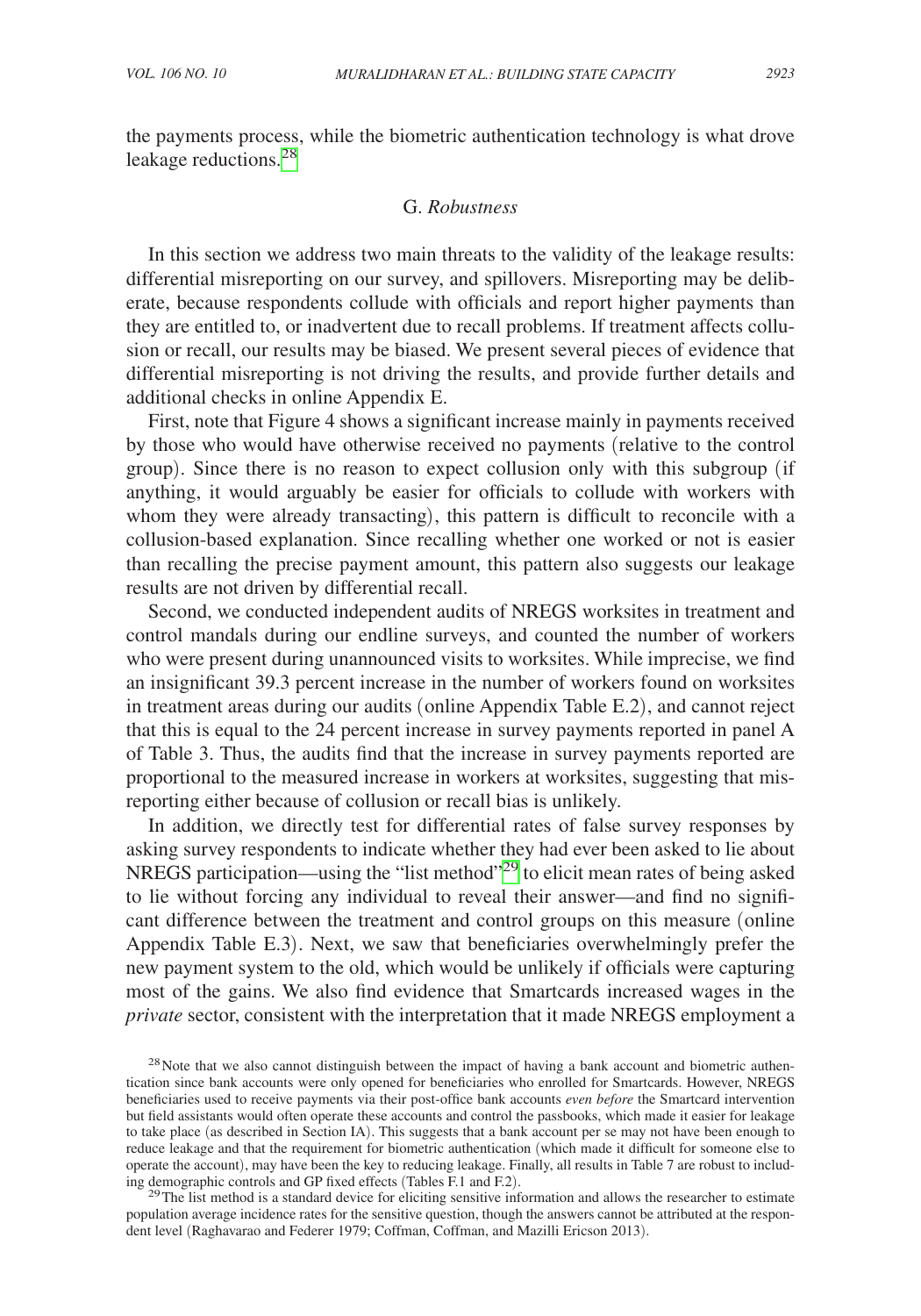more remunerative alternative, and a more credible outside option for workers (see Section IV).

Finally, we use the fact that our survey was spread over two months to check whether there was indeed differential recall. Holding constant the week in which work was actually done, survey lag does not affect the estimated treatment effect on leakage (online Appendix Table E.4). While each of these pieces of evidence is only suggestive, taken together, they strongly suggest that our results do not reflect differential rates of collusion or recall bias in treatment mandals.

So far we have assumed that the Stable Unit Treatment Value Assumption (SUTVA) is satisfied; however, it is possible that one mandal's treatment status affects outcomes in other mandals. Such spillovers could occur if, for example, higher level officials reallocate funding to control mandals as it is easier to steal from them. We address this issue in two ways.

First, we note that there is no reallocation of funds to control mandals from treatment mandals; Figure 2 shows that average official spending is virtually identical in the two in both baseline and endline years. This is inconsistent with "strategic" spillover effects in which senior officials route funds to the places where they are easiest to steal. Second, we test for spatial spillovers by estimating the effect of a measure of exposure to treatment in the neighborhood of each GP (controlling for own treatment status). We find no evidence of spatial spillovers across any of our main outcomes (online Appendix Table E.7).

Online Appendix E explores two additional robustness checks. Since we asked directly about when completed payments were made, we can check that our survey reports do not simply reflect the fact that treatment reduced payment delays so more respondents in treatment areas would have been paid by the time they were surveyed (online Appendix Table E.2). Next, we designed our data collection activities to allow us to test whether the activities themselves affected measurement, and find no indication that they did (Hawthorne effects, online Appendix Table E.9).

### **IV. Cost-Effectiveness**

We estimate the cost-effectiveness of Smartcards as of our endline survey. We begin with costs and efficiency gains and then discuss redistributive effects and potential welfare weightings.

We cost the Smartcard system at the 2 percent commission the government paid to banks on payments in converted GPs. This commission was calibrated to cover *all* implementation costs of banks and TSPs (including the one-time costs of enrollment and issuing of Smartcards), and is a conservative estimate of the incremental social cost of the Smartcard system because it does not consider the savings accruing to the government from decommissioning the status-quo payment system (e.g., the time of local officials who previously issued payments). Using administrative data on all NREGS payments in 2012, and scaling down this figure by one-third (since costs were only paid in carded GPs, and only two-thirds of GPs were carded), we calculate the costs of the new payment system at \$4 million in our study districts. The corresponding figure for SSP is \$2.3 million.

Efficiency gains include reductions in time taken to collect payment, and reductions in the variability of the lag between doing work and getting paid for it. We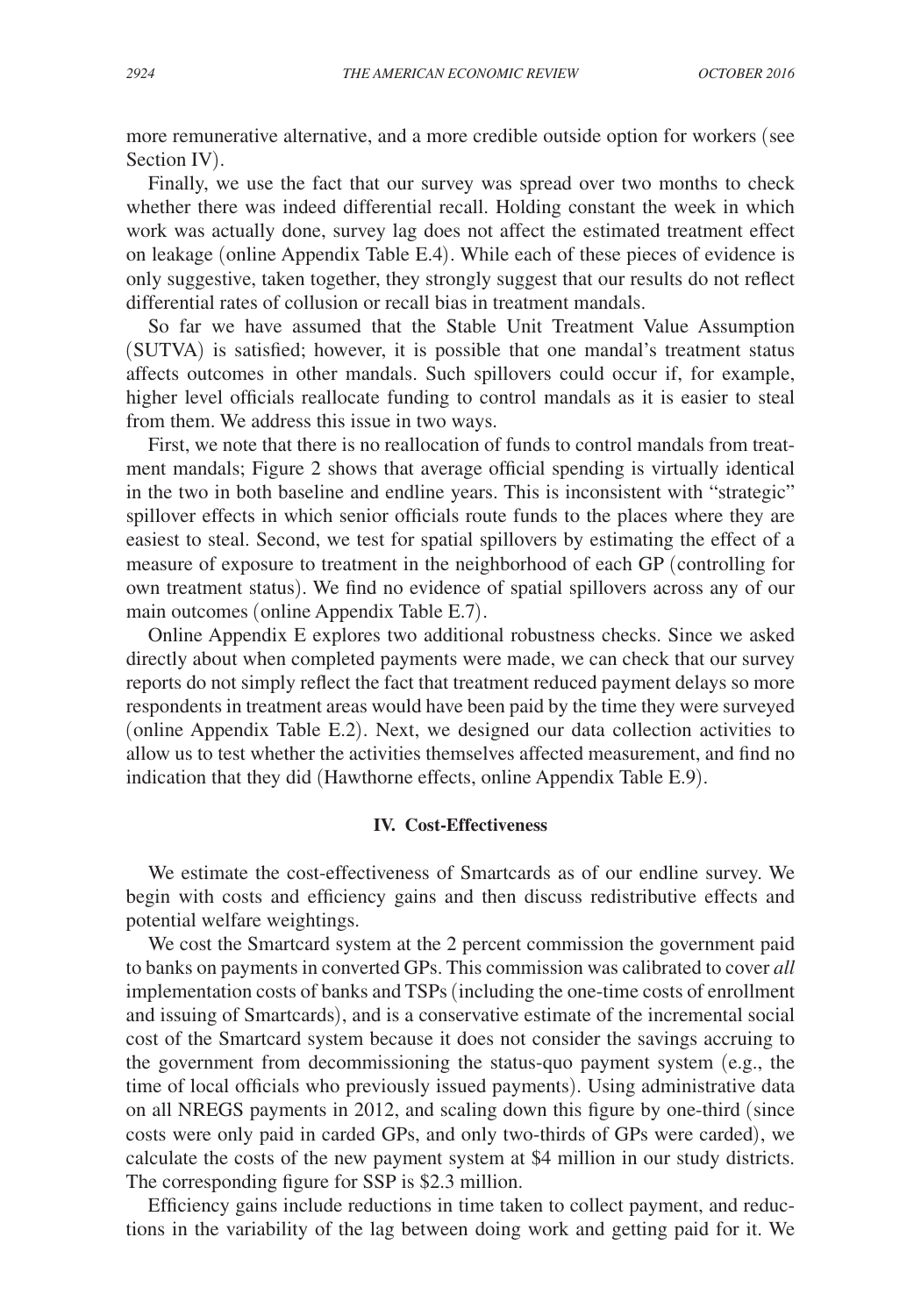cannot easily price the latter, though it is generally thought to be costly for NREGS workers. To price the former, we estimate the value of time saved conservatively using reported agricultural wages during June, when they are relatively low. We use June wages of Rs 130/day and assume a 6.5 hour work-day (estimates of the length of the agricultural work day range from 5 to 8 hours/day). We assume that recipients collect payments once per spell of work (as they do not keep balances on their Smartcards). Time to collect fell 22 minutes per payment (Table 2), so we estimate the value of time saved at Rs 7.3 per payment. Scaling up by the number of transactions in our study districts, we estimate a total saving of \$4.5 million, suggesting that the value of time savings to beneficiaries *alone* may have exceed the government's implementation costs (for NREGS).

Redistributive effects include reduced payment lags (which transfer the value of interest "float" from banks to beneficiaries) and reduced leakage (which transfers funds from corrupt officials to beneficiaries). To quantify the former, we assume conservatively that the value of the float is 5 percent per year, the mean interest rate on local savings accounts.[30](#page-30-0) Multiplied by our estimated 5.8 to 10-day reduction in payment lag and scaled up by the volume of NREGS payments in our study districts, this implies an annual transfer from banks to workers of \$0.24 million to \$0.42 million. To quantify the latter, we multiply the estimated reduction in leakage of 12.7 percent by the annual NREGS wage outlay in our study districts and obtain an estimated annual reduction in leakage of \$38.5 million. Similarly, the estimated reduction in SSP leakage of 2.8 percent implies an annual savings of \$3.2 million.<sup>31</sup>

While valuing these redistributive effects requires subjective judgments about welfare weights, the fact that they transferred income from the rich to the poor suggests that they should contribute positively to a utilitarian social welfare function with diminishing marginal utility of income. Further, if citizens place a low weight on losses of "illegitimate" earnings to corrupt officials, then the welfare gains from reduced leakage are again large.

The estimates above are based on measuring the direct impact of the Smartcards project on the main targeted outcomes of improving the payment process and reducing leakage. In preliminary work we have also found evidence that the intervention led to significant increases in rural private-sector wages (Muralidharan, Niehaus, and Sukhtankar 2016b), a general equilibrium effect which most likely represents the spillover effects to private labor markets of a better implemented NREGS (Imbert and Papp 2015). Since improving the outside options of rural workers in the lean season was a stated objective of the NREGS (Dréze 2011), these results further suggest that Smartcards improved the capacity of the government to implement NREGS as intended.

### **V. Conclusion**

Recent theoretical work emphasizes the importance of state capacity for economic development. Yet the political case for investments in capacity depends on the

<span id="page-30-0"></span><sup>&</sup>lt;sup>30</sup>Given costs of credit-market intermediation, workers may value capital above the deposit rate, implying additional efficiency gains from this transfer. The benchmark rate for microloans in rural Andhra Pradesh, for example, was 26 percent at the time.<br><sup>31</sup>Total study district outlays in 2012 were \$303.5 million for NREGS wages and \$112.7 million for SSP

<span id="page-30-1"></span>pensions.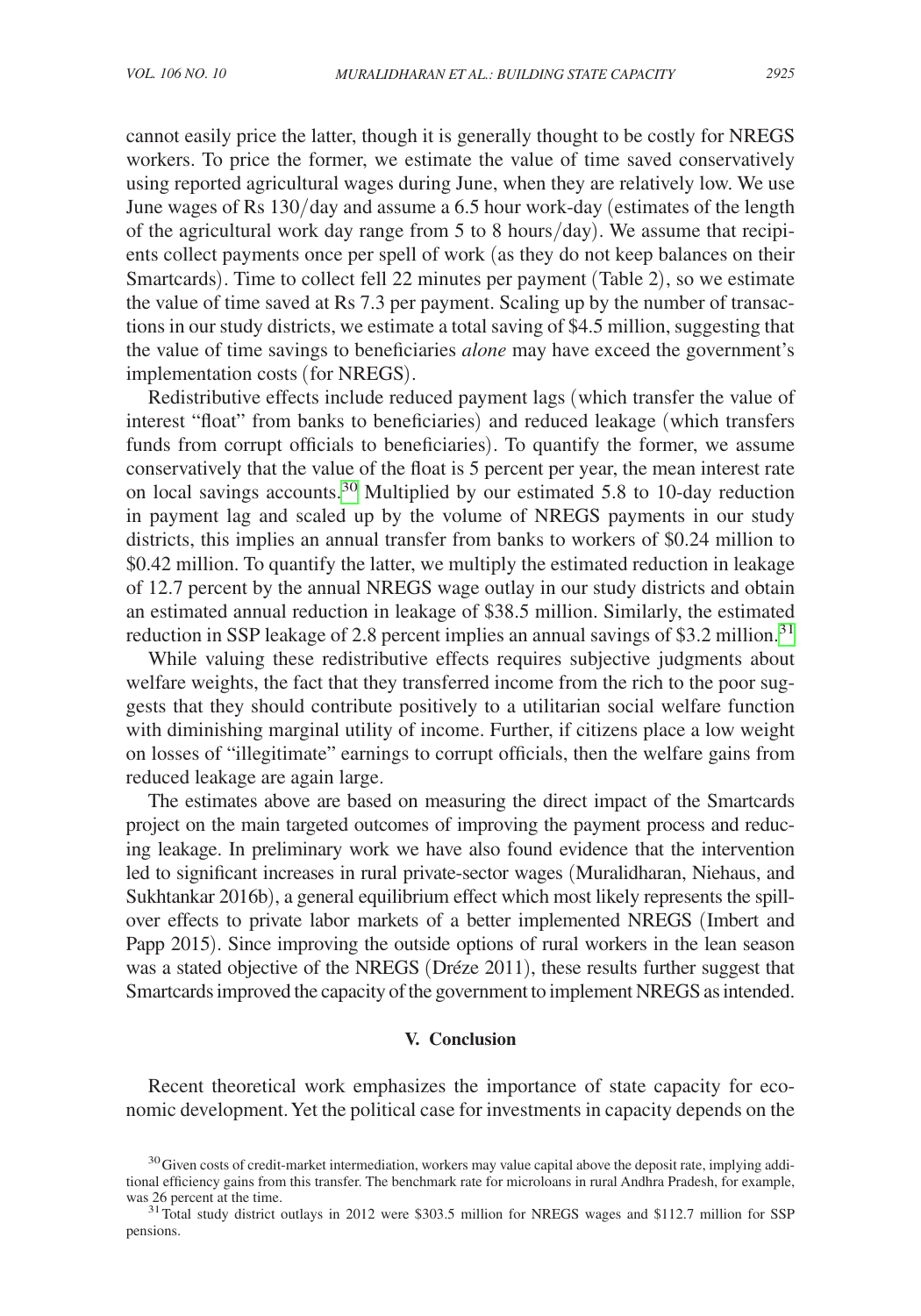magnitude and immediacy of their returns. Advocates argue that improved payments infrastructure may be a particularly high-return investment. Yet there are many reasons to be skeptical: payments reforms must overcome logistical complexity and the resistance of vested interests; they could backfire by excluding the most vulnerable, or by eroding bureaucratic incentives to implement rent-generating programs; or they could simply cost more than they are worth.

This paper has examined these issues empirically, presenting a large scale, as-is evaluation of the introduction of biometric authentication and electronic benefit transfers (through Smartcards) into two major social programs in the Indian state of Andhra Pradesh. We find that implementation concerns are well founded, as only 50 percent of transactions were converted after two years. Yet the poor gained significantly from the reform: beneficiaries received payments faster and more reliably, spent less time collecting payments, received a higher proportion of benefits, and paid less in bribes. These mean gains did not come at the expense of vulnerable beneficiaries, as treatment distributions stochastically dominated those in control. Nor did they come at the expense of program access, which if anything improved. Beneficiaries overwhelmingly preferred the new payment system to the old, and conservative cost-benefit calculations suggest that Smartcards more than justified their costs.

Despite these successes, the Smartcards project was vulnerable to a withdrawal of political support. Local officials (whose rents were being reduced) were much more likely to relay negative anecdotes about Smartcards than positive ones, creating doubts among political leaders about the merits of the Smartcards project. This bias was so pronounced that GoAP nearly scrapped the project in 2013, but ultimately decided not to do so in part because of our results, and data on beneficiary preference for Smartcards. This example highlights the classic political economy problem of how concentrated costs and diffuse benefits may prevent the adoption of social-welfare improving reforms (Olson 1965), and also highlights the policy value of credible impact evaluations with large near-representative samples.

The breadth of beneficiary support for Smartcards also raises the question of why the theoretically posited perverse side-effects did *not* materialize. We suspect that GoAP's decision to *not mandate* biometric authentication played an important role here. Initially, we viewed this as a design loophole, and indeed it may explain the persistence of ghost beneficiaries even in treated areas. Yet it also ensured that legitimate beneficiaries were not excluded even if they were unable to obtain Smartcards or to authenticate. The choice made by GoAP illustrates the general trade-off between Type I (exclusion) and Type II (inclusion) errors in the design of public programs, and our results suggest that it may have been prudent to accept some Type II errors in return for minimizing Type I errors. A similar approach to the ongoing transition to UID-linked benefit transfers in other welfare programs across India, may help prevent exclusion errors during the transition phase of other programs as well.

A further conjecture supported by the AP Smartcards experience is that reducing leakage incrementally, as opposed to trying to eliminate it rapidly, may mitigate potential negative effects. For instance, the fact that NREGS Field Assistants still found it lucrative to implement projects (albeit with lower rents than before) may explain the lack of adverse effects on the extensive margin of program access. The gradual reduction of leakage may have also reduced the risk of political vested interests subverting the entire program.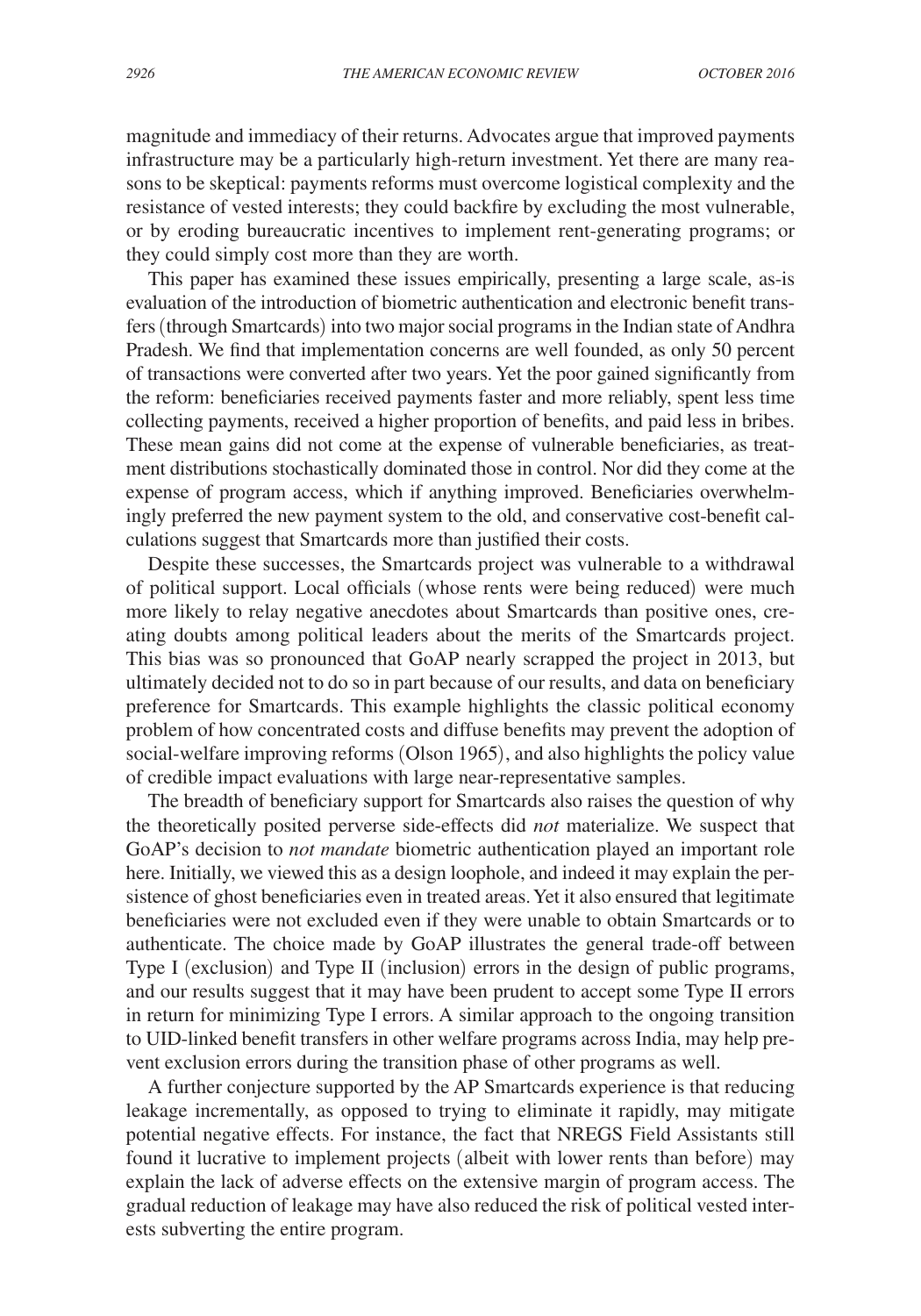As usual, extrapolating results to other settings and programs requires care. While AP matches all-India averages for many development indicators, it is also perceived as relatively well administered, and devoted significant resources and senior management time to implementing Smartcards. Implementation might thus be less successful in other settings. On the other hand, the upside might be greater in other places where the problems that Smartcards were designed to address—slow, unpredictable, and leaky payments—are more severe. On net it is unclear whether the social returns would be higher or lower elsewhere.

Similarly, forecasting the evolution of impacts requires care. Benefits could dissipate if interest groups find new ways to subvert the Smartcards infrastructure, or increase if the government continues to increase coverage and plug loopholes. Finally, though we find that Smartcards reduced leakage in both the antipoverty programs we study (with different preprogram structures of identifying beneficiaries and making payments), the extent to which a similar intervention may improve the delivery of other antipoverty programs will clearly depend on the design details of the concerned program, and the preexisting sources of leakage. Overall, our results are best interpreted as demonstrating that in settings where the implementation quality of government programs and policies is poor, there may be *potential* for large returns in a relatively short time period should governments choose to implement similar biometric payment systems for improving the delivery of social programs.

Payments infrastructure may also facilitate future increases in the scale and scope of private sector economic transactions and payments. In the absence of such infrastructure, payments often move through informal networks (Greif 1993) or not at all. Payments systems can thus be seen as public infrastructure—akin to roads, railways, or the Internet, which while initially set up by governments for their own use (e.g., moving soldiers to the border quickly, or improving intragovernment communication) eventually generated substantial benefits for the private sector as well as individual citizens. Our estimates do not capture any such potential benefits, and may therefore be a lower bound on the long-term returns of investing in secure payments infrastructure.

### **REFERENCES**

- **Acemoglu, Daron.** 2010. "Theory, General Equilibrium, and Political Economy in Development Economics." *Journal of Economic Perspectives* 24 (3): 17–32.
	- **Aker, Jenny C., Rachid Boumnijel, Amanda McClelland, and Niall Tierney.** 2015. "Payment Mechanisms and Anti-Poverty Programs: Evidence from a Mobile Money Cash Transfer Experiment in Niger." https://sites.tufts.edu/jennyaker/files/2010/02/Zap\_-29july2015.pdf (accessed February 1, 2016).
- **Banerjee, Abhijit V., Esther Duflo, and Rachel Glennerster.** 2008. "Putting a Band-Aid on a Corpse: Incentives for Nurses in the Indian Public Health Care System." *Journal of the European Economic Association* 6 (2–3): 487–500.
	- **Banerjee, Abhijit, Esther Duflo, Clement Imbert, Santhosh Mathew, and Rohini Pande.** 2014. "Can E-Governance Reduce Capture of Public Programs? Experimental Evidence from a Financial Reform of India's Employment Guarantee." http://economics.mit.edu/files/10557 (accessed July 1, 2015).
	- **Barnwal, Prabhat.** 2015. "Curbing Leakage in Public Programs with Biometric Identification Systems: [Evidence from India's Fuel Subsidies and Black Markets." https://docs.google.com/viewer?a=v&p](https://docs.google.com/viewer?a=v&pid=sites&srcid=ZGVmYXVsdGRvbWFpbnxwcmFiaGF0YmFybndhbHxneDplNjc0OTQ2OWE0NmYyNzY) id=sites&srcid=ZGVmYXVsdGRvbWFpbnxwcmFiaGF0YmFybndhbHxneDplNjc0OTQ2OWE0 NmYyNzY (accessed February 1, 2016).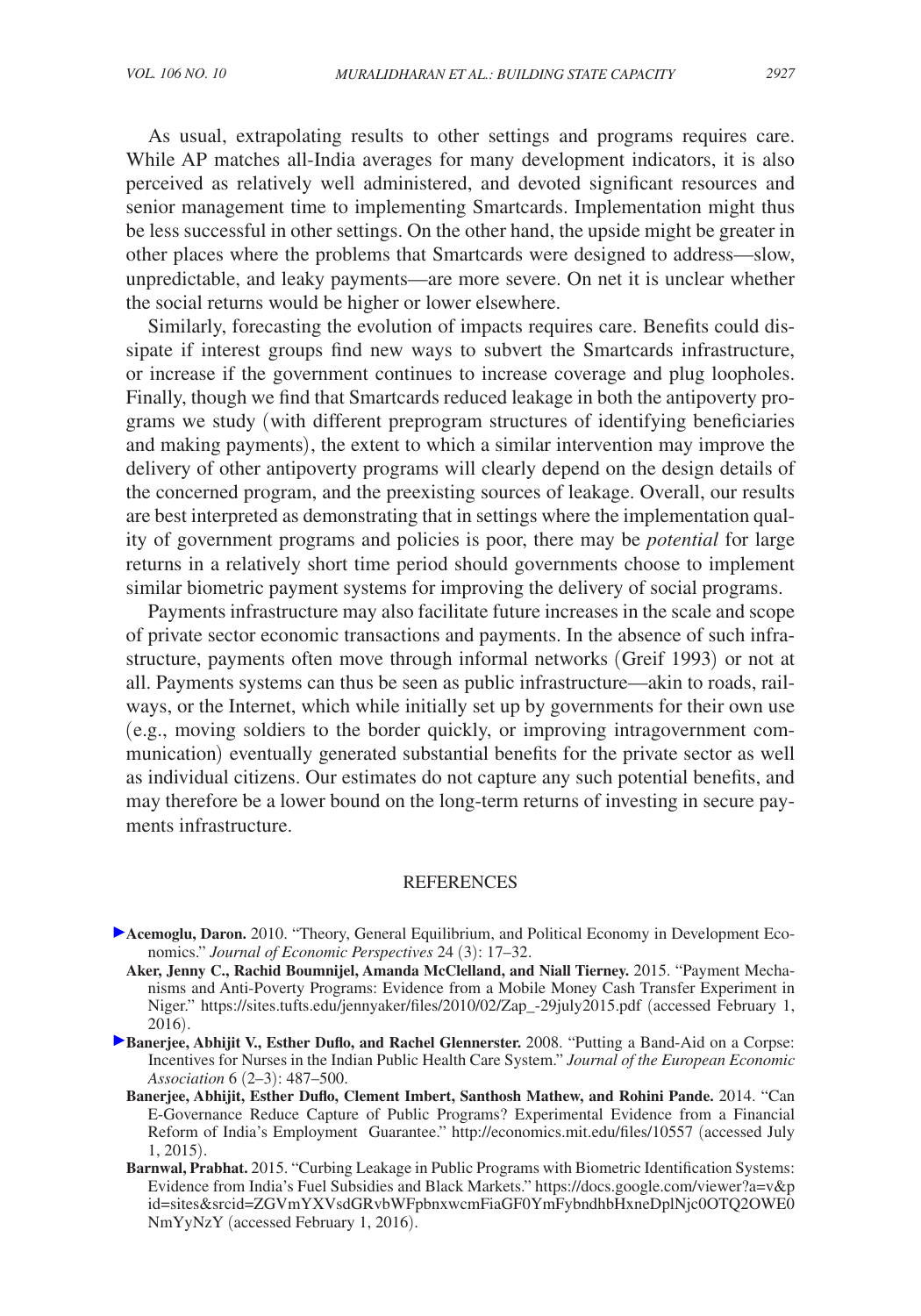- **Besley, Timothy, and Torsten Persson.** 2009. "The Origins of State Capacity: Property Rights, Taxation, and Politics." *American Economic Review* 99 (4): 1218–44.
- **Besley, Timothy, and Torsten Persson.** 2010. "State Capacity, Conflict, and Development." *Econometrica* 78 (1): 1–34.
	- **Bohling, Kristy, and Jamie M. Zimmerman.** 2013a. "Striving for E-payments at Scale: The Evolution of the Pantawid Pamilyang Pilipino Program in the Philippines." World Bank Consultative Group to Assist the Poor Technical Report. Washington, DC: World Bank.
	- **Bohling, Kristy, and Jamie M. Zimmerman.** 2013b. "Electronic Payments with Limited Infrastructure: Uganda's Search for a Viable E-Payments Solution for the Social Assistance Grants for Empowerment." World Bank Consultative Group to Assist the Poor, Technical Report. Washington, DC: World Bank.
	- **Bold, Tessa, Mwangi Kimenyi, Germano Mwabu, Alice Ng'ang'a, and Justin Sandefur.** 2013. "Scaling Up What Works: Experimental Evidence on External Validity in Kenyan Education." Center for Global Development Working Paper 321.
	- **Coffman, Katherine B., Lucas C. Coffman, and Keith M. Marzilli Ericson.** 2013. "The Size of the LGBT Population and the Magnitude of Anti-Gay Sentiment Are Substantially Underestimated." https://sites.google.com/site/lucascoffman/research (accessed February 1, 2016).
- **Dréze, Jean.** 2011. "Employment Guarantee and the Right to Work." In *The Battle for Employment Guarantee*, edited by Reetika Khera. New York: Oxford University Press.
- **Duflo, Esther, Rema Hanna, and Stephen P. Ryan.** 2012. "Incentives Work: Getting Teachers to Come to School." *American Economic Review* 102 (4): 1241–78.
	- **Dutta, Puja, Rinku Murgai, and Stephen Howes.** 2010. "Small but Effective: India's Targeted Unconditional Cash Transfers." *Economic and Political Weekly* 45 (52): 63–70.
	- **Dutta, Puja, Rinku Murgai, Martin Ravallion, and Dominique Van de Walle.** 2012. "Does India's Employment Guarantee Scheme Guarantee Employment?" World Bank Policy Research Working Paper 6003.
- **Fisman, Raymond, and Shang-Jin Wei.** 2004. "Tax Rates and Tax Evasion: Evidence from 'Missing Imports' in China." *Journal of Political Economy* 112 (2): 471–96.
- **Fujiwara, Thomas.** 2015. "Voting Technology, Political Responsiveness, and Infant Health: Evidence from Brazil." *Econometrica* 83 (2): 423–64.
- **Gelb, Alan, and Julia Clark.** 2013. "Identification for Development: The Biometrics Revolution." Center for Global Development Working Paper 315.
- **Giné, Xavier, Jessica Goldberg, and Dean Yang.** 2012. "Credit Market Consequences of Improved Personal Identification: Field Experimental Evidence from Malawi." American Economic Review 102 (6): 2923–54.
	- **Greif, Avner.** 1993. "Contract Enforceability and Economic Institutions in Early Trade: The Maghribi Traders' Coalition." *American Economic Review* 83 (3): 525–48.
- **Harris, Gardiner.** 2013. "India Aims to Keep Money for Poor Out of Others' Pockets." *New York Times*, January 5, 2013.
- **Imbert, Clément, and John Papp.** 2015. "Labor Market Effects of Social Programs: Evidence from India's Employment Guarantee," American Economic Journal: Applied Economics 7 (2): 233–63.
- **Jack, William, and Tavneet Suri.** 2014. "Risk Sharing and Transactions Costs: Evidence from Kenya's Mobile Money Revolution." *American Economic Review* 104 (1): 183–23.
	- **Khera, Reetika.** 2011. "The UID Project and Welfare Schemes." *Economic and Political Weekly* 46 (9).
- **Kremer, Michael.** 1993. "The O-Ring Theory of Economic Development." *Quarterly Journal of Economics* 108 (3): 551–75.
- **Krusell, Per, and José-Victor Ríos-Rull.** 1996. "Vested Interests in a Positive Theory of Stagnation and Growth." Review of Economic Studies 63 (2): 301–29.
- **Leff, Nathaniel H.** 1964. "Economic Development through Bureaucratic Corruption." *American Behavioral Scientist* 8 (3): 8–14.
- **Lizzeri, Alessandro, and Nicola Persico.** 2001. "The Provision of Public Goods under Alternative Electoral Incentives." *American Economic Review* 91 (1): 223–239.
- **Mathew, Santhosh, and Mick Moore.** 2011. "State Incapacity by Design: Understanding the Bihar Story." *IDS Working Papers* 366: 1–31.
- **Mishra, Prachi, Arvind Subramanian, and Petia Topalova.** 2008. "Tariffs, Enforcement, and Customs Evasion: Evidence from India." *Journal of Public Economics* 92 (10–11): 1907–25.
- **Mukhopadhyay, Piali, Karthik Muralidharan, Paul Niehaus, and Sandip Sukhtankar.** 2013. "Implementing a Biometric Payment System: The Andhra Pradesh Experience." UC San Diego Policy Report. La Jolla: UCSD.
- **Muralidharan, Karthik, Jishnu Das, Alaka Holla, and Aakash Mohpal.** 2014. "The Fiscal Cost of Weak Governance: Evidence from Teacher Absence in India." NBER Working Paper 20299.